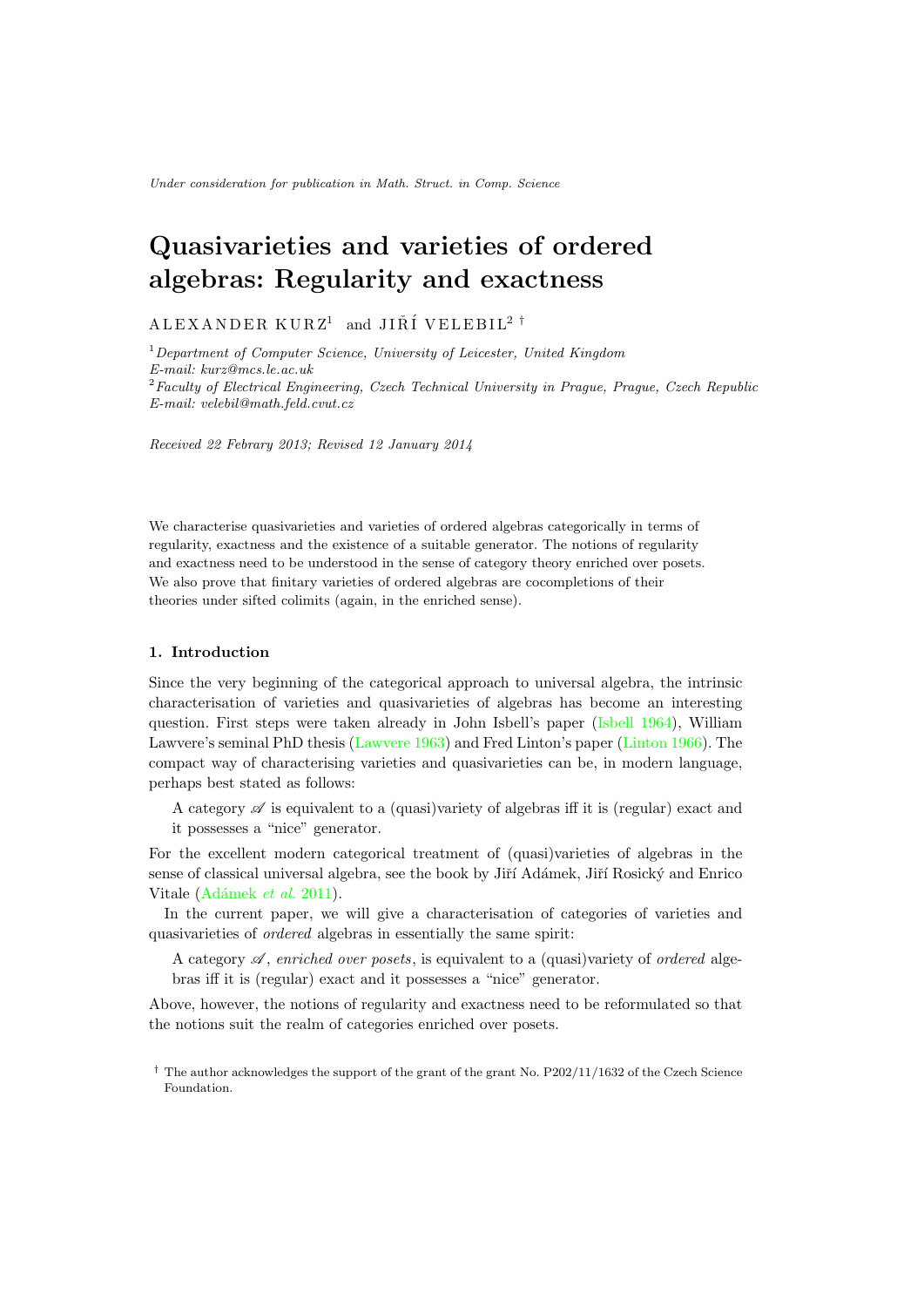There are at least two approaches to what an ordered algebra can be. Let us briefly comment on both:

The approach of Bloom and Wright [\(Bloom and Wright 1983\)](#page-40-2) A *signature*  $\Sigma$ specifies for each natural number *n* a set  $\Sigma n$  of operation symbols. An *algebra* for a signature  $\Sigma$  consists of a poset X, together with a monotone map  $[\![\sigma]\!] : X^n \longrightarrow X$ , for each specified *n*-ary operation  $\sigma$ , where *n* is a *set*. A *homomorphism* is a monotone map, preserving the operations on the nose.

Such a concept is a direct generalisation of the classical notion of an algebra [\(Cohn](#page-40-3) [1981\)](#page-40-3).

The approach of Kelly and Power [\(Kelly and Power 1982\)](#page-41-2) A *signature*  $\Sigma$  specifies for each finite poset *n* a set  $\Sigma n$  of operation symbols. An *algebra* for a signature  $\Sigma$  consists of a poset *X*, together with a monotone map  $[\![\sigma]\!] : X^n \longrightarrow X$ , for each specified *n*-ary operation  $\sigma$ . Here,  $X^n$  denotes the poset of all *monotone* maps from *n* to *X*. A *homomorphism* is a monotone map, preserving the operations on the nose. This concept stems from the theory of enriched monads. It allows for operations that are defined only *partially*. As we will see later, such an approach is also quite natural and handy in practice.

We will choose the first concept as the object of our study. For technical reasons, we will also allow the collection  $\Sigma n$  of all *n*-ary operations to be a poset. Then, for every algebra for  $\Sigma$  on a poset X, the inequality  $\llbracket \sigma \rrbracket \leq \llbracket \tau \rrbracket$  is required to hold in the poset of monotone functions from  $X^n$  to X, whenever  $\sigma \leq \tau$  holds in the poset  $\Sigma^n$  of all *n*-ary operations.

Varieties and quasivarieties in the first sense were studied by Stephen Bloom and Jesse Wright in  $(Bloom 1976)$  and  $(Bloom and Wright 1983)$ . In  $(Bloom 1976)$ , a Birkhoff-style characterisation of classes of algebras is given:

(1) Varieties are *defined* as classes of algebras satisfying *formal inequalities* of the form

 $t' \sqsubseteq t$ 

where  $t'$  and  $t$  are  $\Sigma$ -terms. Varieties can be *characterised* as precisely the HSP-classes of  $\Sigma$ -algebras.

(2) Quasivarieties are *defined* as classes of algebras that satisfy *formal implications* (or, *quasi-inequalities*) of the form

$$
(\bigwedge_{i\in I}s'_i\sqsubseteq s_i)\Rightarrow t'\sqsubseteq t
$$

where *I* is a set,  $s_i'$ ,  $s_i$ ,  $t'$  and  $t$  are  $\Sigma$ -terms. Quasivarieties can be *characterised* as precisely the SP-classes of  $\Sigma$ -algebras.

One has to be precise, however, in saying what the closure operators H and S mean. As it turns out, when choosing monotone surjections as the notion of a homomorphic image, then the proper concept of a subalgebra is that of a monotone homomorphism that reflects the orders This means that a subalgebra inherits not only the algebraic structure but also the order structure.

<span id="page-1-0"></span>Example 1.1 (Varieties).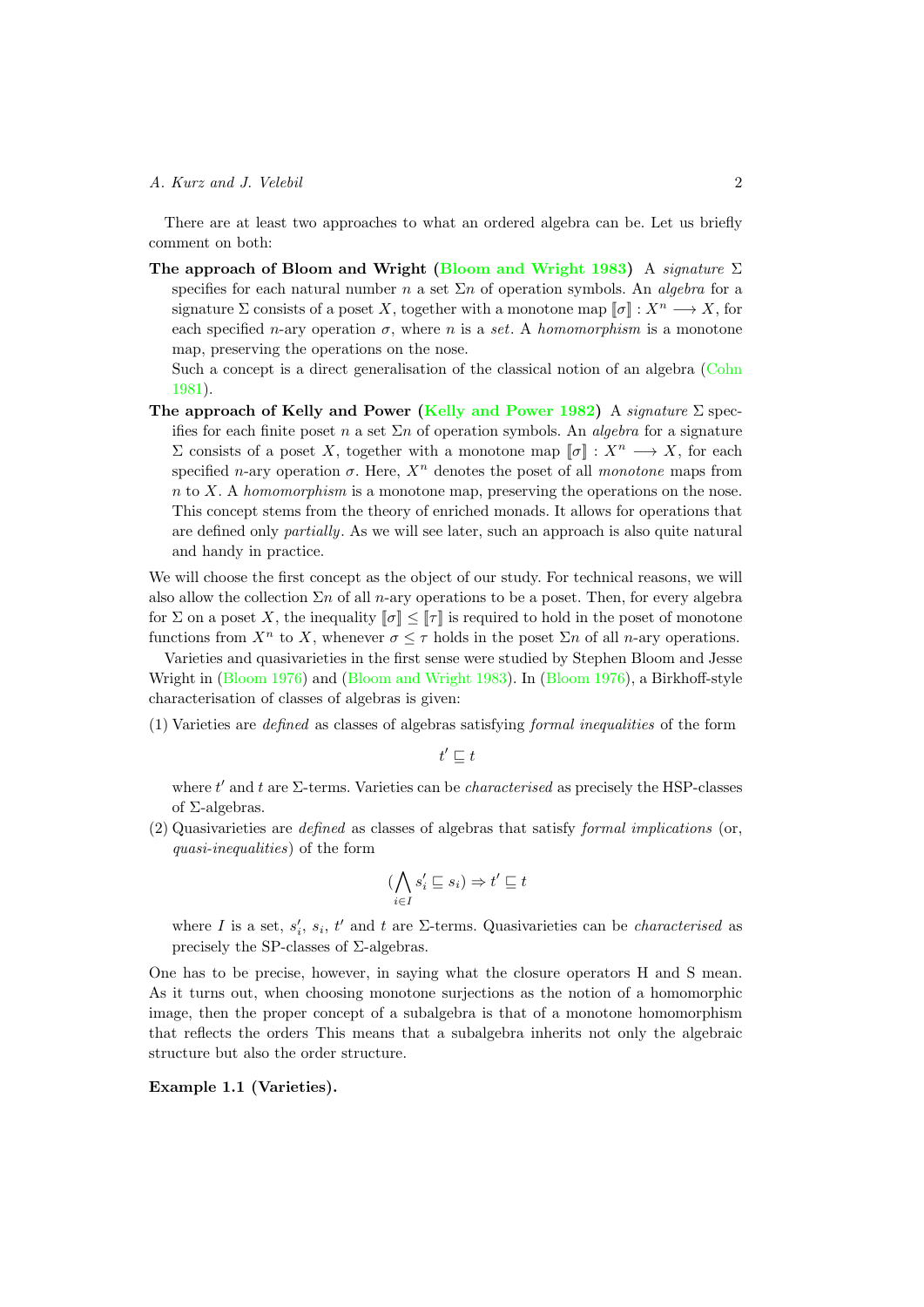#### *Quasivarieties and varieties of ordered algebras* 3

- (1) Since a signature in the sense of Bloom and Wright specifies the same data as a signature in the sense of ordinary universal algebra, it is the case that any ordinary variety is contained in the variety of ordered algebras for the same signature and equations, the ordinary algebras appearing as the algebras with a discrete order. This gives rise to a large class of examples which includes ordered monoids and ordered semigroups, which play an important role in automata theory, see [\(Pin 1997\)](#page-41-3).
- (2) In some important examples such as Boolean algebras, Heyting algebras or groups, the discrete order is the only order that makes all operations monotone. In this case, the varieties are just the ordinary varieties.
- (3) Another important source of examples are ordinary varieties which have a semilattice reduct. Then the order is equationally definable via  $x \le y \Leftrightarrow x \vee y = y$ . These examples are varieties in the ordered sense if equipped with the above order, but cannot be expected to be varieties in the ordered sense if they are equipped with the discrete order, see the comment following Example [3.21.](#page-17-0)
- <span id="page-2-0"></span>(4) Ordered algebras arise naturally as solutions of domain equations. In order to build semantic domains which contain both infinite elements (to give semantics to loops and recursion) and their finite approximants, one works with ordered algebras, the partial order capturing the order of approximation, see e.g. [\(Scott 1971\)](#page-41-4). For example, infinite lists over a set *A* and their finite approximants arise as a certain algebra for the functor  $F : \mathsf{Pos} \longrightarrow \mathsf{Pos}$  given by

$$
FX = \{\bot\} + A \times X = \{(a, x) \mid a \in A, x \in X\} / (\forall z \perp \le z)
$$

*F*-algebras form a variety with the signature given by one constant  $\perp$  and unary operation symbols *a* for all  $a \in A$  and with one inequality given by  $\forall z \perp \leq z$ . The initial algebra contains all finite lists over *A* and is ordered by the prefix relation. Its completion by  $\omega$ -chains or directed joins [\(Goguen et al. 1977\)](#page-40-5) also contains the infinite lists over *A*. This algebra can also be elegantly described as the final *F*-coalgebra.

#### <span id="page-2-1"></span>Example 1.2 (Quasivarieties).

- <span id="page-2-2"></span>(1) Sets and mappings form a quasivariety of ordered algebras. More precisely:
	- (a) Let  $\Sigma$  be a signature with no specified operation. Hence  $\Sigma$ -algebras are exactly the posets and  $\Sigma$ -homomorphisms are the monotone maps.
	- (b) Let the objects be  $\Sigma$ -algebras, subject to the implication

$$
x \sqsubseteq y \Rightarrow y \sqsubseteq x
$$

Clearly, any object can be identified with a set and  $\Sigma$ -homomorphisms can be identified with mappings.

It is easy to see that Set is an SP-class in the category of all  $\Sigma$ -algebras. But it is not an HSP-class: consider the identity-on-objects monotone mapping  $e: 2 \longrightarrow 2$ , where 2 is the discrete poset on two elements and **2** is the two-element chain. Then 2 is an object of  $\mathscr A$ , while 2 is not.

- (2) More generally, since discreteness is definable by quasi-inequalities, any ordinary quasivariety can be considered as a quasivariety of discrete algebras.
- (3) Every ordinary quasivariety gives rise to a quasivariety of ordered algebras for the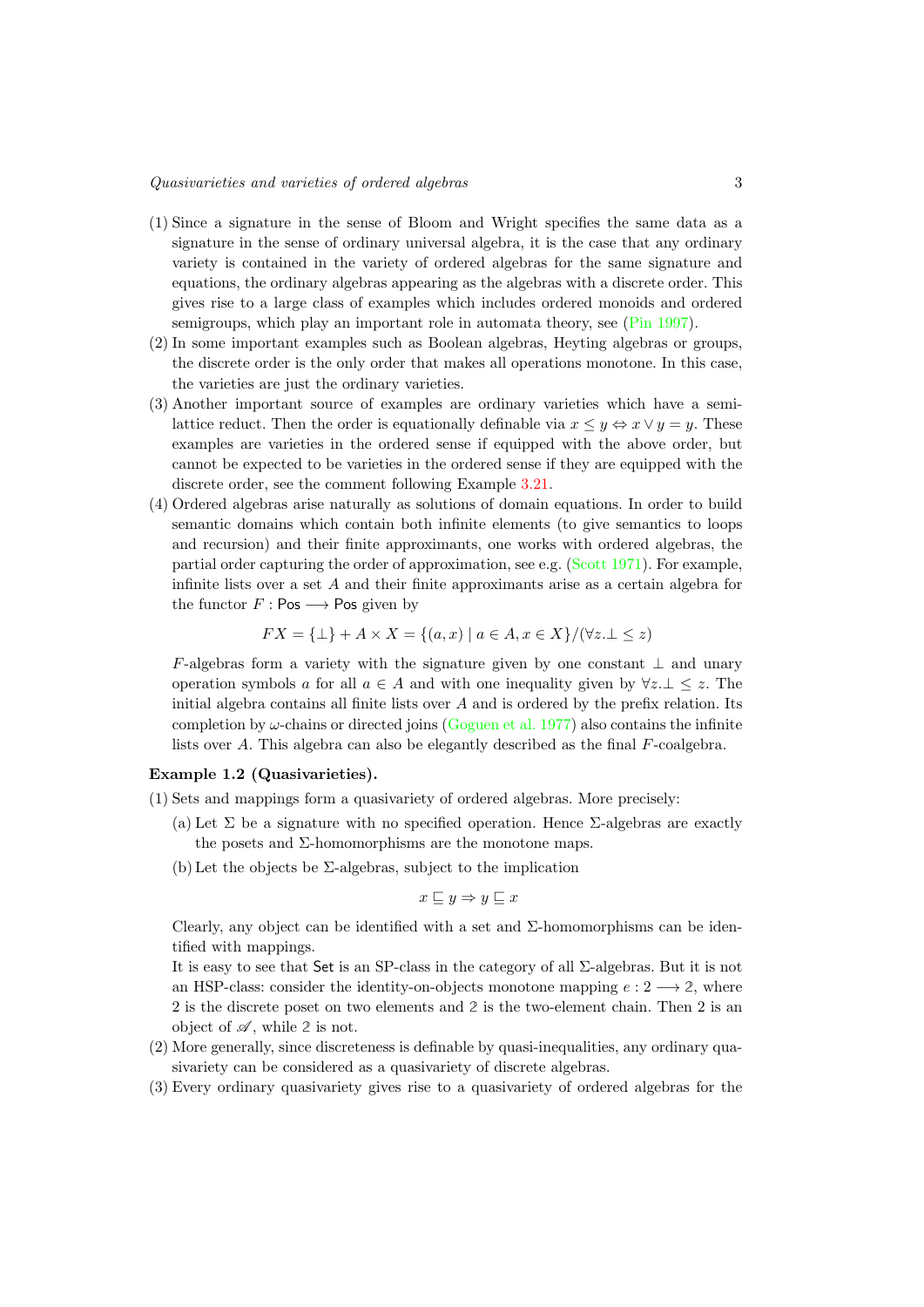same signature and quasi-equations. For example, the quasivariety of cancellative ordered monoids is a quasivariety which is not monadic in the ordered sense for the same reason that cancellative monoids are not monadic in the ordinary sense.

- (4) The Kleene algebras of [\(Kozen 1994\)](#page-41-5), which axiomatize the algebra of regular languages, form a quasivariety of algebras in the order induced by the underlying semiring.
- $(5)$  Continuing from Example [1.1](#page-1-0) $(4)$ , recursive functions on data-types are conveniently defined using quasi-equations. For example, a function  $member(a, -)$  which takes as an argument a list and returns a truth-value may be defined on finite lists as follows. It would be natural to formulate this in a many-sorted setting, see Remark [5.11,](#page-33-0) but for the purposes of this example just assume that we added a constant *true* to our signature. Then

$$
member(a, al) = true
$$
  

$$
member(a, l) = true \Rightarrow member(a, bl) = true
$$

is an axiomatic description of a function *member*.

## Example 1.3 (Monadic categories).

(1) To continue from Example [1.2](#page-2-1)[\(1\),](#page-2-2) the obvious discrete-poset functor  $U$ : Set  $\longrightarrow$  Pos is easily seen to be monadic. Hence Set appears as a "variety" in the world where arities can be posets. More precisely: consider the signature  $\Gamma$ , where  $\Gamma$ 2 = 2 and  $\Gamma n = \emptyset$  otherwise. Then the set of equations

$$
\sigma_0(x, y) = y, \quad \sigma_1(x, y) = x
$$

defines Set over Pos equationally, where  $\sigma_0 \leq \sigma_1$  are the only elements of  $\Gamma$ 2. See [\(Kelly and Power 1982\)](#page-41-2) for more details on presenting monads by operations and equations.

- (2) More generally, any ordinary variety gives rise to a monadic category of discretely ordered algebras. Indeed, given a monadic functor  $K \longrightarrow$  Set composition with the discrete-poset functor  $Set \longrightarrow Pos$  is monadic, as can easily be checked using Beck's theorem.
- (3) An example of a monadic category that is not a quasivariety is given in Example [5.12.](#page-33-1)
- (4) Examples of quasivarieties that are not monadic are cancellative monoids or Kleene algebras.

#### Remark 1.4 ((Quasi)varieties vs monadic categories).

- (1) Despite of the focus on (quasi)varieties, monadic categories still play an important role both in [\(Bloom and Wright 1983\)](#page-40-2) and in this paper. Indeed, an important ingredient of the main results is the following relationship: Every quasivariety is the full reflective subcategory of a monadic category for a surjection-preserving monad and every monadic category for a surjection-preserving monad is a quasivariety.
- (2) From the point of view of monads, one may ask why the restriction to surjectionpreserving monads is of special interest. One of the important good properties of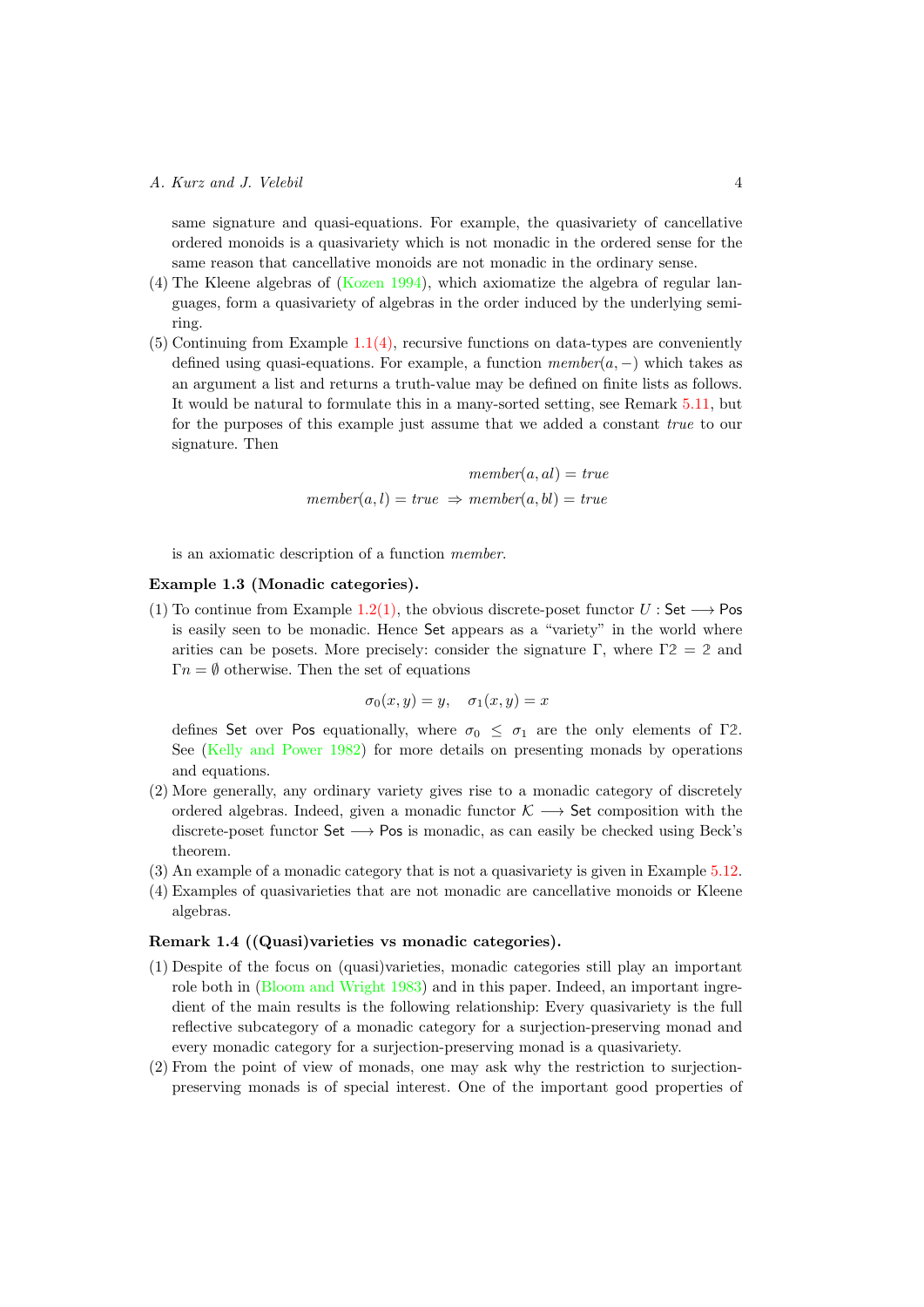universal algebra that one loses beyond the surjection-preserving situation is that quotients are surjections. Indeed, for general monads on Pos it may happen that the quotient  $A \longrightarrow A'$  of an algebra *A* by additional inequalities is not onto. The reason is that in the presence of ordered arities, adding new inequations may lead to the generation of new terms. [\(Hyland and Power 2006\)](#page-40-6) give further reasons why the restriction to discrete arities can be of interest.

- (3) To summarize, the ordered universal algebra of [\(Bloom and Wright 1983\)](#page-40-2) studied in this paper is concerned with a universal algebra where taking a quotient means to add further inequations without generating new elements.
- (4) In the finitary case, a satisfactory reconciliation of varieties and monadic categories is obtained in Theorem [6.9:](#page-37-0) The finitary varieties are the monadic categories for sifted-colimits-preserving monads.
- (5) Let us also emphasize that both in the approach of [\(Bloom and Wright 1983\)](#page-40-2) and in the approach of [\(Kelly and Power 1982\)](#page-41-2) operations are monotone. An investigation into a categorical universal algebra where operations such as negation, implication, or inverse are antitone is outside the scope of this paper.

The system (monotone surjective maps, monotone maps reflecting orders) is a factorisation system in the category Pos of posets and monotone maps. One can therefore ask whether this system can play the rôle of the (regular epi, mono) factorisation system on the category of sets that is so vital in giving intrinsic categorical characterisations of varieties and quasivarieties in classical universal algebra. We prove that this is the case, if we pass from the world of categories to the world of categories *enriched* in posets. Namely:

- (1) We give the definition of regularity and exactness of a category enriched in posets. We show that Pos is an exact category.
- (2) We give intrinsic characterisations of both varieties and quasivarieties of ordered algebras, see Theorems [5.9](#page-31-0) and [5.13](#page-34-0) below. Our main results then have the same phrasing as in the classical case, the only difference is that all the notions have their meaning in category theory enriched in posets.

## *Related work*

The notion of regularity and exactness for 2-categories goes back to Ross Street [\(Street](#page-41-6) [1982\)](#page-41-6), but we were also much inspired by its polished version of Mike Shulman [\(Shulman\)](#page-41-7) and the recent PhD thesis of John Bourke [\(Bourke 2010\)](#page-40-7). Bourke studies exactness for a different factorisation system, though. After our submission, we learned of [\(Bourke](#page-40-8) [and Garner 2013\)](#page-40-8), where general notions of regularity and exactness with respect to a factorisation system are studied in the realm of enriched category theory. Varieties and quasivarieties from the current text were named P-varieties and P-quasivarieties by Stephen Bloom and Jesse Wright in [\(Bloom and Wright 1983\)](#page-40-2). The authors did not use the standard terminology and they only worked with kernel pairs (see Remark [3.9\)](#page-14-0) and not with congruences (Definition [3.8\)](#page-14-1) and hence they missed the notion of exactness.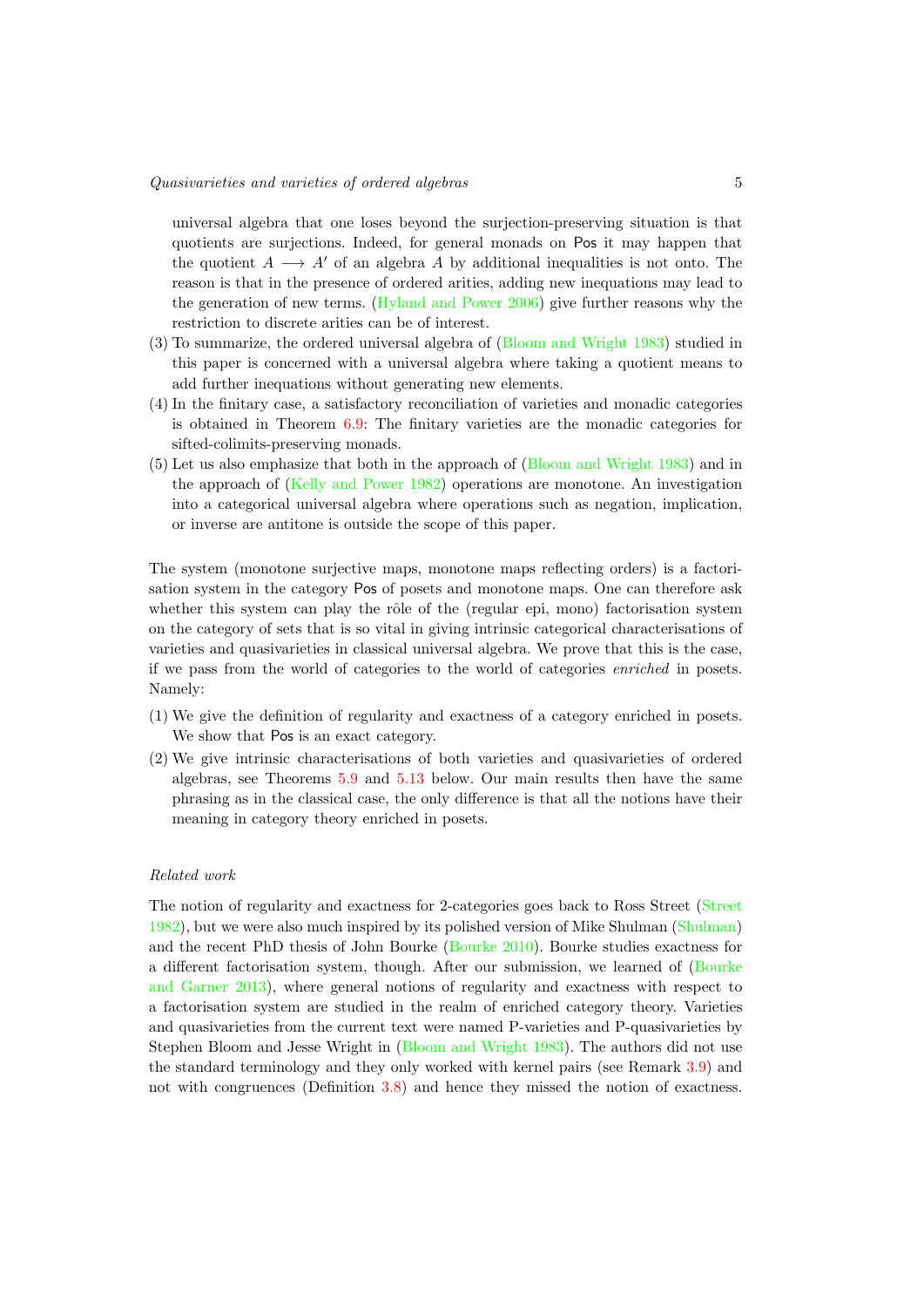However, they give an "almost intrinsic" characterisation of varieties and quasivarieties that we found extremely useful.

#### *Organisation of the text*

The necessary notions of enriched category theory are recalled in Section [2.](#page-5-0) Regularity and exactness are defined in Section [3.](#page-9-0) Section [4](#page-19-0) contains the technicalities that we need in order to prove our main characterisation results in Section [5.](#page-28-0) We prove in Section [6](#page-35-0) that finitary varieties of ordered algebras can be characterised as algebras for a special class of monads — the strongly finitary ones. In Section [7](#page-39-0) we indicate directions for future work.

#### *Acknowledgement*

The authors thank the referees for their valuable comments.

### <span id="page-5-0"></span>2. Preliminaries

We briefly recall the basic notions of enriched category that we will use later on. For more details, see Max Kelly's book [\(Kelly 1982a\)](#page-40-9).

We will work with categories enriched in the cartesian closed category ( $Pos, \times, 1$ ) of posets and monotone maps. We will omit the prefix Pos- when speaking of Pos-categories, Pos-functors, etc. Thus, in what follows:

- (1) A *category*  $\mathscr X$  is given by objects  $X, Y, \ldots$  such that every hom-object  $\mathscr X(X, Y)$  is a poset. The partial order on  $\mathscr{X}(X, Y)$  is denoted by  $\leq$ . We require the composition to preserve the order in both arguments:  $(g' \cdot f') \leq (g \cdot f)$  holds, whenever  $g' \leq g$  and  $f' < f$ .
- (2) A *functor*  $F : \mathscr{A} \longrightarrow \mathscr{B}$  is given by the functorial object-assignment that is locally monotone, i.e.,  $Ff \leq Fg$  holds, whenever  $f \leq g$ .

When we want to speak of non-enriched categories, functors, etc., we will call them *ordinary*.

Example 2.1. The category Set is the category of sets and functions with discretely ordered homsets. The category Pos is the category of posets and monotone maps with the order on homsets  $Pos(X, Y)$  induced by *Y*, that is,  $f \leq g$  if  $f(x) \leq g(x)$  for all  $x \in X$ . As ordinary categories Set and Pos do not have an order on their homsets. This distinction is relevant: there is the 'discrete' functor  $D : \mathsf{Set} \longrightarrow \mathsf{Pos}$ , but forgetting the order is only an ordinary functor  $Pos \longrightarrow Set$ . On the other hand, there is a 'connected component' functor  $Pos \longrightarrow Set$ , which is left-adjoint to the discrete functor *D*.

Remark 2.2. Categories and functors are called *P-categories* and *P-functors* in [\(Bloom](#page-40-2) [and Wright 1983\)](#page-40-2).

In diagrams, we will denote, for parallel morphisms  $f$ ,  $g$ , the fact  $f \leq g$  by an arrow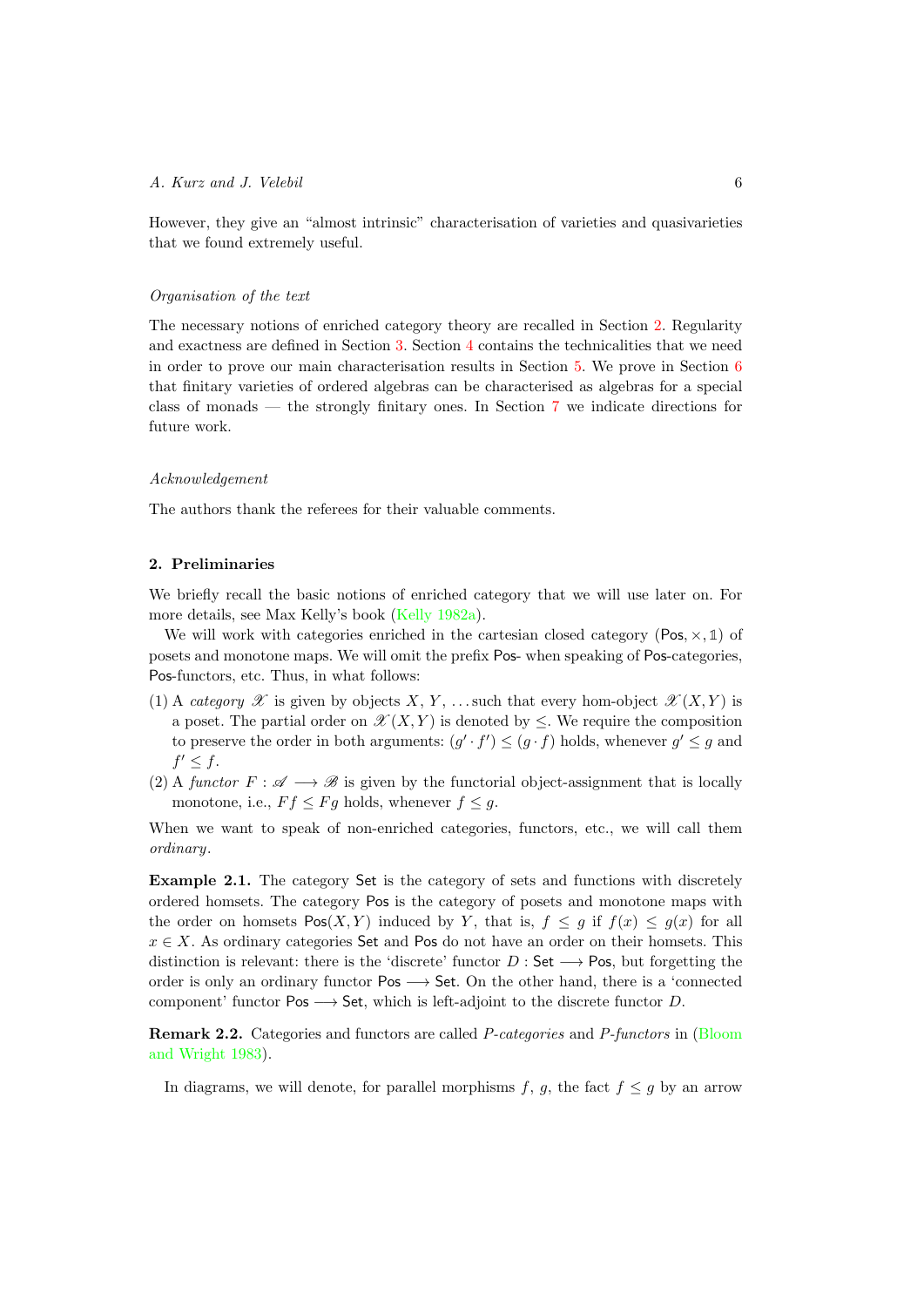between morphisms and we will speak of a *2-cell*:

$$
X \xrightarrow{g} Y
$$

This notation complies with the fact that categories enriched in posets are (rather special) 2-categories.

The category of functors from  $\mathscr A$  to  $\mathscr B$  and natural transformations between them is denoted by  $[\mathscr{A}, \mathscr{B}]$ . The opposite category  $\mathscr{X}^{op}$  of  $\mathscr{X}$  has just the sense of morphisms reversed, the order on hom-posets remains unchanged.

The proper concept of a limit and a colimit in enriched category theory is that of a weighted (co)limit. In our setting, the main reason for this is that pullbacks and coequalizers need to be adapted to inequalities. In particular, comma objects will replace pullbacks in the construction of kernels and coinserters will replace coequalizers in the construction of quotients.

More in detail, for every *diagram*  $D: \mathscr{D} \longrightarrow \mathscr{X}$ ,  $\mathscr{D}$  small, we define its *tilde-conjugate* 

$$
\widetilde{D}: \mathscr{X} \longrightarrow [\mathscr{D}^{op}, \text{Pos}], \quad X \mapsto \mathscr{X}(D-, X)
$$

and its *hat-conjugate*

$$
\widehat{D}: \mathscr{X} \longrightarrow [\mathscr{D}, \mathsf{Pos}]^{op}, \quad X \mapsto \mathscr{X}(X, D-)
$$

Then a *colimit* of *D* weighted by  $W : \mathcal{D}^{op} \longrightarrow \mathsf{Pos}$  is an object  $W * D$ , together with an isomorphism

$$
\mathscr{X}(W*D,X)\cong[\mathscr{D}^{op},\mathsf{Pos}](W,\widetilde{D}X)
$$

of posets, natural in *X*. A *limit* of *D* weighted by  $W : \mathscr{D} \longrightarrow \mathsf{Pos}$  is an object  $\{W, D\}$ , together with an isomorphism

$$
\mathscr{X}(X,\{W,D\}) \cong [\mathscr{D}, \mathsf{Pos}]^{op}(\widehat{D}X,W)
$$

of posets, natural in *X*.

Hence, for a category  $\mathscr X$  admitting all colimits of the diagram  $D: \mathscr D \longrightarrow \mathscr X$ , the assignment  $X \mapsto X * D$  is the value of a left adjoint to  $\tilde{D}: \mathscr{X} \longrightarrow [\mathscr{D}^{op}, \text{Pos}].$  A special instance is the case of a one-morphism category  $\mathscr{D}$ : the diagram  $D : \mathscr{D} \longrightarrow \mathscr{X}$ can be identified with an object *D* of  $\mathscr X$ , the functor  $\widetilde D$  is the representable functor  $\mathscr{X}(D,-): \mathscr{X} \longrightarrow \mathsf{Pos}$  and its left adjoint assigns the *tensor*  $X \bullet D$  of the object *D* and the poset *X*.

Analogously, the assignment  $X \mapsto \{X, D\}$  is a right adjoint to  $\hat{D} : \mathscr{X} \longrightarrow [\mathscr{D}, \text{Pos}]^{op}$ in case  $\mathscr X$  admits all limits of  $D: \mathscr D \longrightarrow \mathscr X$ .

Recall from [\(Kelly 1982b\)](#page-40-10) that a (co)limit is finite, if it is weighted by a finite weight. The latter is a functor  $W : \mathscr{D} \longrightarrow \mathsf{Pos}$  such that  $\mathscr{D}$  has finitely many objects, every  $\mathscr{D}(d', d)$  is a finite poset, and every *Wd* is a finite poset.

We will, besides other finite (co)limits, use *comma objects* and *coinserters*.

(1) A comma object is a weighted limit. The weight  $W : \mathscr{D} \longrightarrow \mathsf{Pos}$  for comma objects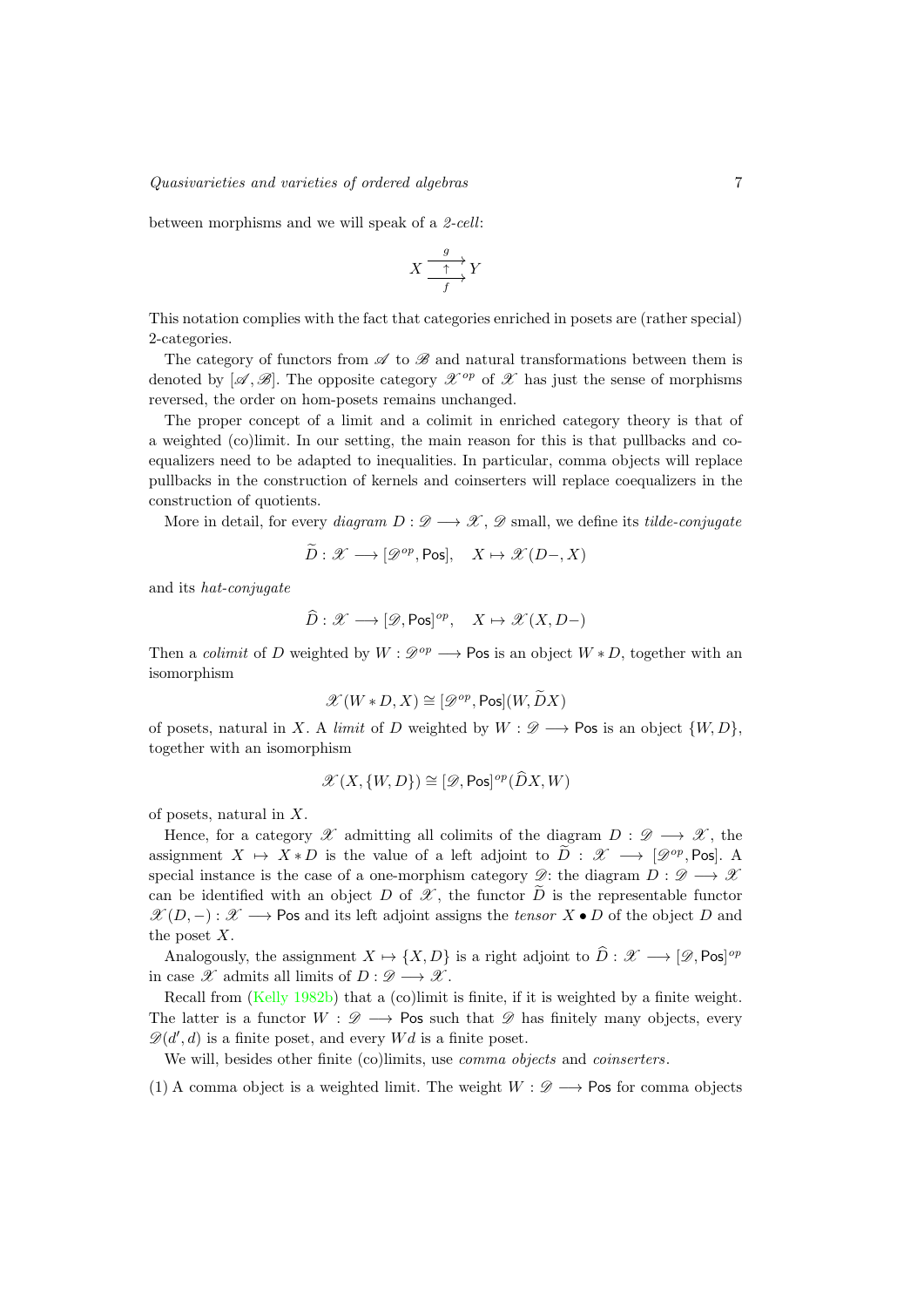is the functor



In elementary terms, a comma object in  $\mathscr X$  of a diagram

$$
A \xrightarrow{B} \downarrow g
$$

$$
A \xrightarrow{f} C
$$

is a "lax commutative square" of the form

$$
f/g \xrightarrow{p_1} B
$$
  
\n
$$
p_0 \downarrow \nearrow \downarrow g
$$
  
\n
$$
A \xrightarrow{f} C
$$

(i.e., the inequality  $f \cdot p_0 \leq g \cdot p_1$  holds) that satisfies the following universal property: (a) Given any "lax commutative square"

$$
\begin{array}{ccc}\nZ & \xrightarrow{h_1} & B \\
\downarrow & & \downarrow g \\
A & \xrightarrow{f} & C\n\end{array}
$$

there is a unique  $h: Z \longrightarrow f/g$  such that  $p_0 \cdot h = h_0$  and  $p_1 \cdot h = h_1$ .

- (b) For any parallel pair  $k', k : Z \longrightarrow f/g$  of morphisms such that  $p_0 \cdot k' \leq p_0 \cdot k$  and  $p_1 \cdot k' \leq p_1 \cdot k$ , the inequality  $k' \leq k$  holds.
- (2) A coinserter is a weighted colimit. The weight  $W : \mathcal{D}^{op} \longrightarrow \mathsf{Pos}$  for coinserters has *D* consisting of a parallel pair of morphisms that is sent to the parallel pair

$$
\mathbb{1} \xrightarrow[ \frac{1}{0} ] \mathbb{2}
$$

in Pos. In elementary terms, a coinserter in  $\mathscr X$  of a parallel pair

$$
X_1 \xrightarrow[d_0]{d_1} X_0
$$

consists of a morphism  $c: X_0 \longrightarrow C$  such that  $c \cdot d_0 \leq c \cdot d_1$  holds and such that it satisfies the following couniversal property:

- (a) For any  $h: X_0 \longrightarrow D$  such that  $h \cdot d_0 \leq h \cdot d_1$  there is a unique  $h^{\sharp}: C \longrightarrow D$  such that  $h^{\sharp} \cdot c = h$ .
- (b) For any pair  $k', k : C \longrightarrow D$  that satisfies  $k' \cdot c \leq k \cdot c$ , the inequality  $k' \leq k$  holds.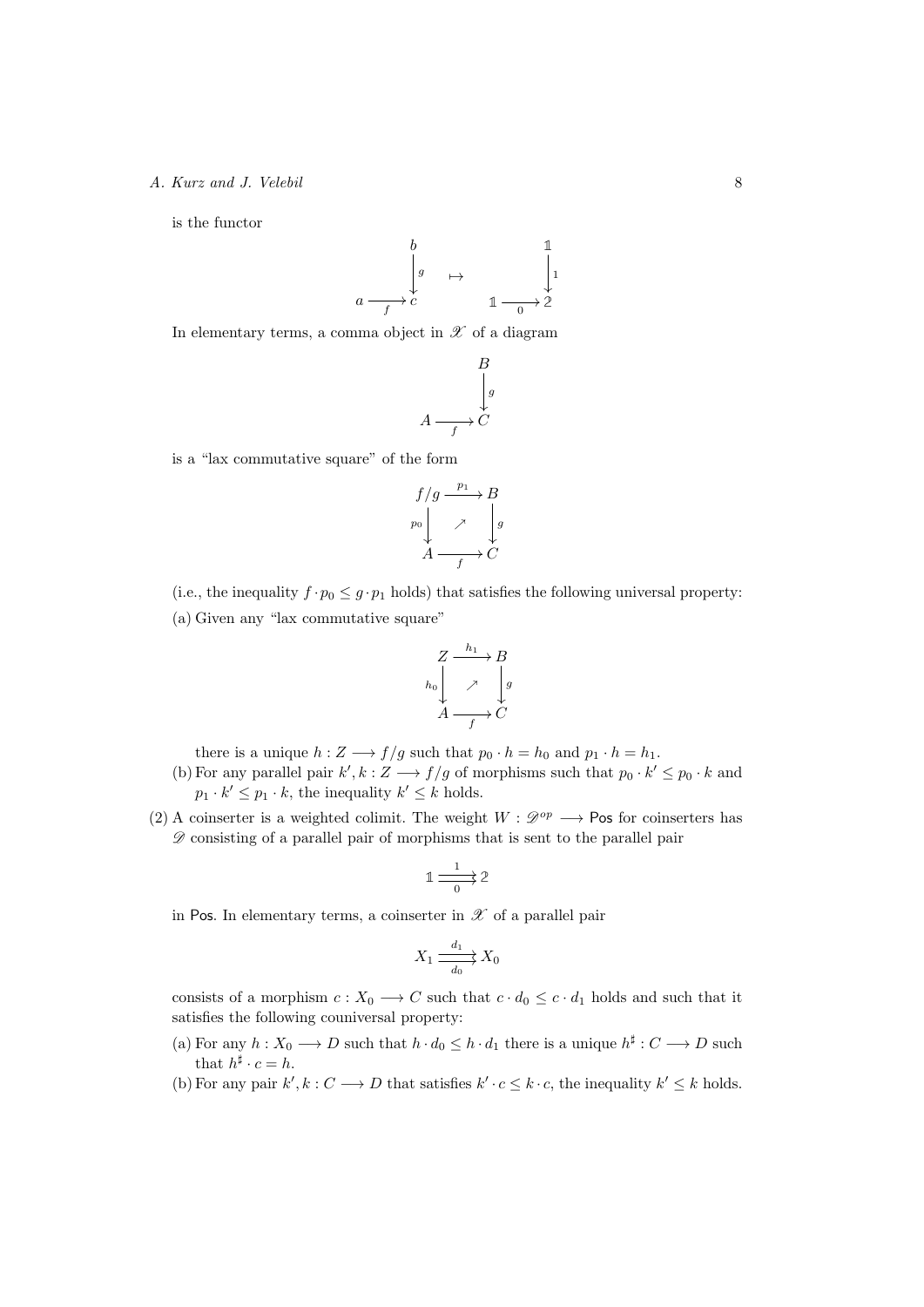Thus the (co)universal property of a (co)limit has two aspects: the 1-dimensional aspect (concerning 1-cells) and the 2-dimensional aspect (concerning the order between 1-cells). This will be always the case for weighted (co)limits that we encounter and it is caused by the fact that we enrich over posets. As such, our (co)limits will be rather special 2- (co)limits. The enrichment in posets will usually simplify substantially the 2-dimensional aspect of 2-(co)limits. See [\(Kelly 1989\)](#page-41-8) for more details.

<span id="page-8-1"></span>Example 2.3 (Explicit computation of comma objects in Pos). Suppose that a diagram

$$
A \xrightarrow{B} g
$$

$$
A \xrightarrow{f} C
$$

in Pos is given. The "lax commutative square"

$$
f/g \xrightarrow{p_1} B
$$
  
\n
$$
p_0 \downarrow \nearrow \downarrow g
$$
  
\n
$$
A \xrightarrow{f} C
$$

is a comma object of the above diagram, where by  $f/g$  we denote the poset of all pairs  $(a, b)$  of elements of *A* and *B* such that  $fa \le gb$  holds in *C*. The pairs  $(a, b)$  are ordered pointwise, using the orders of *A* and *B*. The monotone maps  $p_0: f/g \longrightarrow A$  and  $p_1$ :  $f/g \longrightarrow B$  are the projections.

<span id="page-8-0"></span>Example 2.4 (Explicit computation of coinserters in Pos). Suppose that

$$
X_1 \xrightarrow[d_0]{d_1} X_0
$$

is a pair of morphisms in Pos. The coinserter  $c: X_0 \longrightarrow C$  of  $d_0, d_1$  is obtained by adding for all  $f \in X_1$  an inequality  $d_0(f) \leq d_1(f)$  to  $X_0$  and can be described formally as follows:

- (1) Define a binary relation *R* on the set ob( $X_0$ ) of objects of  $X_0$  as follows:
	- $x^{\prime} R x$  iff there is a finite sequence  $f_0, \ldots, f_{n-1}$  of objects in  $X_1$  such that the inequalities

$$
x' \le d_0(f_0), \quad d_1(f_0) \le d_0(f_1), \quad d_1(f_1) \le d_0(f_2), \quad \ldots, \quad d_1(f_{n-1}) \le x
$$

hold in  $X_0$ .

It is easy to see that *R* is reflexive and transitive. Put  $E = R \cap R^{op}$  to obtain an equivalence relation on the set  $ob(X_0)$ .

(2) The poset *C* has as  $ob(C)$  the quotient set  $ob(X_0)/E$ , we put  $[x'] \leq [x]$  in *C* to hold iff x' R x holds. The monotone mapping  $c: X_0 \longrightarrow C$  is the canonical map sending *x* to [*x*].

It is now routine to verify that we have defined a coinserter.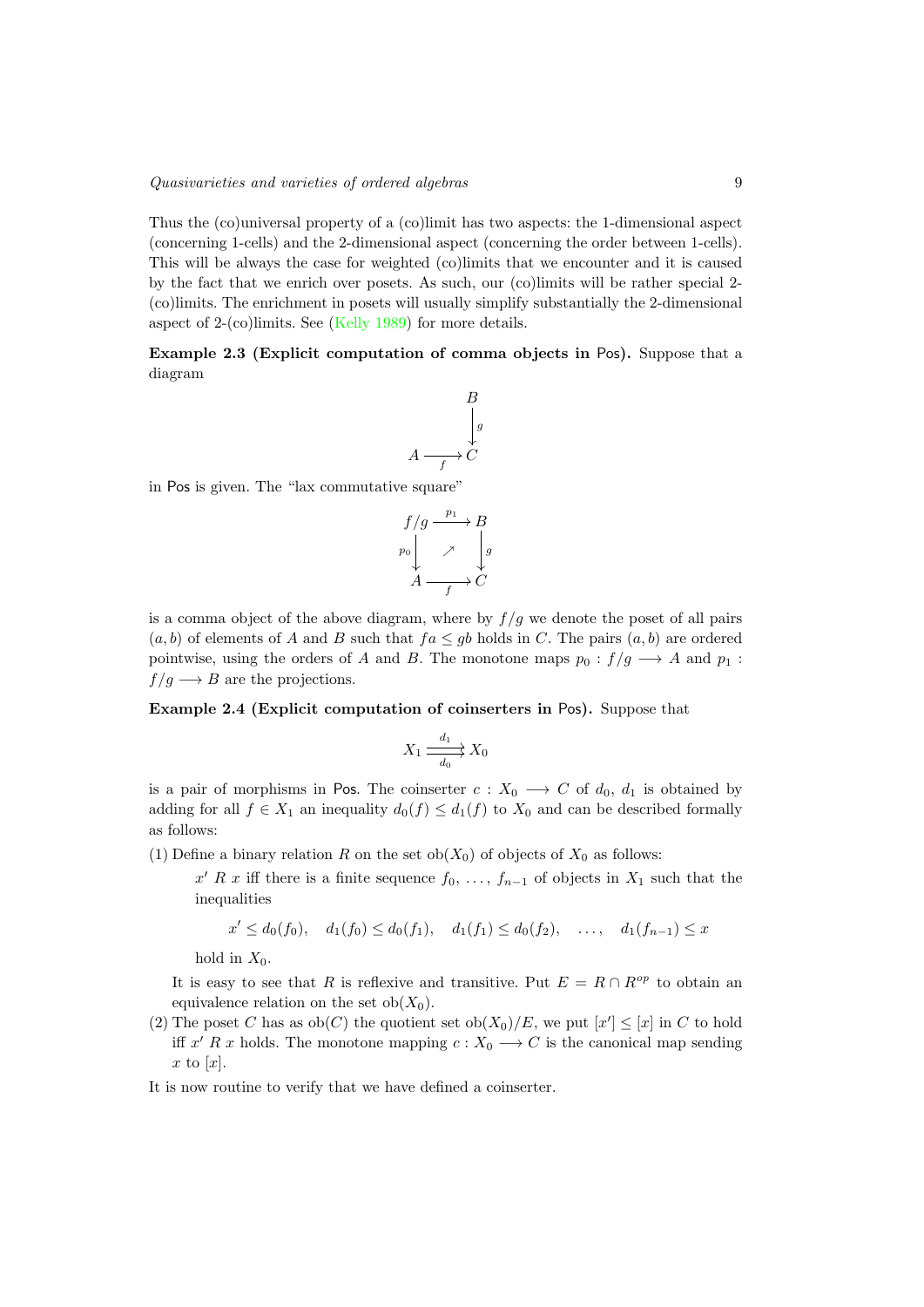<span id="page-9-2"></span>Remark 2.5. Comma objects *f /f* are called *P-kernels* and coinserters are called *Pcoequalizers* in [\(Bloom and Wright 1983\)](#page-40-2).

## <span id="page-9-0"></span>3. Regularity and exactness

Regularity and exactness in ordinary category theory (Barr *[et al.](#page-40-11)* 1971) is defined relative to a factorisation system. In this section we will introduce the factorisation system

(surjective on objects, representably fully faithful)

on the class of morphisms of a general category  $\mathscr X$ . When  $\mathscr X =$  Pos, the above system coincides with the factorisation system (monotone surjective maps, monotone maps reflecting orders).

We introduce the factorisation system by starting with its "mono" part. The "strong epi" part of the factorisation system is then derived by the orthogonal property that is appropriate for the enrichment in posets. We then show that, in cases of interest, the "strong epi" part of the factorisation system is given by a suitable generalisation of a coequaliser. This is the gist of the second part of this section: we introduce congruences and their quotients and the corresponding notions of regularity and exactness.

### 3.A. *The factorisation system*

**Definition 3.1.** We say that  $m: X \longrightarrow Y$  in  $\mathcal X$  is *representably fully faithful* (or, that it is an ff-morphism), provided that the monotone map  $\mathscr{X}(Z,m): \mathscr{X}(Z,X) \longrightarrow \mathscr{X}(Z,Y)$ reflects orders (i.e., if it is fully faithful as a functor in Pos), for every *Z*.

A morphism  $e : A \longrightarrow B$  is *surjective on objects* (or, that it is an so-morphism), provided that the square

<span id="page-9-1"></span>
$$
\mathcal{X}(B, X) \xrightarrow{\mathcal{X}(e, X)} \mathcal{X}(A, X)
$$
\n
$$
\mathcal{X}(B,m) \downarrow \qquad \qquad \downarrow \mathcal{X}(A,m)
$$
\n
$$
\mathcal{X}(B, Y) \xrightarrow{\mathcal{X}(e, Y)} \mathcal{X}(A, Y)
$$
\n(3.1)

is a pullback in Pos, for every ff-morphism  $m: X \longrightarrow Y$ .

We say that  $\mathscr X$  *has* (so, ff)-factorisations if every f can be factored as an so-morphism followed by an ff-morphism.

Example 3.2. A ff-morphism is necessarily mono. In Pos, so-morphisms are exactly the monotone surjections, ff-morphisms are order-reflecting monotone maps. Clearly, Pos has  $(so, ff)$ -factorisations.

The description extends to "presheaf" categories  $[\mathscr{S}^{op}, \text{Pos}]$ , where  $\mathscr{S}$  is small, in the usual "pointwise" way.

**Remark 3.3.** The ff-morphisms are called *P-monics* in [\(Bloom and Wright 1983\)](#page-40-2), and *chronic* in [\(Street 1982\)](#page-41-6). We choose the acronym ff to remind us of (representably) *fully faithful* [\(Street and Walters 1978\)](#page-41-9). The so-morphisms are called *surjections* in [\(Bloom and](#page-40-2)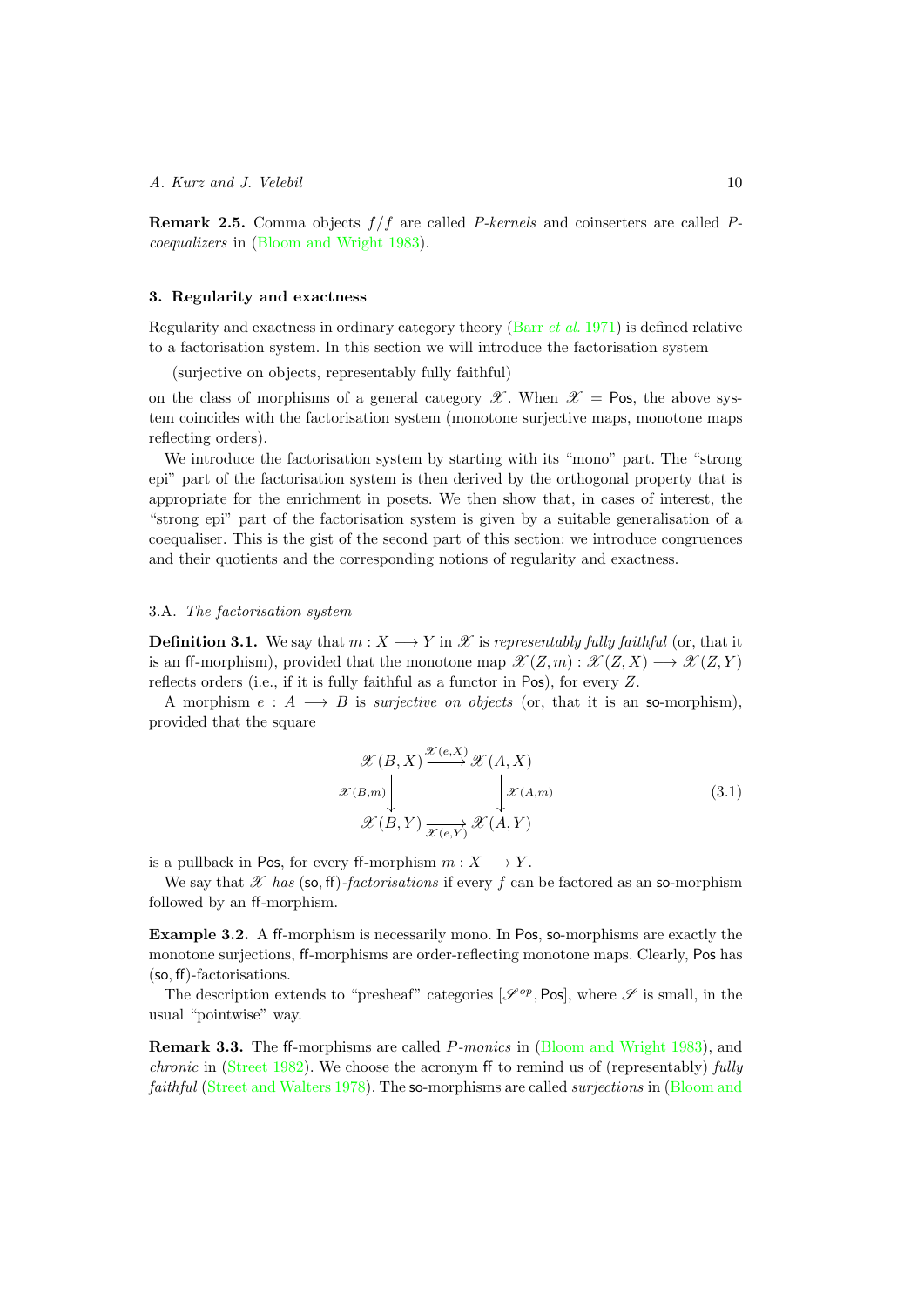[Wright 1983\)](#page-40-2) and *acute* in [\(Street 1982\)](#page-41-6). Our justification to replace familiar terminology from posets such as monotone order-reflecting map by categorically terminology such as ↵-morphism is the following. The main idea of our approach here is to specialise methods that work for categories enriched over categories to categories enriched over posets. Not surprisingly, by going from categories to posets, notions that are different for categories over categories collapse for categories over posets. Nevertheless it seems important to us to use a terminology that remains valid if going to the richer setting of categories over categories.

Remark 3.4. We defined the factorisation system in the manner that is common in enriched category theory. More precisely, we chose the "monos" and defined the "epis" via orthogonality expressed by a pullback in the base category of posets. That the diagram [\(3.1\)](#page-9-1) is a pullback on the level of sets states the usual "diagonal fill-in" property. Hence classes of so-morphisms and ff-morphisms are mutually *orthogonal*. This means that in every commutative square

$$
A \xrightarrow{e} B
$$
  
\n
$$
u \downarrow d
$$
  
\n
$$
X \xrightarrow{h} Y
$$

with *e* an so-morphism and *m* an ff-morphism, there is a unique diagonal *d* as indicated. making both triangles commutative.

That the diagram  $(3.1)$  is in fact a pullback on the level of posets describes a finer, *2-dimensional aspect* of orthogonality.

Namely, for two pairs  $u_1 \leq u_2 : A \longrightarrow X$ ,  $v_1 \leq v_2 : B \longrightarrow Y$  such that both squares

$$
\begin{array}{ccc}\nA & \xrightarrow{e} & B & A & \xrightarrow{e} & B \\
u_1 & & & & & \\
\downarrow & & & & & \\
X & \xrightarrow{m} & Y & & X & \xrightarrow{m} & Y\n\end{array}
$$

commute, we have an inequality  $d_1 \leq d_2$  for the respective diagonals. In fact, the 2dimensional aspect can be omitted here, since it follows from the fact that  $m$  is ff.

#### 3.B. *Congruences and their quotients*

We will define congruences and their quotients.<sup>[†](#page-10-0)</sup> Since the general poset-enriched concept of a congruence is rather technical, we start with the following intuition for equivalence relations on sets:

An equivalence relation *E* on a set *X* is a "recipe" how to glue elements of *X* together. That is: *E* imposes *new equations* on the set *X*, besides those already valid.

<span id="page-10-1"></span><span id="page-10-0"></span><sup>&</sup>lt;sup>†</sup> The standard terminology of 2-category theory for quotients is *codescent*, see [\(Lack 2002\)](#page-41-10) or [\(Bourke](#page-40-7) [2010\)](#page-40-7). We prefer to use the term quotient to comply with the intuitions of classical universal algebra.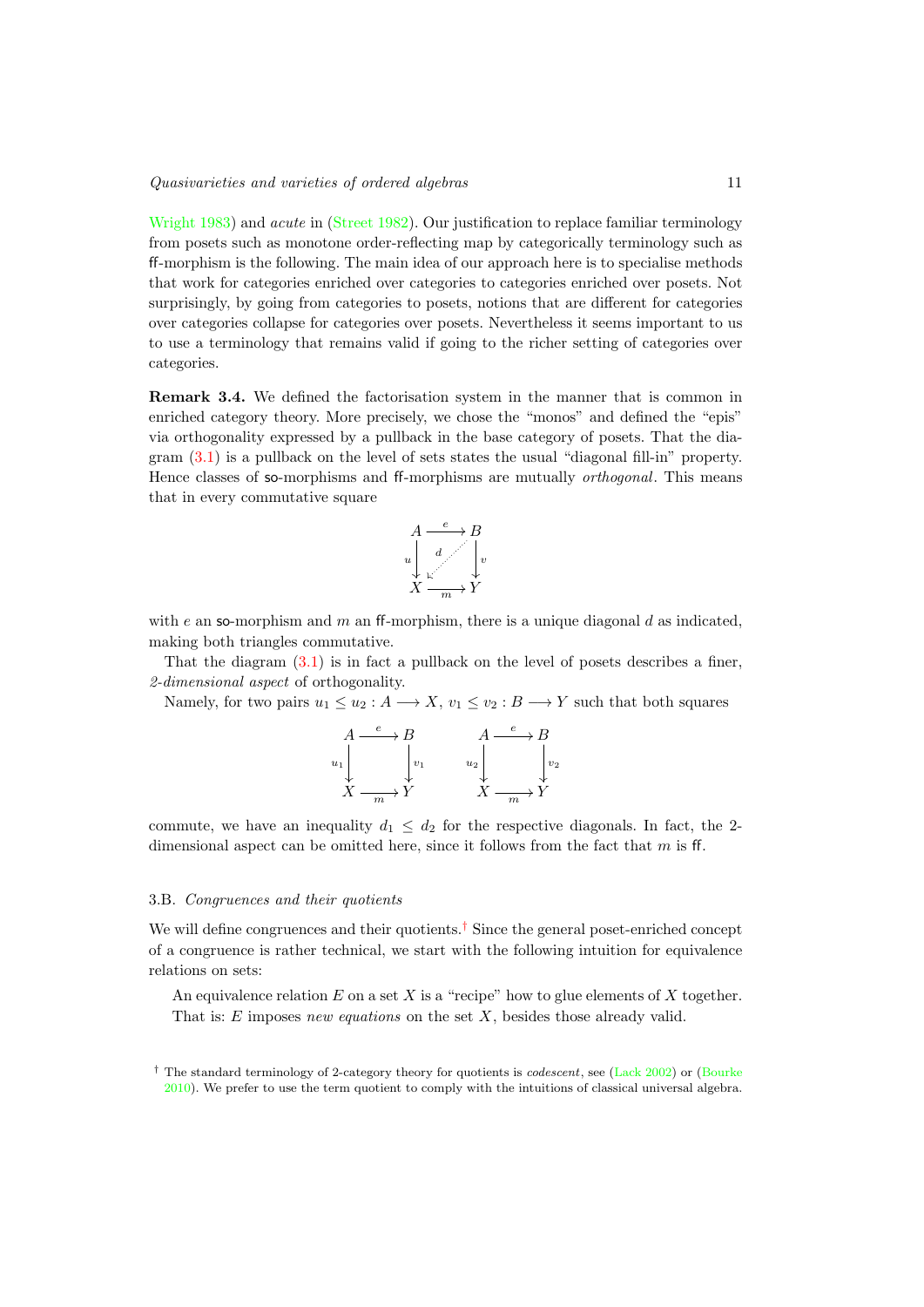Remark 3.5 (Category object, equivalence relation). In a category with finite limits an *equivalence relation* [\(Duskin 1969;](#page-40-12) Barr *[et al.](#page-40-11)* 1971) is a diagram

$$
A_2 \xrightarrow[d_1^2]{d_2^2} A_1 \xrightarrow[d_1^2]{s} A_0
$$
  

$$
\xrightarrow[d_0^2]{d_1^2} A_1 \xrightarrow[d_0^2]{d_1^2} A_0
$$

where

(1) the square 
$$
\begin{aligned}\n & A_2 \xrightarrow{d_2^2} A_1 \\
 & \downarrow_{d_0^2} \qquad \qquad \downarrow_{d_0^1} \qquad \text{is a pullback} \\
 & A_1 \xrightarrow{d_1^1} A_0\n \end{aligned}
$$
\n(2) 
$$
d_1^1 \circ d_1^2 = d_1^1 \circ d_2^2, \, d_0^1 \circ d_1^2 = d_0^1 \circ d_0^2,
$$

$$
(3) d_1^1 \circ i_0^0 = d_0^1 \circ i_0^0 = id,
$$
  
\n
$$
(4) \langle d_0^1, d_1^1 \rangle : A_1 \longrightarrow A_0 \times A_0 \text{ is mono},
$$
  
\n
$$
(5) d_1^1 \circ s = d_0^1, d_0^1 \circ s = d_1^1.
$$

Without *s* and under conditions (1)-(3) one speaks of a *category object*. (4) expresses that  $A_1$  together with projections  $d_0^1, d_1^1$  is a relation on  $A_0$ , (1-2) say that the relation is transitive, (3) says that it is reflexive, and *s* and (5) are required to express symmetry. The quotient of  $A_0$  by the equivalence relation can be computed as the coequalizer of  $d_0^1, d_1^1.$  $\Box$ 

A congruence *E* on a poset *X* should impose *new inequalities* besides those already valid. Moreover, *E* should be a poset again. Hence an "element" of a congruence *E* should be a formal "broken" arrow  $x' \rightarrow x$  that specifies the formal inequality  $x'$  *is smaller than x*. The formal arrows should interact nicely with the actual arrows (representing already valid inequalities in *X*), i.e., both  $x'' \rightarrow x' \rightarrow x$  and  $x' \rightarrow x \rightarrow x''$  should have an unambiguous meaning (and both should compose to a "broken" arrow). Furthermore, "broken" arrows should compose (imposing inequalities is reflexive and transitive).

The above can be stated more formally: a congruence is a category object, whose domain-codomain span is a two-sided discrete fibration of a certain kind. Before giving the precise definition (Definition [3.8](#page-14-1) below), let us see an example of a congruence in Pos:

**Example 3.6 (Kernel congruences in posets).** Every morphism  $f : A_0 \longrightarrow B$  in Pos gives rise to a *kernel congruence*  $\ker(f)$  on  $A_0$  as follows:

(1) Form a comma object

$$
A_1 \xrightarrow{d_1^1} A_0
$$
  

$$
A_0^1 \nearrow \qquad f
$$
  

$$
A_0 \xrightarrow{f} B
$$

That is: objects of  $A_1$  are pairs  $(a, b)$  such that  $fa \leq fb$  holds in *B*. The pair  $(a, b)$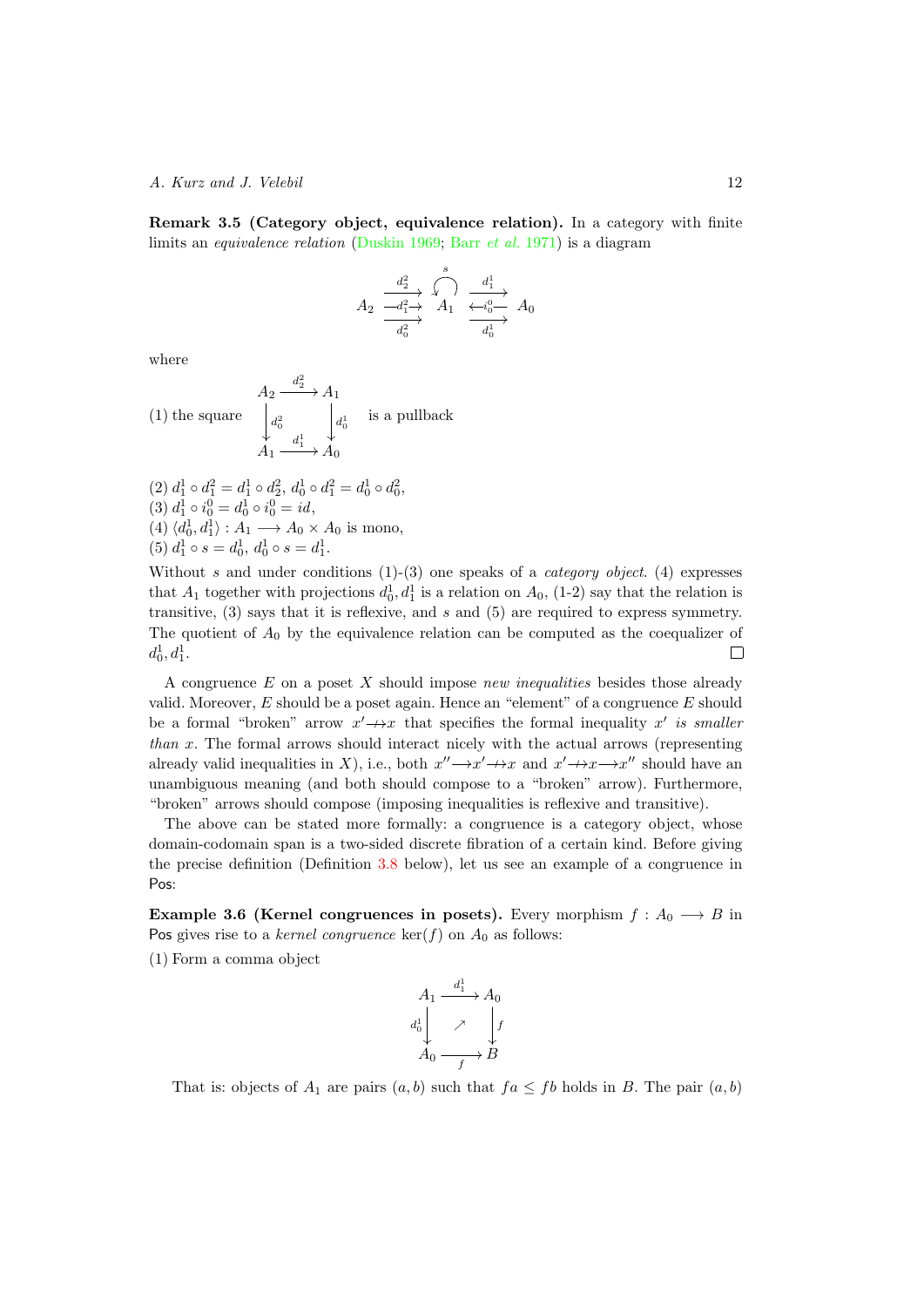should be thought of as a new inequality that we want to impose. We denote such a formal inequality by  $a \rightarrow b$ .

The pairs  $(a, b)$  in  $A_1$  inherit the order from the product  $A_0 \times A_0$ . In other words: the map  $\langle d_0^1, d_1^1 \rangle : A_1 \longrightarrow A_0 \times A_0$  is an ff-morphism.

It will be useful to denote the inequality  $(a, b) \leq (a', b')$  in  $A_1$  by a formal square

$$
\begin{array}{ccc}\na & \longrightarrow & b \\
\downarrow & & \downarrow \\
a' & \longrightarrow & b'\n\end{array}
$$

Observe that there is an associative and unital way of *vertical composition* of formal squares by pasting one on top of another.

It is well-known (see, e.g., [\(Street 1974\)](#page-41-11)) that the span  $(d_0^1, A_1, d_1^1)$  is a (two-sided) *discrete fibration*. This means that for every pair

$$
\begin{array}{ccc}\n a & & a \longrightarrow b \\
 \downarrow & & \downarrow \\
 a' \longrightarrow b & & b'\n\end{array}
$$

of "niches" there are "unique fill-ins" of the form

$$
\begin{array}{ccc}\n a \longrightarrow b & a \longrightarrow b \\
 \downarrow & \parallel & \parallel & \downarrow \\
 a' \longrightarrow b & a \longrightarrow b'\n\end{array}
$$

and that every formal square

$$
\begin{array}{ccc}\na & \longrightarrow & b \\
\downarrow & & \downarrow \\
a' & \longrightarrow & b'\n\end{array}
$$

can be written uniquely as a vertical composite

$$
\begin{array}{ccc}\n a & \longrightarrow & b \\
 & \downarrow & \\
 a & \longrightarrow & b' \\
 & \downarrow & \\
 a' & \longrightarrow & b'\n\end{array}
$$

of such fillings.

(2) Besides pasting the formal squares vertically, we show how to paste them horizontally as in

$$
\begin{array}{ccccccccc}\na & \longrightarrow & b & & b & \longrightarrow & c & & & a & \longrightarrow & c \\
\downarrow & & \downarrow & & \downarrow & & \downarrow & & & \downarrow & & \downarrow \\
a' & \longrightarrow & b' & & b' & \longrightarrow & c' & & & & a' & \longrightarrow & c'\n\end{array}
$$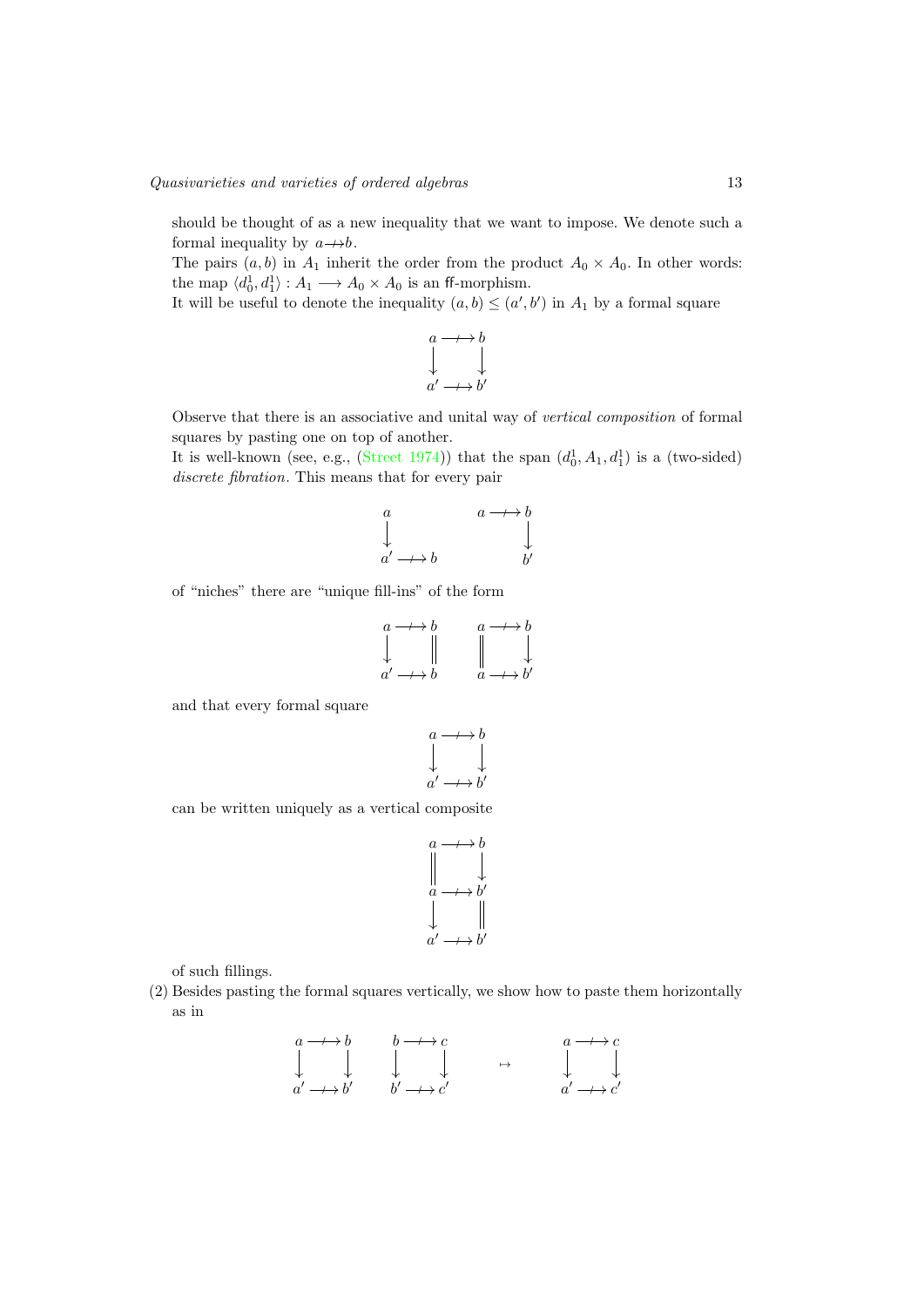To allow for the *horizontal composition* of the squares, form a pullback



It is straightforward to see that the elements of  $A_2$  are triples  $(a'', a', a)$  satisfying  $fa'' \leq fa' \leq fa$ . The triples are ordered pointwise. Every such triple  $(a'', a', a)$  can be drawn as a "composable pair"  $a'' \rightarrow a' \rightarrow a$ . of "broken" arrows. We now define two monotone maps

$$
d_1^2: A_2 \longrightarrow A_1, \quad d_0^0: A_0 \longrightarrow A_1
$$

with the intention that  $d_1^2$  (the composition map) sends  $a'' \rightarrow a' \rightarrow a$  to  $a'' \rightarrow a$  and  $d_0^0: A_0 \longrightarrow A_1$  (the identity map) sends each *a* in  $A_0$  to the "identity broken arrow"  $a \rightarrow a$ .

One can use the universal property of the comma square to define  $d_1^2 : A_2 \longrightarrow A_1$  as the unique map such that the equality



holds. It is clear that  $d_1^2$  sends  $(a'', a', a)$  to  $(a'', a)$ .

Analogously, one can define  $i_0^0: A_0 \longrightarrow A_1$  as the unique map such that the equality



holds. Explicitly:  $i_0^0$  sends *a* to the pair  $(a, a)$ .

To summarise: the above constructions yield a category object

$$
\ker(f) \equiv A_2 \xrightarrow{\frac{d_2^2}{-d_1^2 \to} A_1} \xrightarrow{\frac{d_1^1}{\leftarrow i_0^0 \to} A_0} A_0
$$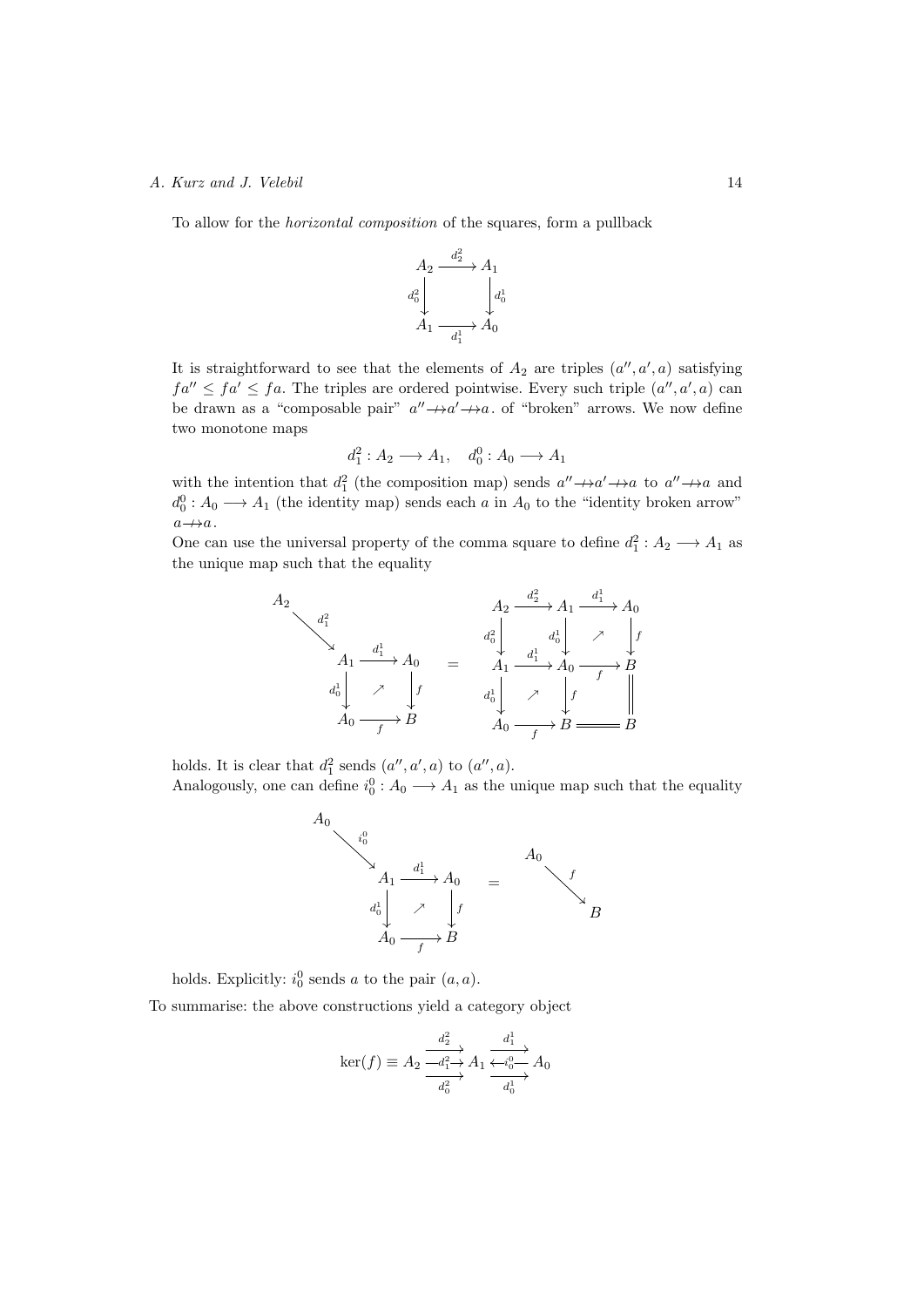in Pos such that  $\langle d_0^1, d_1^1 \rangle$  is an ff-morphism and the span  $(d_0^1, A_1, d_1^1)$  is a two-sided discrete fibration.

<span id="page-14-2"></span>Remark 3.7. Clearly, the steps of the above construction of ker(*f*) can be performed in *any* category  $\mathscr X$  admitting finite limits. In fact, the resulting category object will have the two additional properties as well, since:

- (1) A span  $(d_0^1, A_1, d_1^1)$  in a general category  $\mathscr X$  is *defined* to be a two-sided discrete fibration if it is representably so. This means that the span  $(\mathscr{X}(X, d_0^1), \mathscr{X}(X, A_1), \mathscr{X}(X, d_1^1))$ of monotone maps is a two-sided discrete fibration in Pos, for every *X*.
- (2) The morphism  $\langle d_0^1, d_1^1 \rangle : A_1 \longrightarrow A_0 \times A_0$  is easily proved to be an ff-morphism in a general category  $\mathscr X$  iff the morphism  $\langle \mathscr X(X, d_0^1), \mathscr X(X, d_1^1) \rangle : \mathscr X(X, A_1) \longrightarrow$  $\mathscr{X}(X, A_0) \times \mathscr{X}(X, A_0)$  is an ff-morphism in Pos, for every X.

<span id="page-14-1"></span>The above considerations lead us to the following definition:

**Definition 3.8 ([\(Street 1982\)](#page-41-6), [\(Shulman\)](#page-41-7)).** Suppose  $A_0$  is an object of  $\mathscr{X}$ . We say that a category object

$$
\sim \equiv A_2 \frac{\stackrel{d_2^2}{\longrightarrow} A_1 \stackrel{d_1^1}{\longrightarrow} A_0}{\stackrel{\overbrace{\longrightarrow}_{d_0^2}}{\longrightarrow}} A_0
$$

in *X*, where the span  $(d_0^1, A_1, d_1^1)$  is a (two-sided) discrete fibration and  $\langle d_0^1, d_1^1 \rangle : A_1 \longrightarrow$  $A_0 \times A_0$  is an ff-morphism, is a *congruence* on  $A_0$ .

<span id="page-14-0"></span>**Remark 3.9.** For a congruence  $\sim$  as above, think of  $A_0$  as the object of objects,  $A_1$  as the object of morphisms,  $i_0^0: A_0 \longrightarrow A_1$  picks up the identity morphisms,  $d_0^1: A_1 \longrightarrow A_0$ is the domain map,  $d_1^1: A_1 \longrightarrow A_0$  is the codomain map,  $A_2$  is the object of "composable" pairs of morphisms" (since  $A_2$  is the vertex of a pullback of  $d_0^1$  and  $d_1^1$ ), in a composable pair,  $d_0^2: A_2 \longrightarrow A_1$  picks the "morphism on the left",  $d_2^2: A_2 \longrightarrow A_1$  picks the "morphism on the right", and  $d_1^2: A_2 \longrightarrow A_1$  is the composition.

The same notion, in the category of posets, is used in [\(Pin 1997\)](#page-41-3) in a non-categorical setting (Pin speaks of stable quasi-orders and also calls them congruences).

In [\(Bloom and Wright 1983\)](#page-40-2) a P-congruence is simply a pair  $(d_0^1, d_1^1)$  of morphisms that arises as a P-kernel (Remark [2.5\)](#page-9-2) of some morphism. We need the more complicated notion of congruence because we want to show that varieties are those quasivarieties where all congruences arise as kernels.

To treat congruences and their quotients (the coinserters of the  $(d_0^1, d_1^1)$ , see Remark [3.14\)](#page-15-0) conceptually, let us introduce the following notation:

<span id="page-14-3"></span>Notation 3.10 ([\(Bourke 2010\)](#page-40-7)). Let **1**, **2**, **3** denote the chains on one, two, three elements, respectively. We denote by  $\Delta_2^-$  the simplicial category truncated at stage two and with the morphisms between stage three and stage two omitted. More precisely: the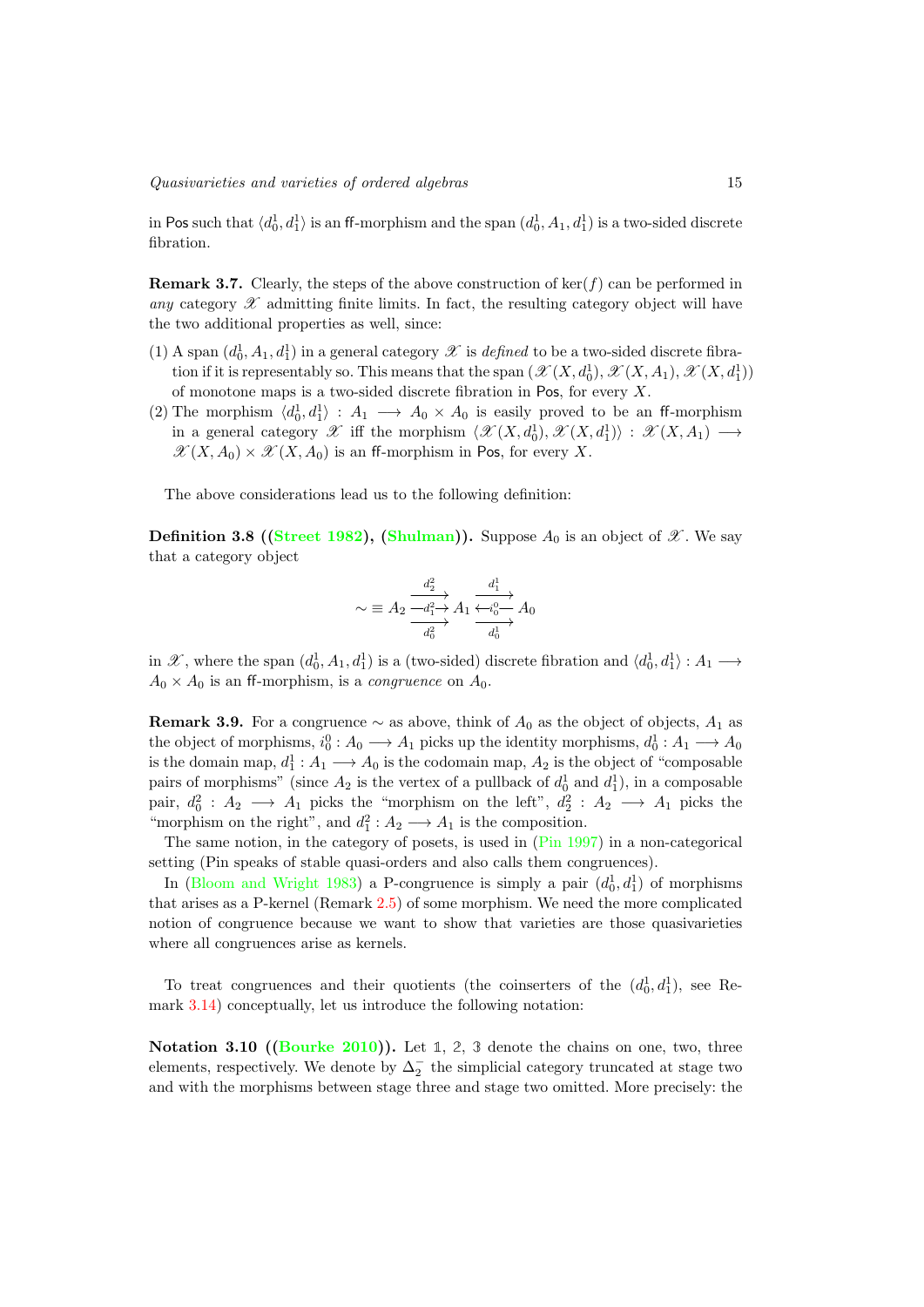category  $\Delta_2^-$  is given by the graph

$$
\Delta_2^- \equiv \mathbb{1} \xrightarrow[\delta_0^1]{\delta_1^1} \mathbb{2} \xrightarrow[\delta_0^2]{\delta_0^2} \mathbb{3}
$$

subject to equalities

$$
\iota_0^0 \cdot \delta_0^1 = 1, \quad \iota_0^0 \cdot \delta_1^1 = 1, \quad \delta_0^2 \cdot \delta_1^1 = \delta_2^2 \cdot \delta_0^1, \quad \delta_1^2 \cdot \delta_0^1 = \delta_0^2 \cdot \delta_0^1, \quad \delta_1^2 \cdot \delta_1^1 = \delta_1^2 \cdot \delta_1^1.
$$

We denote by  $J^- : \Delta_2^- \longrightarrow \text{Pos the inclusion.}$ 

<span id="page-15-2"></span>**Definition 3.11 ([\(Lack 2002\)](#page-41-10)).** A diagram  $D: \Delta_2^{-op} \longrightarrow \mathscr{X}$  is called a *coherence datum* in  $\mathscr{X}$ . The colimit  $J^- * D$  is called a *quotient* of *D*.

**Remark 3.12.** The colimit  $J^-\ast D$  of a coherence datum is called a *codescent* of *D* in [\(Lack 2002\)](#page-41-10). In our context, we prefer to call the colimit  $J^- * D$  a *quotient* of *D* rather than a codescent of *D*.

Since every congruence is a coherence datum, the above definition can be applied to congruences. Thus

Definition 3.13. The *quotient of a congruence* is the quotient of the underlying coherence datum.

<span id="page-15-0"></span>Remark 3.14. Due to enrichment in posets, the *computation* of quotients of general coherence data reduces to the computation of coinserters of  $D\delta_0^1$ ,  $D\delta_1^1$ . This follows from the general coherence conditions for a quotients (see [\(Lack 2002\)](#page-41-10), where quotients are called codescents), specialised to the case of enrichment over posets.

If a congruence happens to be an equivalence relation, then its quotient can be computed as a coequalizer.

Although the *computation* of quotients of congruences can be simplified, the *definition* of a congruence cannot be simplified. Observe that we need the full strength of the definition of a congruence in the proof of exactness of Pos, see Proposition [3.20.](#page-16-0) More in detail: congruences should be "transitive" and this is exactly what the object  $A_2$  and the morphism  $d_1^2: A_2 \longrightarrow A_1$  are responsible for.

Definition 3.15. We say that a morphism is *effective* if it is a coinserter of some pair and that a congruence is *effective* if it is a kernel congruence.

Remark 3.16. Effective congruences are the ordered analogue of effective equivalence relations (Barr *[et al.](#page-40-11)* 1971). Effective morphisms are called *P-regular* in [\(Bloom and](#page-40-2) [Wright 1983\)](#page-40-2).

<span id="page-15-1"></span>**Lemma 3.17.** Any effective morphism is an so-morphism.

*Proof.* Easy: use couniversality of a coinserter. The 1-dimensional aspect yields the required diagonal and the 2-dimensional aspect yields the 2-dimensional aspect of orthogonality. $\Box$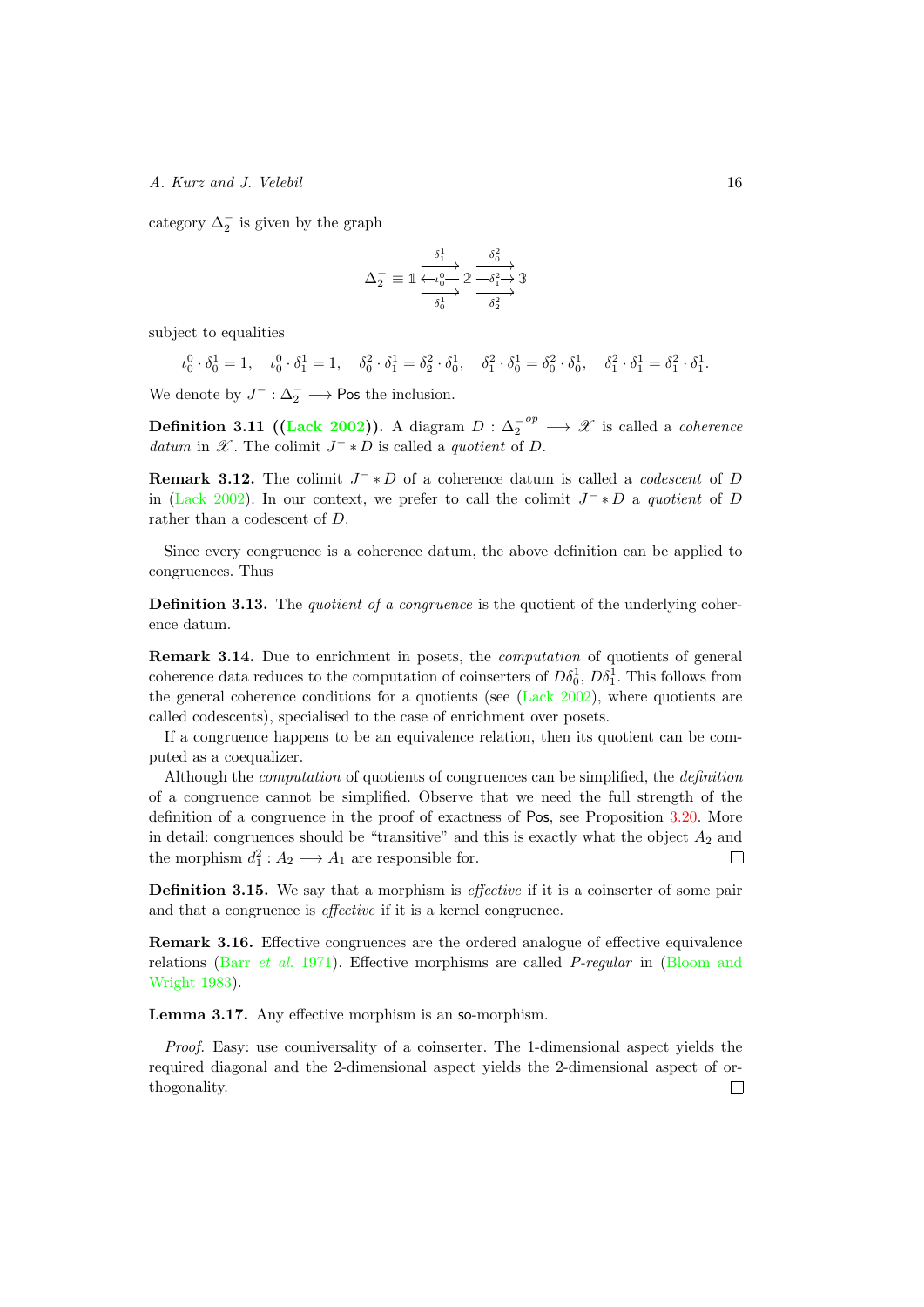The above result establishes that "every reg-epi is strong epi" for our factorisation system of so-morphisms and ff-morphisms. The gist of the definition of regularity is the converse of this statement. The gist of the definition of exactness is that "congruences are precisely the kernel congruences".

**Definition 3.18.** A category  $\mathscr X$  is called *regular*, provided that the following four properties are satisfied:

 $(R1)$   $\mathscr X$  has finite limits.

 $(R2)$   $\mathscr X$  has (so, ff)-factorisations.

(R3) so-morphisms are stable under pullbacks.

 $(R4)$  so-morphisms are exactly the effective morphisms.

If, in addition,  $\mathscr X$  verifies the following condition

(Ex) Every congruence in  $\mathscr X$  is effective, i.e., it is of the form ker(*f*).

then *X* is called *exact*.

Remark 3.19. Let us stress our convention: when we say a category, we mean a category enriched in posets. Categories that are not enriched, are called ordinary.

In Example [3.21](#page-17-0) below we show that the *enriched* category Set is regular but not exact in the enriched sense, although the *ordinary* category Set is exact in the ordinary sense (see (Barr *[et al.](#page-40-11)* 1971)). The intuitive reason for this is that sets are closed under quotienting by equations, but discrete posets are not closed under quotienting by inequations.

<span id="page-16-0"></span>Proposition 3.20 (Exactness of Pos and presheaf categories). Every category  $[\mathscr{S}^{op}, \text{Pos}], \mathscr{S}$  small, is exact.

*Proof.* We prove exactness of Pos, exactness of  $\mathcal{S}^{op}$ , Pos follows by reasoning pointwise.

The only non-trivial condition to verify is (Ex). Suppose therefore that

$$
\sim \equiv A_2 \frac{\stackrel{d_2^2}{\longrightarrow} A_1 \xrightarrow[d_1]{d_1^2} A_0}{\stackrel{d_2^2}{\longrightarrow}} A_2 \xrightarrow[d_0]{d_1^1} A_0
$$

is a congruence on  $A_0$ . Form its quotient  $q: A_0 \longrightarrow Q$  as in Example [2.4](#page-8-0) and consider the kernel

$$
\ker(q) \equiv P_2 \frac{\overrightarrow{p_2} \rightarrow P_1}{\overrightarrow{p_0} \rightarrow Q} q/q \frac{\overrightarrow{p_1} \rightarrow P_0}{\overrightarrow{p_0} \rightarrow Q_0} A_0
$$

We claim that  $\ker(q) = \sim$ .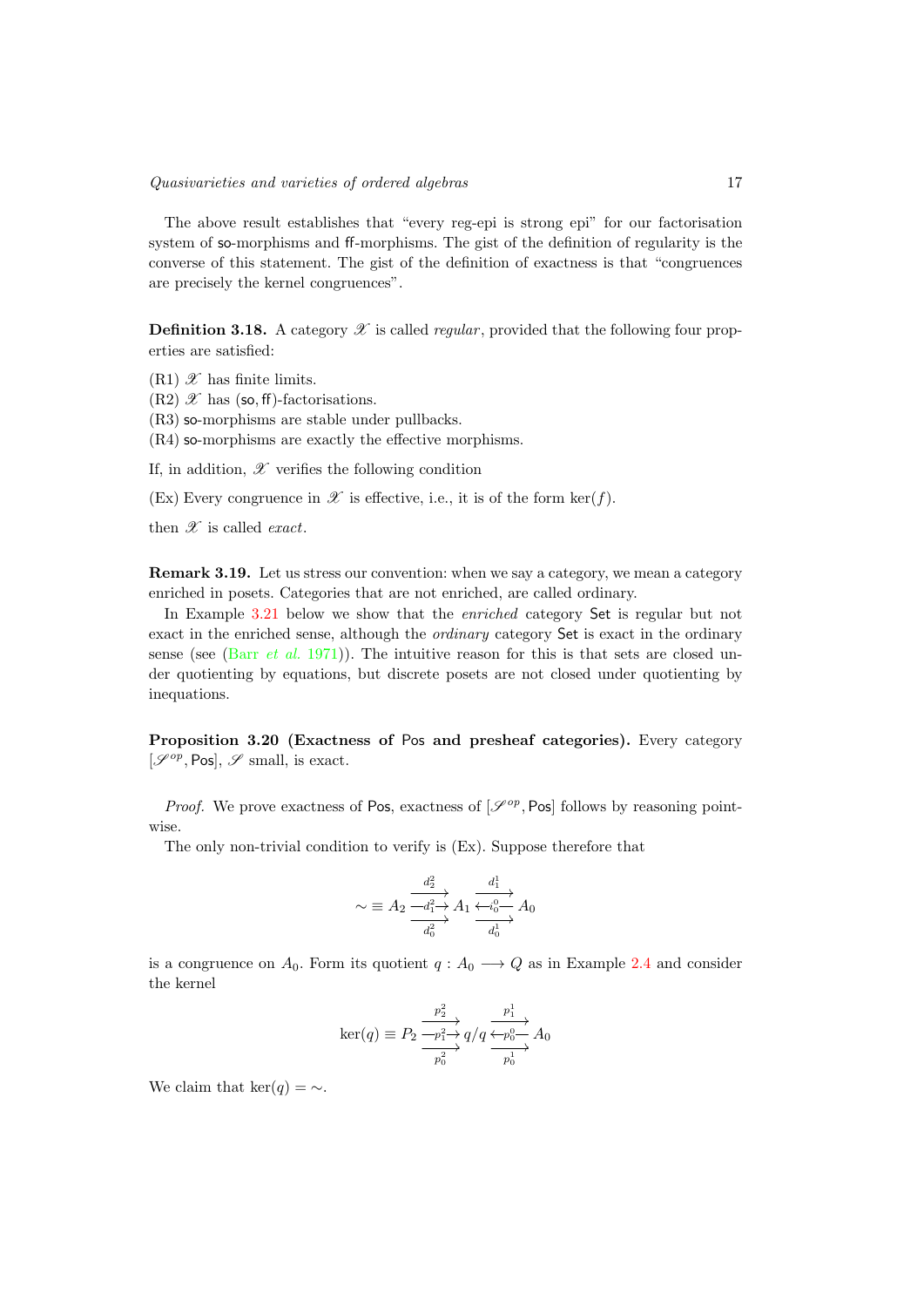Denote by  $z: A_1 \longrightarrow q/q$  the unique morphism such that the equality

$$
\begin{array}{c}\n \begin{array}{ccc}\n z \\
 \searrow & \\
 q/q \xrightarrow{p_1^1} & A_0 \\
 \hline\n p_0^1 & \nearrow & q \\
 A_0 \xrightarrow{q} & Q\n \end{array}\n \end{array}\n \begin{array}{c}\n A_1 \xrightarrow{d_1^1} A_0 \\
 \searrow & \\
 A_0 \xrightarrow{q} Q\n \end{array}
$$

holds, where the lax square on the left is a comma object (see Example [2.3\)](#page-8-1).

*A*<sup>1</sup>

In particular, the diagram

*A*<sup>1</sup>

$$
4_1 \xrightarrow{\begin{array}{c} z \to q/q \\ \downarrow \langle q_0^1, q_1^1 \rangle \\ A_0 \times A_0 \end{array}} \begin{array}{c} q/q \\ \downarrow \langle p_0^1, p_1^1 \rangle \\ \downarrow \end{array}
$$

commutes. It follows that *z* reflects order, since  $\langle d_0^1, d_1^1 \rangle$  does ( $\sim$  is a congruence). We need to prove that *z* is surjective. To that end, consider an object of  $q/q$ , i.e., a pair  $(a', a)$ such that  $qa' \le qa$ . Use now the description of inequality in a quotient of Example [2.4](#page-8-0) to find a finite sequence  $f_0, \ldots, f_{n-1}$  of objects in  $A_1$  such that the inequalities

$$
a' \le d_0^1(f_0), \quad d_1^1(f_0) \le d_0^1(f_1), \quad d_1^1(f_1) \le d_0^1(f_2), \quad \dots, \quad d_1^1(f_{n-1}) \le a
$$

hold in  $A_0$ .

Using the fact that the span  $(d_0^1, A_0, d_1^1)$  is a two-sided discrete fibration, one can find a sequence  $f_0^*, \ldots, f_{n-1}^*$  of elements of  $A_1$  such that the equalities

$$
a' = d_0^1(f_0^*), \quad d_1^1(f_0^*) = d_0^1(f_1^*), \quad d_1^1(f_1^*) = d_0^1(f_2^*), \quad \dots, \quad d_1^1(f_{n-1}^*) = a
$$

hold in  $A_0$ . Since  $\sim$  is a category object, the sequence  $f_0^*, \ldots, f_{n-1}^*$  composes (using  $d_1^2$ ) to an element  $f^*$  of  $A_1$  such that  $a' = d_0^1(f^*)$  and  $d_1^1(f^*) = a$ . Hence  $z(f^*) = (a', a)$ , and we proved that  $z: A_1 \longrightarrow q/q$  is surjective.

Thus  $q/q = A_1$ , hence  $A_2 = P_2$  by uniqueness of pullbacks. It remains to be proved that  $d_1^2 = p_1^2$ . But this follows easily.

We proved that  $\ker(q) = \sim$ , the proof of exactness of Pos is finished.

<span id="page-17-0"></span>Example 3.21 (The category Set (having discrete orders on hom-sets) is regular but not exact). Regularity of Set is easy: observe that the effective morphisms are precisely the epis (and these are precisely the surjective mappings).

We exhibit a congruence that is not effective. Consider the *truncated nerve* 

$$
\text{nerve}(2) \equiv A_2 \xrightarrow[d_1^2]{d_2^2} A_1 \xrightarrow[d_0^2]{d_1^1} A_0
$$

of the two-element chain **2**.

More in detail:  $A_0$  is the two-element set  $\{0,1\}$ , the set  $A_1$  has as elements the pairs

 $\Box$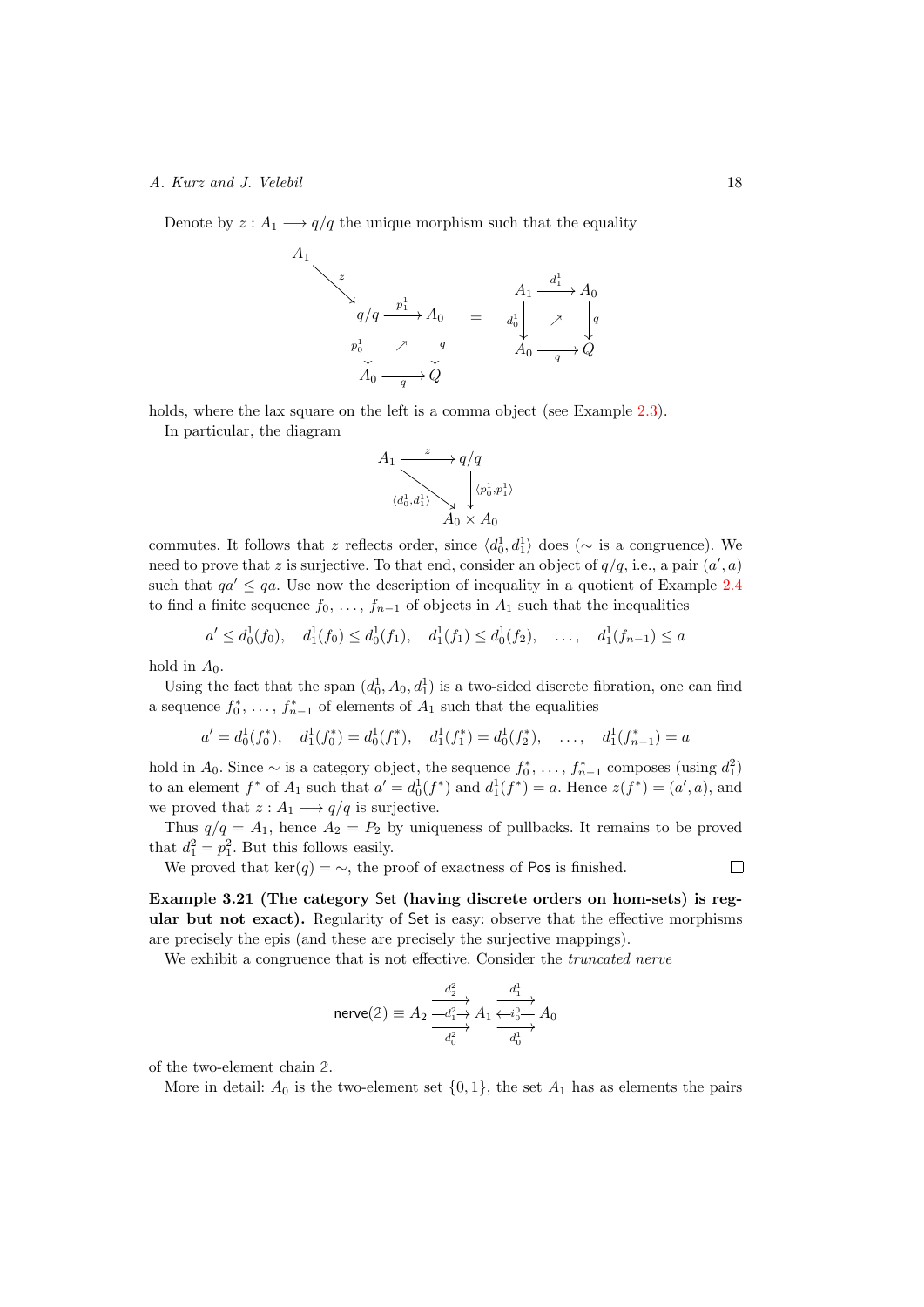$(i, j)$  with  $i \leq j$  in 2, the set  $A_2$  has as elements the triples  $(i, j, k)$  with  $i \leq j \leq k$  in 2. All the connecting morphisms are defined in the obvious way.

It is easy to see that  $\text{neve}(2)$  is a congruence. Yet there is no mapping  $f: A_0 \longrightarrow X$ such that  $\ker(f)$  would be nerve(2). Suppose the contrary. Since comma objects in Set reduce to pullbacks (the orders on hom-sets of  $Set$  are discrete),  $\ker(f)$  is the following diagram

$$
\ker(f) \equiv P_2 \frac{\stackrel{d_2^2}{\longrightarrow} P_1 \xrightarrow{\frac{d_1^1}{\longleftarrow i_0^0 \longrightarrow}} A_0}{\stackrel{d_0^2}{\longrightarrow}}
$$

and the set  $P_1$  has either two elements  $(0,0)$  and  $(1,1)$  in case  $f0 \neq f1$ , or four elements  $(0,0), (0,1), (1,0)$  and  $(1,1)$  in case  $f0 = f1$ . But  $A_1$  in nerve(2) has three elements: (0*,* 0), (0*,* 1) and (1*,* 1).  $\Box$ 

If we equip the  $A_i$  in the proof above with the operations of a (semi)lattice, the same argument shows that the categories of discretely ordered semilattices, or lattices, or distributive lattices are not exact. But note that if (semi)lattices are equipped with their natural order, then these categories are definable by inequalities and, as any variety, they are exact (Theorem [5.9\)](#page-31-0).

As we are going to show now, the situation is the converse for Boolean algebras: Whereas lattices form a variety with their natural order but with the discrete order, Boolean algebras form a variety with the discrete order but not with their natural order (for lattices discreteness is not definable by inequalities, whereas Boolean algebras are necessarily discrete).

Example 3.22 (The category of Boolean algebras (having discrete orders on hom-sets) is exact). We first show that hom-sets must be discretely ordered. To this end, assume that in some Boolean algebra we have elements  $a \subseteq b$  in some order  $\subseteq$ about which we only assume that it makes all operations monotone. It follows from  $a \rightarrow a = b \rightarrow b = 1$  and implication being monotone that  $a \rightarrow b = 1$  and  $b \rightarrow a = 1$ , hence  $a = b$ . In other words, the discrete order is the only order that makes all operations of a Boolean algebra monotone.

To show that Boolean algebras are exact, let

$$
A_2 \xrightarrow[d_1^2]{d_2^2} A_1 \xrightarrow[d_0^2]{d_1^1} A_0
$$
  

$$
\xrightarrow[d_0^2]{d_0^2} A_1 \xrightarrow[d_0^1]{d_0^1} A_0
$$

be a congruence (in the ordered sense) of Boolean algebras. Due to *A*<sup>1</sup> being an algebra, if  $(a, b) \in A_1$  then imitating the reasoning of the previous paragraph, we also obtain  $(b, a) \in A_1$ . It follows that  $A_1$  is equipped with an operation  $s : A_1 \longrightarrow A_1$  making it into an equivalence relation (see Remark [3.5\)](#page-10-1). But since Boolean algebras form an ordinary variety, we know that equivalence relations are effective.  $\Box$ 

#### Remark 3.23.

(1) The above proof works verbatim for Heyting algebras instead of Boolean algebras.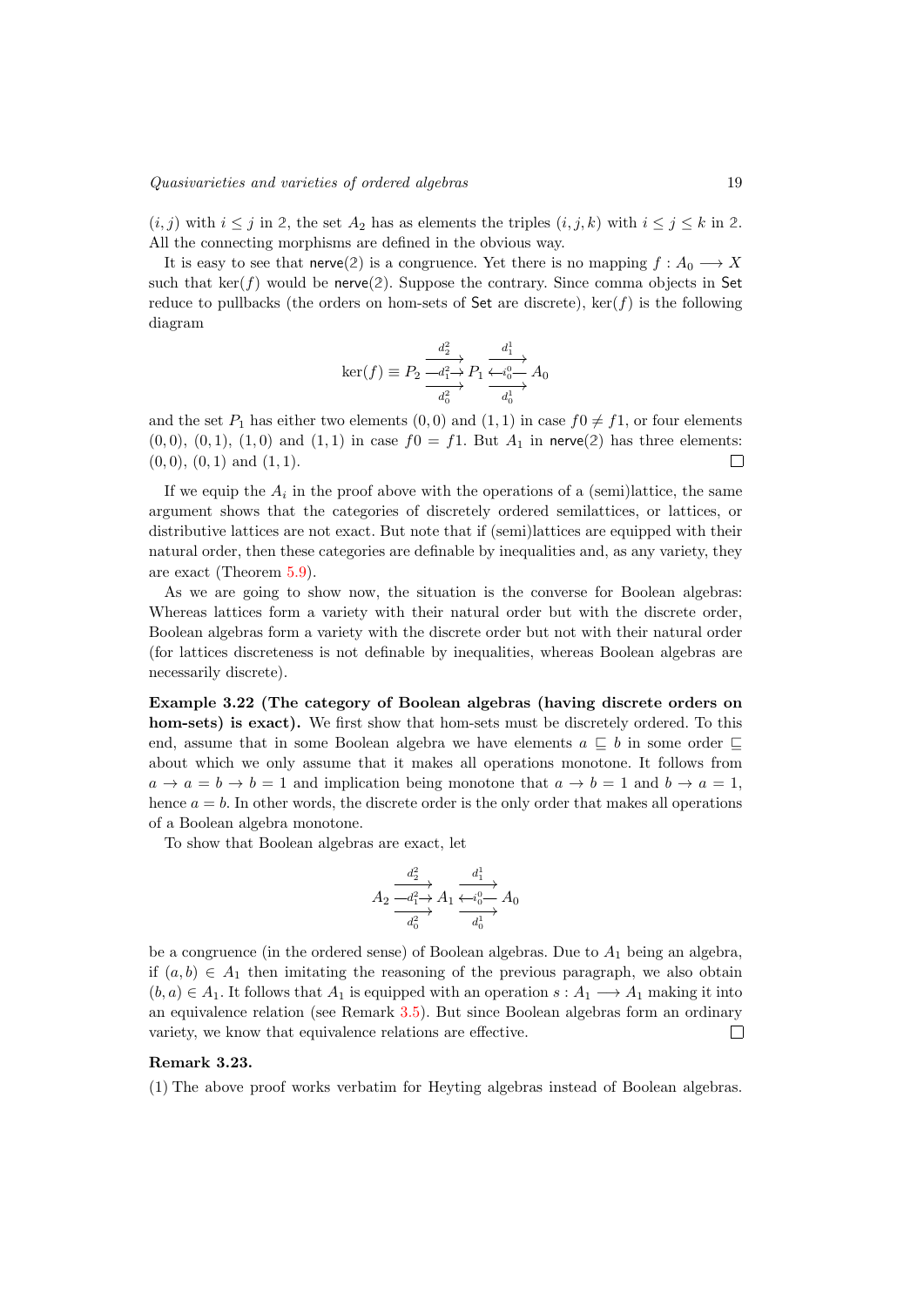Actually, for Boolean algebras the argument in the second paragraph can be made more succinct by noting that the morphism *s* is given by negation.

- (2) More generally, it will follow from Theorem [5.9](#page-31-0) that any variety of ordinary algebras which can be equipped only with the discrete order is exact. A further example of this situation is given by the variety of groups.
- (3) The reason that Boolean algebras, Heyting algebras, and groups can only be discretely ordered is that the enriched categorical setting studied in this paper enforces operations to be monotone and does not allow us to have negation, implication, or inverse as non-monotone but antitone.

## <span id="page-19-0"></span>4. Some technical results

In this section we gather some auxiliary results that we will use in Section [5:](#page-28-0)

- (1) We prove that the category  $\text{Cong}(\mathscr{X})$  of all congruences on an exact category  $\mathscr{X}$  has all limits that *X* has.
- (2) We summarise properties of an adjunction  $F \dashv U : \mathscr{A} \longrightarrow \mathscr{X}$  in case the counit  $\varepsilon_A : FUA \longrightarrow A$  is an effective morphism (i.e., when it is a coinserter of some pair).
- (3) We prove that the category  $\mathscr{X}^{\mathbb{T}}$  of Eilenberg-Moore algebras for a monad  $\mathbb{T}$  is regular, whenever  $\mathscr X$  is regular and the functor of the monad  $\mathbb T$  preserves so-morphisms.

#### 4.A. *Limits of congruences*

We denote by  $\textsf{Cong}(\mathscr{X})$  the full subcategory of  $[\Delta_2^{-op}, \mathscr{X}]$  spanned by congruences in *X* . To be more specific: given coherence data

$$
\mathbb{X}\equiv X_2\xrightarrow[d_1^2]{d_2^2}X_1\xrightarrow[d_0^2]{d_1^1}X_0\quad\text{ and }\quad\mathbb{Y}\equiv Y_2\xrightarrow[d_1^2]{d_2^2}Y_1\xrightarrow[d_0^2]{d_1^1}Y_0
$$

then a *morphism*  $f : \mathbb{X} \longrightarrow \mathbb{Y}$  is a triple  $f_0 : X_0 \longrightarrow Y_0, f_1 : X_1 \longrightarrow Y_1, f_2 : X_2 \longrightarrow Y_2$ of morphisms in  $\mathscr X$  making all the relevant squares commutative. Given morphisms  $f, g: \mathbb{X} \longrightarrow \mathbb{Y}$ , we put  $f \leq g$  iff  $f_i \leq g_i$  for all  $i = 0, 1, 2$ .

<span id="page-19-1"></span>**Lemma 4.1.** Suppose  $\mathscr X$  is exact. Then the category  $\text{Cong}(\mathscr X)$  is reflective in  $[\Delta_2^{-op}, \mathscr X]$ . In particular,  $\text{Cong}(\mathscr{X})$  is closed in  $[\Delta_2^{-op}, \mathscr{X}]$  under limits.

*Proof.* Suppose

$$
\mathbb{X} \equiv X_2 \xrightarrow[d_1^2]{d_2^2} X_1 \xrightarrow[d_1^2]{d_1^1} X_0
$$

$$
\xrightarrow[d_0^2]{d_0^2} X_1 \xrightarrow[d_0^1]{d_0^1} X_0
$$

is a coherence datum. Define the congruence

$$
\mathbb{X}^* \equiv X_2^* \xrightarrow[d_1^2]{d_2^2} X_1^* \xrightarrow[d_0^2]{d_1^1} X_0^*
$$

$$
\xrightarrow[d_0^2]{d_2^2} X_1^* \xrightarrow[d_0^1]{d_2^1} X_0^*
$$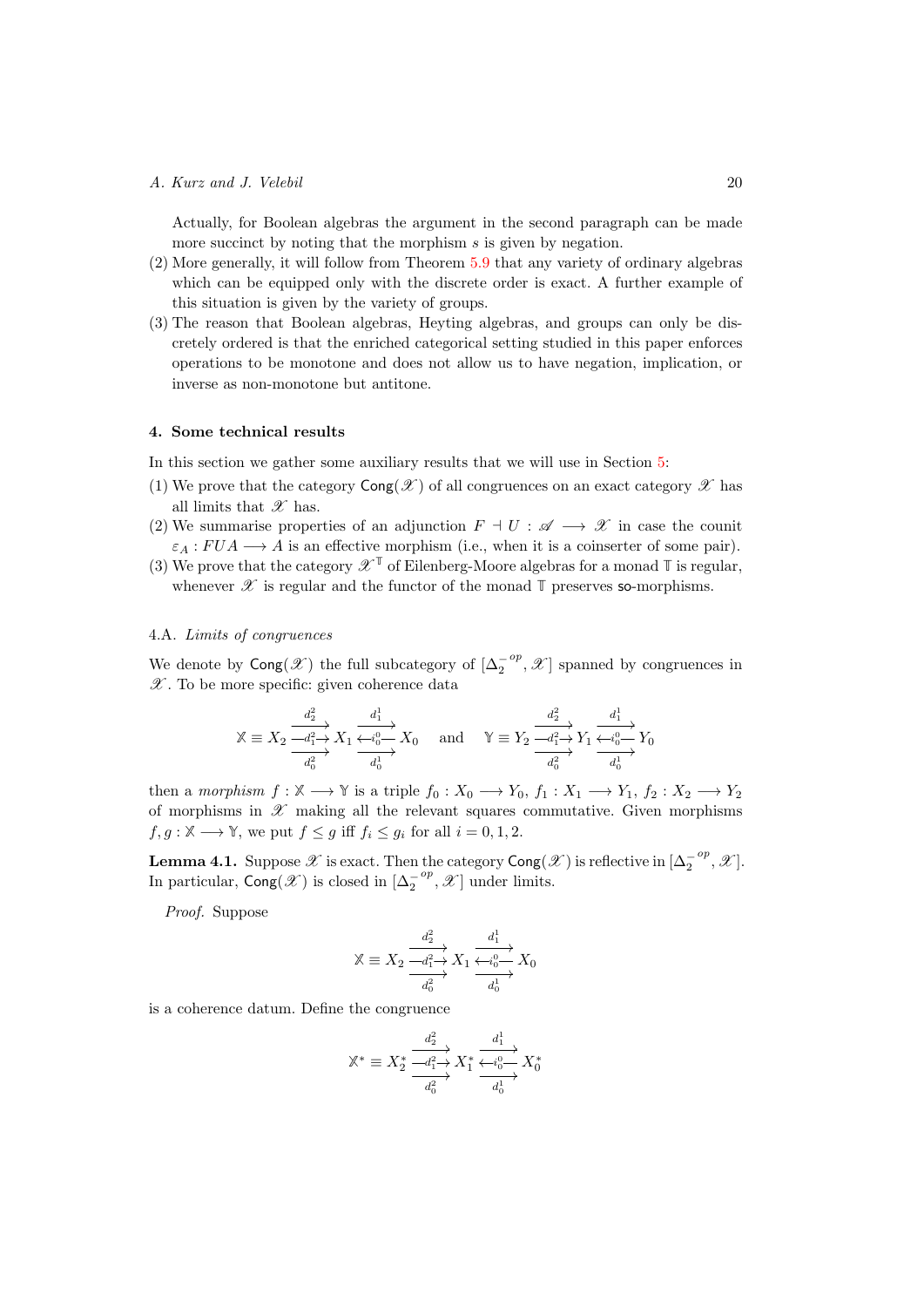as ker(q), where  $q: X_0 \longrightarrow Q$  is the quotient of  $X$ .

We claim that there is a morphism  $e: \mathbb{X} \longrightarrow \mathbb{X}^*$  that is universal.

(1) Definition of *e*.

The morphism *e* has to be a natural transformation. Thus we define morphisms  $e_0: X_0 \longrightarrow X_0^*, e_1: X_1 \longrightarrow X_1^*, e_2: X_2 \longrightarrow X_2^*,$  and prove that all the naturality squares commute.

We put  $e_0 = 1_{X_0}$ , morphisms  $e_1, e_2$  are defined using universal properties:

$$
X_1 \xrightarrow{e_1} X_1^* \xrightarrow{d_1^1} X_0^* \xrightarrow{q} Q \qquad = \qquad X_1 \xrightarrow{d_1^1} X_0 \xrightarrow{q} Q
$$

$$
X_1 \xrightarrow{e_1} X_1^* \xrightarrow{q} Q
$$

and

$$
X_2 \xrightarrow{e_2} X_2^* \xrightarrow{d_2^2} X_1^* \xrightarrow{d_0^1} X_0^* \xrightarrow{d_1^1} X_2^* \xrightarrow{d_2^2} X_1 \xrightarrow{e_1} X_1^* \xrightarrow{d_0^1} X_0^*
$$
  

$$
X_2 \xrightarrow{e_2} X_2^* \xrightarrow{d_0^2} X_1 \xrightarrow{d_0^2} X_1 \xrightarrow{e_1} X_1^* \xrightarrow{d_1^1} X_0^*
$$

where we use the universal property of a comma square and a pullback, respectively. That  $e : \mathbb{X} \longrightarrow \mathbb{X}^*$  is natural follows by straightforward computations.

(2) Universality of *e*.

Given  $f : \mathbb{X} \longrightarrow \mathbb{Y}$  where  $\mathbb{Y}$  is a congruence, we define a unique  $f^{\sharp} : \mathbb{X}^* \longrightarrow \mathbb{Y}$  extending *f* along *e*.

Since *X* is exact, there is  $z: Y_0 \longrightarrow K$  such that  $Y = \text{ker}(z)$ . Further, the existence of *f* yields  $z^{\sharp}: Q \longrightarrow K$  such that the square

$$
X_0 \xrightarrow{q} Q
$$
  

$$
f_0 \downarrow \qquad \qquad \downarrow z^{\sharp}
$$
  

$$
Y_0 \xrightarrow{z} K
$$

commutes. We put  $f_0^{\sharp} = f_0$ , and  $f_1^{\sharp}$ ,  $f_2^{\sharp}$  are defined by universal properties:

$$
X_1^* \xrightarrow{f_1^*} Y_1^* \xrightarrow{d_1^1} Y_0^* \xrightarrow{z} K = X_1^* \xrightarrow{d_1^1} X_0^* Q \xrightarrow{z^{\sharp}} K
$$

and

$$
X_2^* \xrightarrow{f_2^{\sharp}} Y_2^* \xrightarrow{d_2^2} Y_1^* \xrightarrow{d_0^1} Y_0^* = X_2^* \xrightarrow{d_2^2} X_1^* \xrightarrow{d_0^1} X_0^* \xrightarrow{f_1^{\sharp}} Y_1^*
$$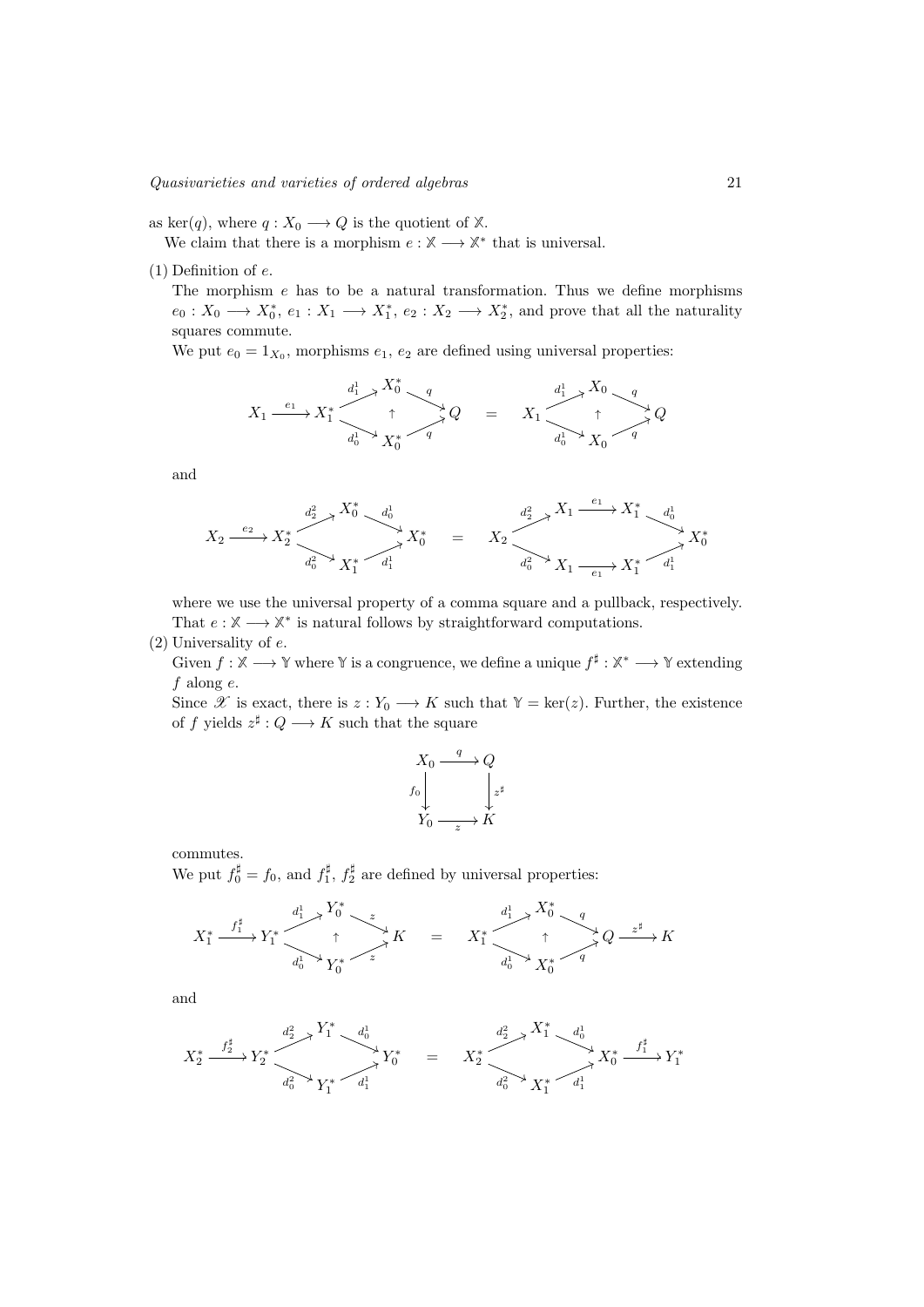where we have used the universal property of a comma square and a pullback, respectively.

The 2-dimensional aspect of universality of *e* is verified analogously, using the 2 dimensional aspects of universality of comma objects and pullbacks.

Remark 4.2. Lemma [4.1](#page-19-1) is the generalisation of the case of classical universal algebra: congruences form a complete lattice; meet of congruences is the intersection of the underlying relations; join of congruences is the congruence generated by the union of the underlying relations.

Indeed:  $\textsf{Cong}(\mathscr{X})$  is as (co)complete as  $\mathscr{X}$ . Reflectivity states that limits in  $\textsf{Cong}(\mathscr{X})$ are formed on the level of  $[\Delta_2^{-op}, \mathscr{X}]$ ; whereas colimits in  $\text{Cong}(\mathscr{X})$  are the reflections of colimits in  $[\Delta_2^{-op}, \mathscr{X}]$ .

#### 4.B. Properties of  $F \dashv U$  with an effective counit

In Proposition [4.7](#page-22-0) below we show that, when the counit of  $F \dashv U : \mathscr{A} \longrightarrow \mathscr{X}$  is effective, then the underlying functor *U* has nice properties. The properties resemble the properties of adjunctions of descent type in ordinary category theory. In proving these results we were much inspired by arguments given by John Duskin in [\(Duskin 1969\)](#page-40-12) for the case of monadicity over set-like ordinary categories.

We first prove an easy result on the interaction of  $U$  with  $ff$ -morphisms, which does not depend on *U* having a left-adjoint.

<span id="page-21-0"></span>**Lemma 4.3.** Suppose that  $\mathscr A$  has finite limits and  $U : \mathscr A \longrightarrow \mathscr X$  preserves them. Then *U* preserves ff-morphisms. If, moreover, *U* is conservative (i.e., if *U* reflects isomorphisms), then  $U$  reflects  $ff$ -morphisms.

*Proof.* It is easy to see that  $m: X \longrightarrow Y$  is an ff-morphism in  $\mathscr A$  iff the canonical map  $c(m): 1_X/1_X \longrightarrow m/m$  between the comma objects is an isomorphism. Hence *U* preserves ff-morphisms if *U* preserves comma objects.

If, moreover,  $U$  reflects isomorphisms, then  $U$  reflects ff-morphisms, by the same ar- $\Box$ gument.

For the proof of Proposition  $4.7$  we will need the following "dual" of ff-morphisms.

**Definition 4.4.** We say that  $e: A \longrightarrow B$  is a *co-***ff**-morphism if it is **ff** in  $\mathcal{X}^{op}$ , or, equivalently, if  $\mathscr{X}(e, Z) : \mathscr{X}(B, Z) \longrightarrow \mathscr{X}(A, Z)$  is order-reflecting, for every Z.

**Remark 4.5.** A *co-*<sup> $f$ </sup>-*morphism* is necessarily epi. Co-<sup> $f$ </sup>-morphisms are called *P*-epis in [\(Bloom and Wright 1983\)](#page-40-2), or absolutely dense in [\(El Bashir and Velebil 2002\)](#page-40-13).

We recall that when we say limit we mean limit in the sense of enriched categories.

<span id="page-21-1"></span>**Lemma 4.6.** Suppose  $\mathscr X$  has finite limits. Then every so-morphism is a co-ff-morphism.

*Proof.* Let  $e : A \longrightarrow B$  be an so-morphism. Consider  $u \cdot e \leq v \cdot e$  and form the inserter

 $\Box$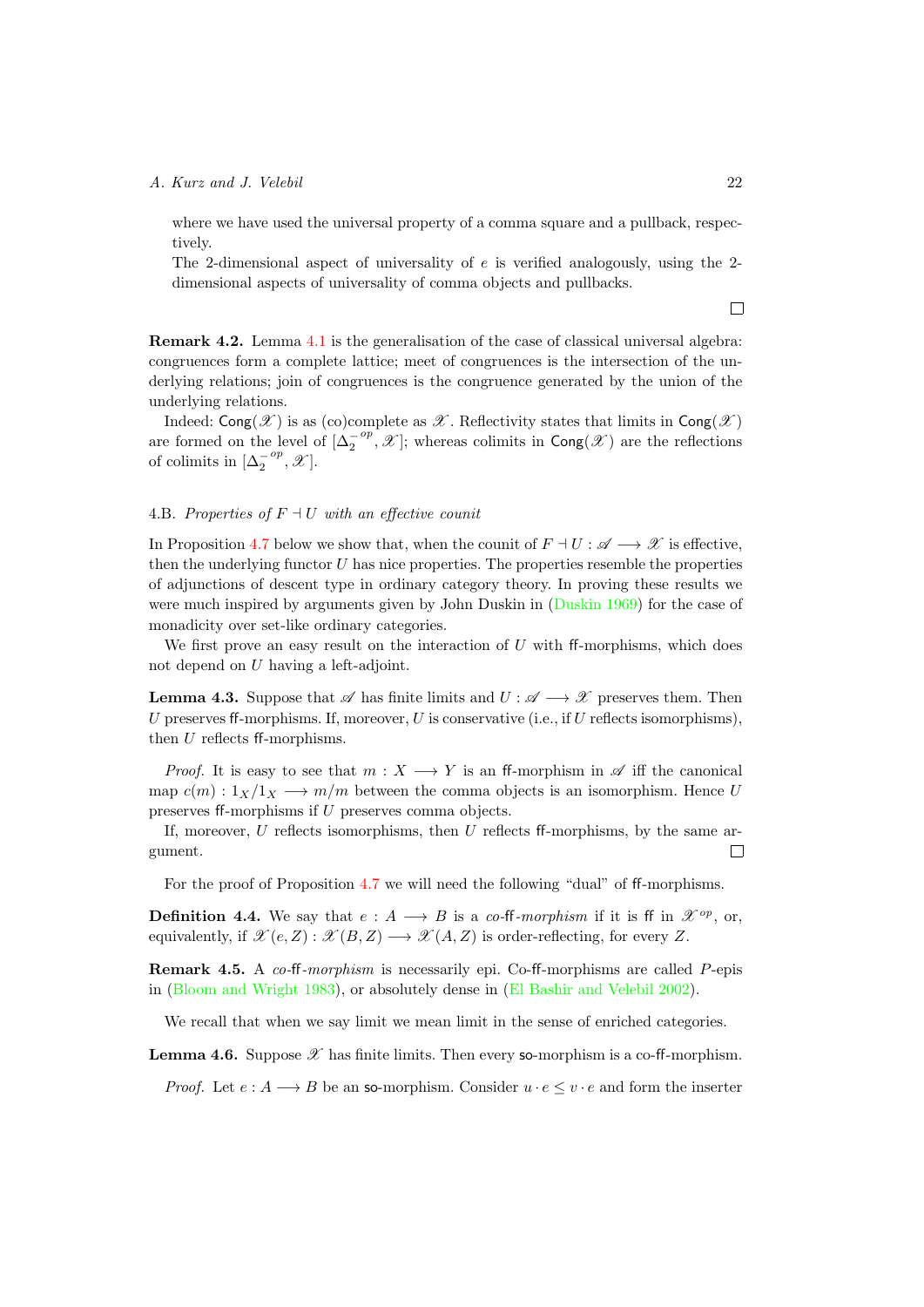*i* of *u* and *v*. Consider the unique mediating map  $k : A \longrightarrow E$  such that  $i \cdot k = e$ . Then the square



commutes. Since  $i$  is ff by its universal property, we can infer that  $i$  is a split epi, hence an isomorphism. Thus  $u \leq v$  and we proved that *e* is a co-ff-morphism.  $\Box$ 

<span id="page-22-0"></span>**Proposition 4.7.** Suppose  $F \dashv U : \mathscr{A} \longrightarrow \mathscr{X}$  is an adjunction, such that every component  $\varepsilon_A$  of the counit is effective. Then the following hold:

- (1) *U* is locally order-reflecting. That is, the monotone action  $U_{A',A}$  :  $\mathscr{A}(A',A) \longrightarrow$  $\mathscr{X}(UA', UA)$  of the functor *U* is order-reflecting, for every *A*<sup> $\prime$ </sup>, *A*.
- (2) *U* preserves and reflects congruences.
- (3) *U* preserves and reflects limits.
- (4) The comparison functor  $K : \mathscr{A} \longrightarrow \mathscr{X}^{\mathbb{T}}$  is fully faithful.
- (5) If, moreover,  $\mathscr A$  is regular, then *U* reflects effective morphisms.

*Proof.*

 $(1)$  Every effective morphism is a co-ff-morphism (use couniversal property of coinserters for that).

Hence every  $\varepsilon_A$  is a co-ff-morphism. Since the diagram

$$
\overbrace{\mathscr{A}(A',A) \xrightarrow[U_{A',A}] \text{Pos}(UA',UA) \xrightarrow[\cong]{}}^{\mathscr{A}(\varepsilon_{A'},A)} \downarrow
$$

commutes, the proof is finished.

(2) Since *U* is a right adjoint, it preserves congruences. Indeed: suppose

$$
A_2 \xrightarrow[d_1^2]{d_2^2} A_1 \xrightarrow[d_0^2]{d_1^1} A_0
$$
  

$$
\xrightarrow[d_0^2]{d_0^2} A_1 \xrightarrow[d_0^1]{d_0^1} A_0
$$

is a congruence in *A* .

Since *U* preserves (finite) limits, it preserves category objects. Thus

$$
UA_2 \xrightarrow{Ud_2^2} UA_1 \xrightarrow{Ud_1^1} UA_0
$$
  

$$
UA_2 \xrightarrow{Ud_1^2} UA_1 \xrightarrow{Ud_0^0} UA_0
$$

is a category object in *X* .

By the same argument  $U\langle d_0^1, d_1^1 \rangle \cong \langle Ud_0^1, Ud_1^1 \rangle$ . Since *U* preserves ff-morphisms (being a right adjoint, see Lemma [4.3\)](#page-21-0), we proved that  $\langle U d_0^1, U d_1^1 \rangle$  is an ff-morphism. Since being a two-sided discrete fibration is a representable notion, see Remark [3.7,](#page-14-2)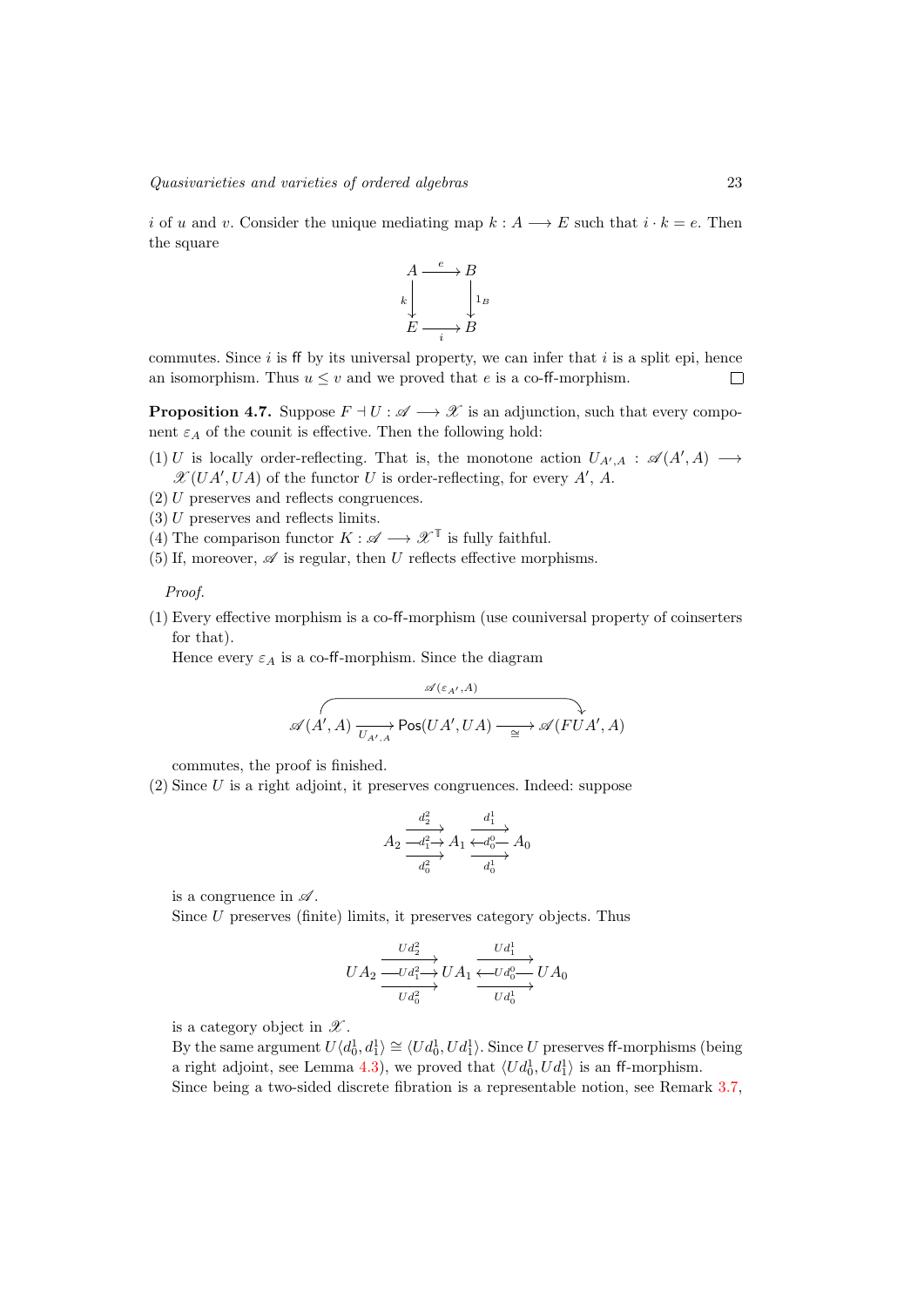the isomorphisms

$$
\mathscr{X}(X, \langle Ud_0^1, Ud_1^1 \rangle) \cong \mathscr{X}(X, U\langle d_0^1, d_1^1 \rangle) \cong \mathscr{X}(FX, \langle d_0^1, d_1^1 \rangle)
$$

prove that the span  $(\mathscr{X}(X, Ud_0^1)\mathscr{X}(X, UA_1), \mathscr{X}(X, Ud_1^1))$  is a two-sided discrete fibration, for any *X*. Hence the span  $(Ud_0^1, UA_1, Ud_1^1)$  is a two-sided discrete fibration. For the reflection of congruences, consider a coherence datum  $\mathbb{D}: \Delta_2^{-op} \longrightarrow \mathscr{A}$ such that the composite  $U\mathbb{D}$  :  $\Delta_2^{-op} \longrightarrow \mathscr{X}$  is a congruence. To prove that  $\mathbb{D}$ is a congruence, we need to prove that the composite  $\mathscr{A}(A,\mathbb{D}) : \Delta_2^{-op} \longrightarrow \text{Pos}$ is a congruence, for every *A*. Observe that every  $\mathscr{A}(FX, \mathbb{D})$  is a congruence, since  $\mathscr{A}(FX, \mathbb{D}) \cong \mathscr{X}(X, U\mathbb{D})$  holds.

Thus it suffices to present  $\mathscr{A}(A,\mathbb{D})$  as a limit of congruences in Pos and then use Lemma [4.1.](#page-19-1)

Since  $\varepsilon_A$  is assumed to be effective, there is a a coinserter of the form

$$
A_1 \xrightarrow{\begin{array}{c} d_1^1 \uparrow \\ f \uparrow \\ d_0^1 \uparrow \\ \hline \end{array}} \begin{array}{c} FUA \longrightarrow \varepsilon_A \\ \uparrow \\ FUA \end{array} A
$$

We claim that the pasting

$$
FUA_1 \xrightarrow{\varepsilon_{A_1}} A_1 \xrightarrow{\begin{array}{c} d_1^1 \nearrow FUA \\ \uparrow \\ d_0^1 \nearrow FUA \end{array}} A
$$

is a coinserter diagram. That is easy:  $\varepsilon_{A_1}$  is a co-ff-morphism, hence coinserter "cocones" for  $d_0^1$ ,  $d_1^1$  coincide with coinserter "cocones" for  $d_0^1 \cdot \varepsilon_{A_1}$ ,  $d_1^1 \cdot \varepsilon_{A_1}$ . Therefore we have an *inserter* diagram

$$
\mathscr{A}(FUA, \mathbb{D})
$$
\n
$$
\mathscr{A}(A, \mathbb{D}) \rightarrow \mathscr{A}(d_1^1 \varepsilon_{A_1}, \mathbb{D})
$$
\n
$$
\mathscr{A}(A, \mathbb{D}) \rightarrow \mathscr{A}(FUA_1, \mathbb{D})
$$
\n
$$
\mathscr{A}(\varepsilon_A, \mathbb{D}) \rightarrow \mathscr{A}(FUA, \mathbb{D})
$$

in  $[\Delta_2^{-op}, \text{Pos}]$ . But both  $\mathscr{A}(FUA_1, \mathbb{D})$  and  $\mathscr{A}(FUA, \mathbb{D})$  are congruences. By Lemma [4.1,](#page-19-1)  $\mathscr{A}(A, \mathbb{D})$  is a congruence.

(3) *U* preserves limits since it is a right adjoint.

For reflecting limits, consider a diagram  $D : \mathcal{D} \longrightarrow \mathcal{A}$  and a weight  $W : \mathcal{D} \longrightarrow \mathsf{Pos}$ . Suppose  $\gamma: W \longrightarrow \mathscr{A}(A, D-)$  is a cylinder such that the composite

$$
\overline{\gamma} \equiv W \xrightarrow{\gamma} \mathscr{A}(A, D-) \xrightarrow{U_{A, D-}} \mathscr{X}(UA, UD-)
$$

is a limit cylinder in  $\mathscr X$ . This means that the monotone map

$$
\overline{\varphi}_X: \mathscr{X}(X, UA) \longrightarrow [\mathscr{D}, \mathsf{Pos}](W, \mathscr{X}(X, UD-)), \quad f \mapsto \mathscr{X}(f, -) \cdot \overline{\gamma}
$$

is an isomorphism, natural in *X*.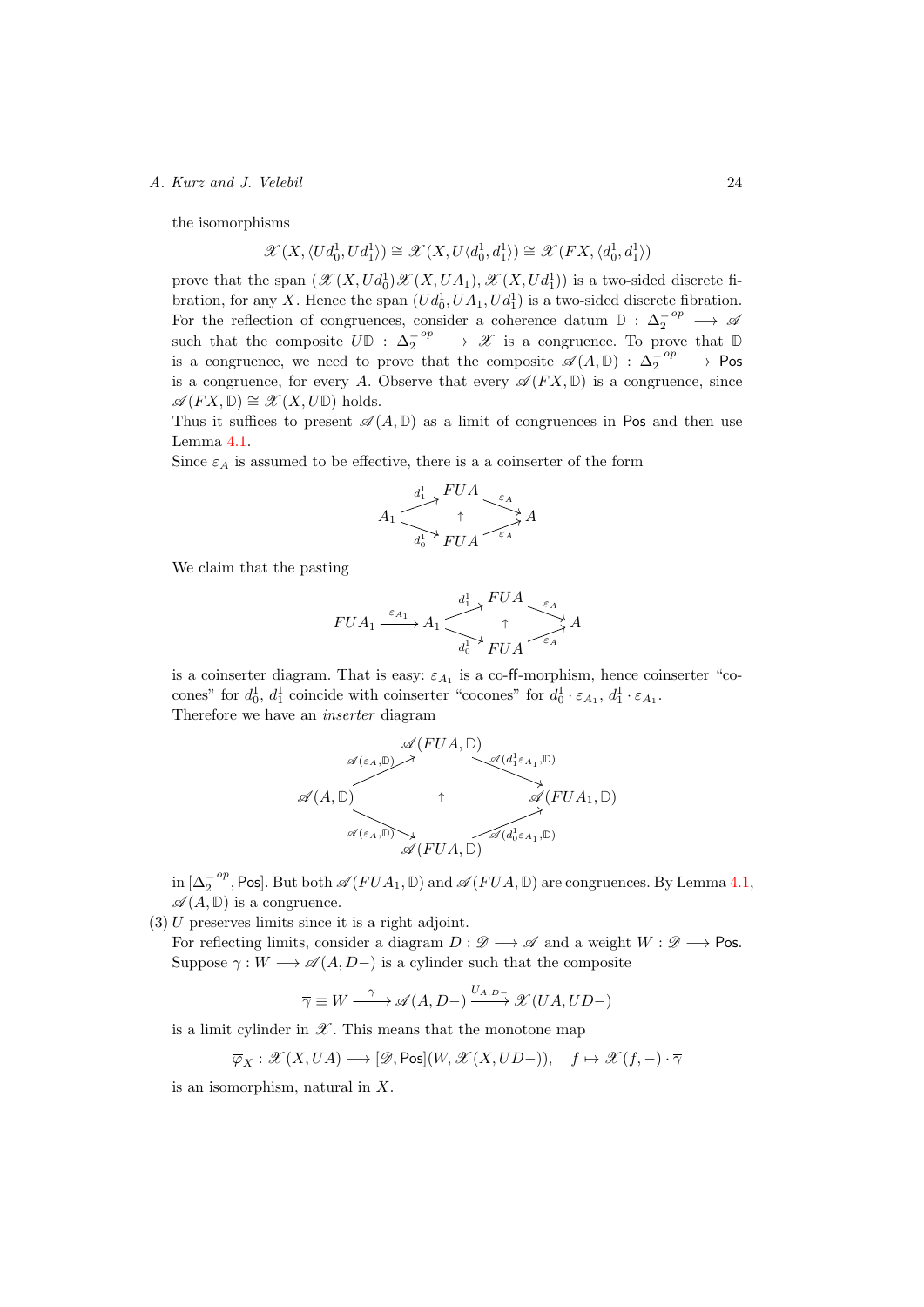We need to prove that the monotone map

$$
\varphi_{A'}: \mathscr{A}(A',A) \longrightarrow [\mathscr{D},\text{Pos}](W,\mathscr{A}(A',D-)), \quad f \mapsto \mathscr{A}(f,-)\cdot \gamma
$$

is an isomorphism, naturally in  $A'$ .

We will use a similar trick to (2) above. For observe that  $\varphi_{FX}$  is an isomorphism for every  $X$ : this follows from the commutative square

$$
\mathscr{A}(FX, A) \xrightarrow{\varphi_{FX}} [\mathscr{D}, \text{Pos}](W, \mathscr{A}(FX, D-))
$$
  
\n
$$
\cong \qquad \qquad \downarrow \cong
$$
  
\n
$$
\mathscr{X}(X, UA) \xrightarrow{\overline{\varphi_X}} [\mathscr{D}, \text{Pos}](W, \mathscr{X}(X, UD-))
$$

where the vertical maps are given by the adjunction bijections. Expressing  $\varepsilon_{A'}$  as a coinserter

$$
FUA_1' \xrightarrow{\begin{array}{c} d_1^1 \nearrow FUA' & \xrightarrow{\varepsilon_{A'}} \\ \uparrow \\ d_0^1 \nearrow FUA' & \xrightarrow{\varepsilon_{A'}} A' \end{array}}
$$

in the same way as in (2) above, we see that both

$$
\mathscr{A}(FUA', A)
$$
  
\n
$$
\mathscr{A}(A', A)
$$
  
\n
$$
\mathscr{A}(A', A)
$$
  
\n
$$
\mathscr{A}(FUA', A)
$$
  
\n
$$
\mathscr{A}(FUA', A)
$$
  
\n
$$
\mathscr{A}(FUA', A)
$$
  
\n
$$
\mathscr{A}(FUA', A)
$$

and

$$
\begin{array}{ccccc} & [\mathscr{D},\text{Pos}](W,\mathscr{A}(FUA',D-)\\ & & & & [\mathscr{D},\text{Pos}](W,\mathscr{A}(c_{A'},D-))\\ & & & & [\mathscr{D},\text{Pos}](W,\mathscr{A}(d_{1}^{1},D-))\\ & & & & & [\mathscr{D},\text{Pos}](W,\mathscr{A}(FUA_{1}^{1},D-))\\ & & & & & [\mathscr{D},\text{Pos}](W,\mathscr{A}(FUA_{1}^{1},D-))\\ & & & & & [\mathscr{D},\text{Pos}](W,\mathscr{A}(FUA',D-))\\ & & & & & [\mathscr{D},\text{Pos}](W,\mathscr{A}(FUA',D-))\\ & & & & & & [\mathscr{D},\text{Pos}](W,\mathscr{A}(FUA',D-))\\ \end{array}
$$

are inserters of isomorphic diagrams. Thus  $\varphi_A$  is an isomorphism by the essential uniqueness of inserters.

(4) Since  $U = U^{\mathbb{T}} \cdot K$ , the functor *K* is order-reflecting. In particular, *K* is faithful. We prove that the functor *K* is full. To that end, consider  $f : KA \longrightarrow KB$ . Thus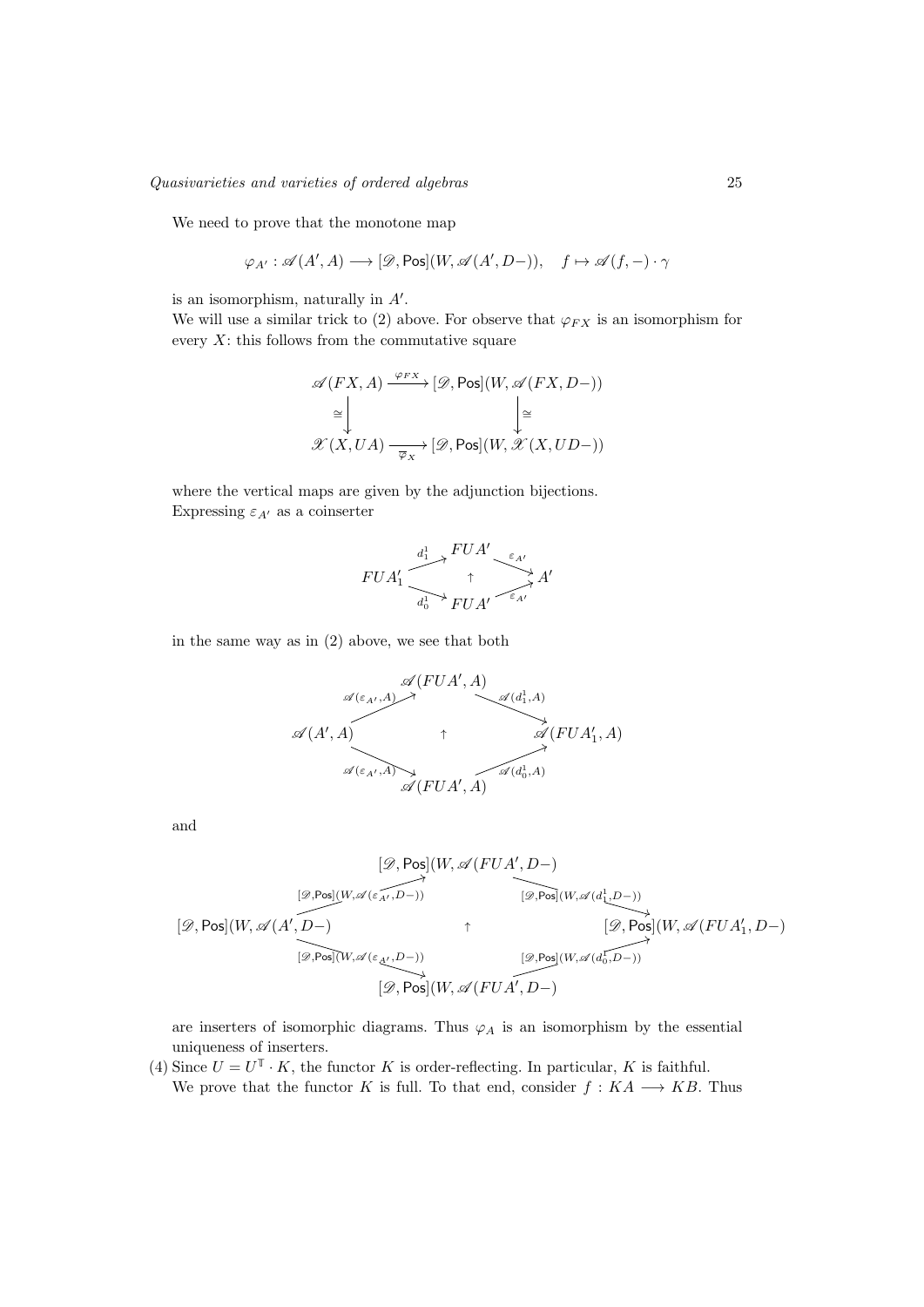suppose the square

$$
\begin{array}{c}\nUFUA \xrightarrow{U F f} U F U B \\
U \varepsilon_A \downarrow \\
UA \xrightarrow{U A} U B\n\end{array}
$$

commutes.

Since  $\varepsilon_A : FUA \longrightarrow A$  is effective, there is a coinserter

$$
A_1 \xrightarrow[d_0]{d_1^1} \bigwedge^{FUA} \bigotimes_{\varepsilon_A} A
$$
  

$$
H_1 \xrightarrow[d_0]{d_1^1} FUA \xrightarrow{\varepsilon_A} A
$$

To prove that

$$
A_1 \xrightarrow{d_1^1} \begin{array}{c} FUA \xrightarrow{\varepsilon_B \cdot Ff} B \\ \uparrow \\ FUA \xrightarrow{\varepsilon_B \cdot Ff} B \end{array}
$$

consider first the pasting



and then use that *U* is locally order-reflecting.

By the universal property of coinserters there is a unique  $h : A \longrightarrow B$  such that the square

$$
\begin{array}{c}\nFUA \xrightarrow{Ff} FUB \\
\epsilon_A \downarrow \\
A \xrightarrow{\epsilon_B} B\n\end{array}
$$

commutes. Therefore  $Uh \cdot U\varepsilon_A = f \cdot U\varepsilon_A$  holds (both are equal to  $U\varepsilon_B \cdot UFf$ ). Since  $U\varepsilon_A$  is epi,  $Uh = f$  follows. Hence *K* is full.

(5) To prove the last assertion, suppose  $e : A \longrightarrow B$  is such that  $Ue$  is effective in  $\mathscr{X}$ . Then  $FUe$  is effective. Thus in the naturality square

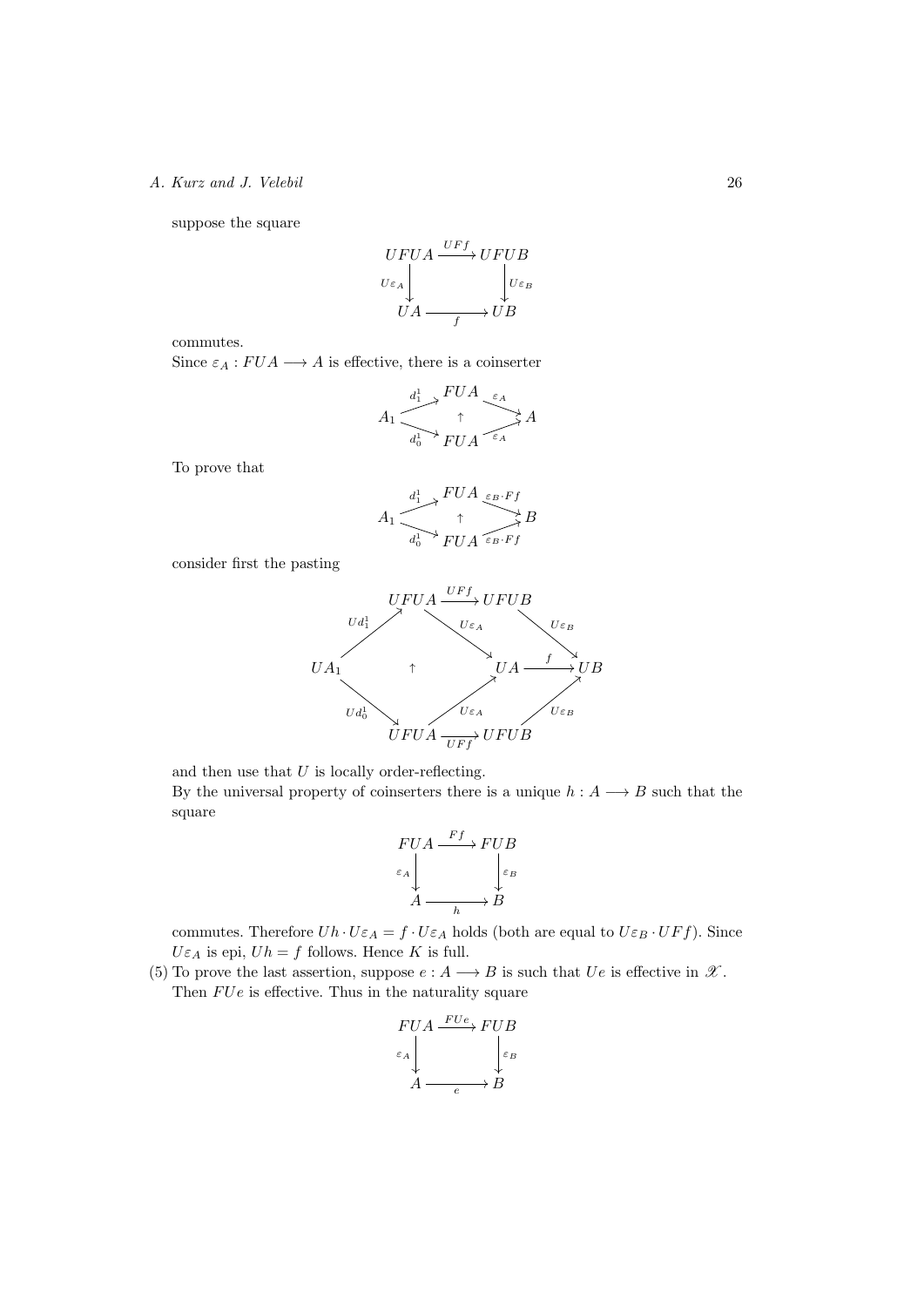the passage first-right-then-down is an so-morphism (use that every effective morphism is an so-morphism in  $\mathscr A$ ). Therefore *e* is an so-morphism, hence effective.

The proof is finished.

4.C. *Regularity of*  $\mathscr{X}^{\mathbb{T}}$ 

If an ordinary monad  $\mathbb{T}$  on an ordinary category  $\mathscr{X}$  preserves regular epis, then the category  $\mathscr{X}^{\mathsf{T}}$  of algebras for the monad  $\mathsf{T}$  is regular, see (Barr *[et al.](#page-40-11)* 1971). This result extends to the ordered setting. The proof, following the same lines as (Barr *[et al.](#page-40-11)* 1971), is presented below.

<span id="page-26-0"></span>Example 4.8 ([\(Bloom and Wright 1983\)](#page-40-2), Section 8, Example 5). Consider the adjunction  $-\bullet 2 + [2, -]:$  Pos  $\longrightarrow$  Pos. The resulting monad  $\mathbb{T} = (T, \eta, \mu)$  on Pos does not preserve the so-morphism  $e: 2 \longrightarrow 2$ .

We will need the following technical notion.

**Definition 4.9 [\(Kurz and Velebil 2013\)](#page-41-12)).** Suppose  $U : \mathscr{A} \longrightarrow \mathscr{X}$  is any functor. We say that  $f : A \longrightarrow B$  is *U*-final if the following commutative diagram

$$
\mathscr{A}(B, B') \xrightarrow{\mathscr{A}(f, B')} \mathscr{A}(A, B')
$$
\n
$$
\begin{array}{c}\nU_{B, B'} \downarrow \downarrow \qquad \qquad \downarrow \mathcal{U}_{A, B'} \\
\mathscr{X}(UB, UB') \xrightarrow{\mathscr{X}(Uf, UB')} \mathscr{X}(UA, UB')\n\end{array}
$$

is a pullback, for every  $B'$ .

Remark 4.10. Thus, as expected, *U*-finality has two aspects:

- (1) For every  $g: UB \longrightarrow UB'$ , if  $g \cdot Uf$  is of the form  $Uh$ , then there is a unique  $g' : B \longrightarrow B'$  such that  $Ug' = g$ .
- $(2)$  If  $g_1 \leq g_2 : UB \longrightarrow UB'$  and if  $g_1 \cdot Uf \leq g_2 \cdot Uf$  has the form  $Uh_1 \leq Uh_2$ , then  $g'_1 \leq g'_2.$

**Lemma 4.11.** Suppose  $\mathscr X$  has finite limits and  $\mathbb T$  is monad on  $\mathscr X$  that preserves somorphisms. If  $U^{\mathbb{T}}e : A \longrightarrow B$  is an so-morphism in  $\mathscr{X}$ , then  $e : (A,a) \longrightarrow (B,b)$  is  $U^{\mathbb{T}}$ -final.

*Proof.* Consider  $f : B \longrightarrow U^{\mathbb{T}}(C, c)$ , such that the diagram

$$
TA \xrightarrow{Te} TB \xrightarrow{Tf} TC
$$
  
\n
$$
a \downarrow \qquad b \downarrow \qquad \qquad c
$$
  
\n
$$
A \xrightarrow{e} B \xrightarrow{f} C
$$

commutes. The morphism  $Te: TA \longrightarrow TB$  is so, hence epi by Lemma [4.6.](#page-21-1) Thus f:  $(B, b) \longrightarrow (C, c)$  is a **T**-algebra morphism.

 $\Box$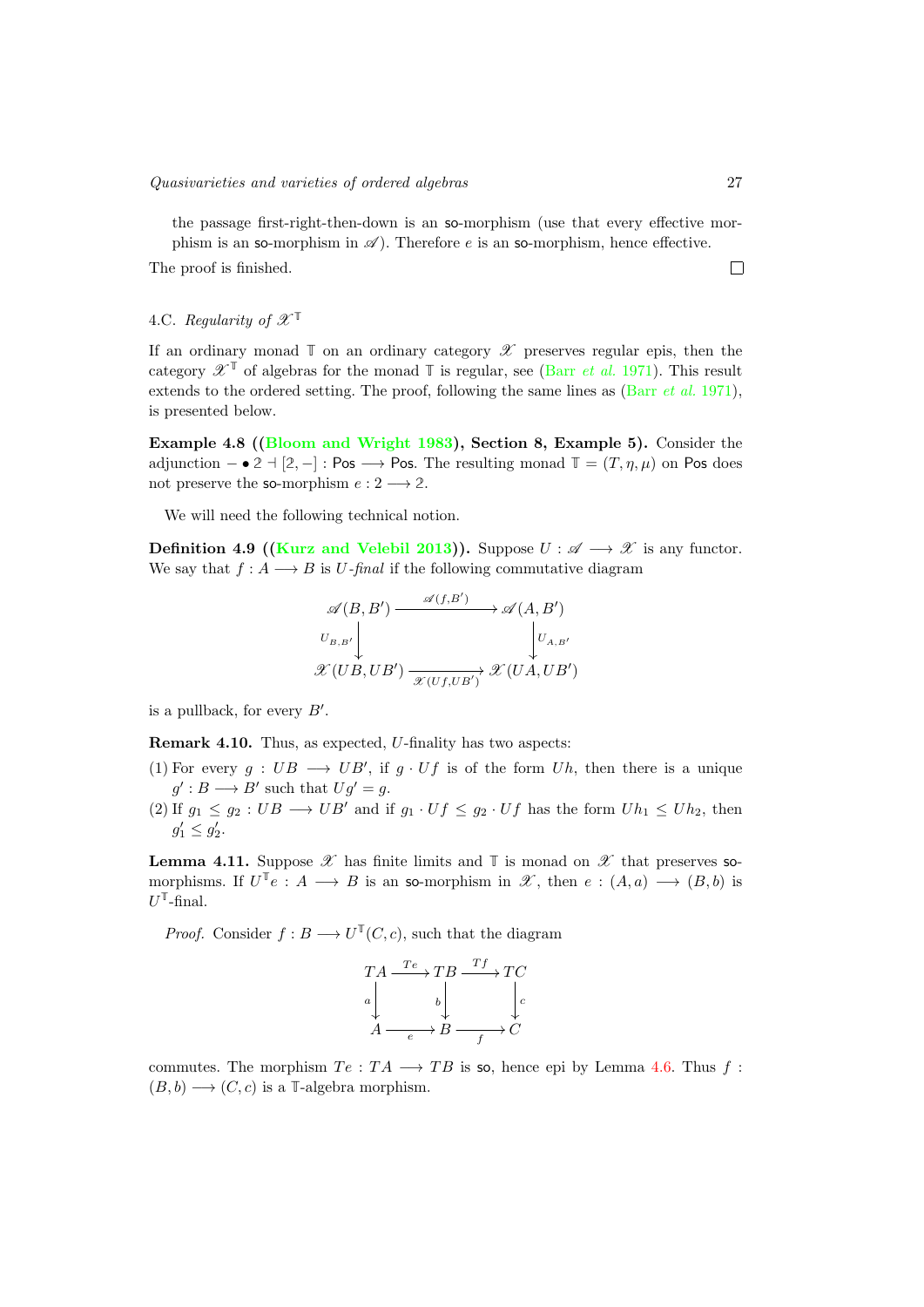The 2-dimensional aspect of finality follows analogously, using the fact that *T e* is a  $co$ -ff-morphism by Lemma  $4.6$ .  $\Box$ 

<span id="page-27-0"></span>**Proposition 4.12.** Suppose  $\mathscr X$  has finite limits and let  $\mathbb T$  be a monad that preserves somorphisms. Then  $U^{\mathbb{T}} : \mathscr{X}^{\mathbb{T}} \longrightarrow \mathscr{X}$  reflects so-morphisms. If  $\mathscr{X}$  has (so, ff)-factorisations, *U***<sup>T</sup>** preserves so-morphisms.

*Proof.* Suppose  $e : (A, a) \longrightarrow (B, b)$  is a **T**-algebra morphism such that  $U^{\mathbb{T}}e = e$ :  $A \longrightarrow B$  is an so-morphism. Consider a commutative square

$$
(A, a) \xrightarrow{e} (B, b)
$$
  
\n
$$
\downarrow \qquad \qquad \downarrow \qquad \downarrow \qquad \downarrow
$$
  
\n
$$
(X, x) \xrightarrow{m} (Y, y)
$$

with *m* an ff-morphism in  $\mathscr{X}^{\mathbb{T}}$ . Since  $U^{\mathbb{T}}$  preserves and reflects ff-morphisms by Lemma [4.3,](#page-21-0) the square



has a unique diagonal fill-in  $d : B \longrightarrow X$  that is a **T**-algebra morphism by  $U^{\mathbb{T}}$ -finality. This proves that  $U^{\mathbb{T}}$  reflects so-morphisms.

The preservation: consider an so-morphism  $e : (A, a) \longrightarrow (B, b)$ . Form the (so, ff)factorisation  $m \cdot e'$  of  $U^{\mathbb{T}}e$ . Then the diagram



commutes and there is a diagonal fill-in  $a' : T A' \longrightarrow A'$  as indicated, since  $T e'$  is an so-morphism. The pair  $(A', a')$  is a  $\mathbb{T}$ -algebra, since *m* is a monomorphism. Thus we have  $e = m \cdot e'$  in  $\mathscr{X}^{\mathbb{T}}$ . But *e* is so and *m* is ff (by Lemma [4.3\)](#page-21-0). Therefore *m* is an isomorphism and we have proved that  $e = e'$ . Thus  $U^{\mathbb{T}}$  reflects so-morphisms. and we have proved that  $e = e'$ . Thus  $U^{\mathbb{T}}$  reflects so-morphisms.

<span id="page-27-1"></span>Corollary 4.13. Suppose that  $\mathscr X$  has finite limits and (so, ff)-factorisations. Suppose further that  $\mathbb T$  is any monad on  $\mathscr X$ . Then the following are equivalent:

(1) **T** preserves so-morphisms.

 $(2)$   $U^{\mathbb{T}}$  preserves so-morphisms.

*Proof.* By Proposition [4.12](#page-27-0) it suffices to prove that (2) implies (1). Suppose that  $e$ :  $A \longrightarrow B$  is an so-morphism. We prove that  $Te : (TA, \mu_A) \longrightarrow (TB, \mu_B)$  is an so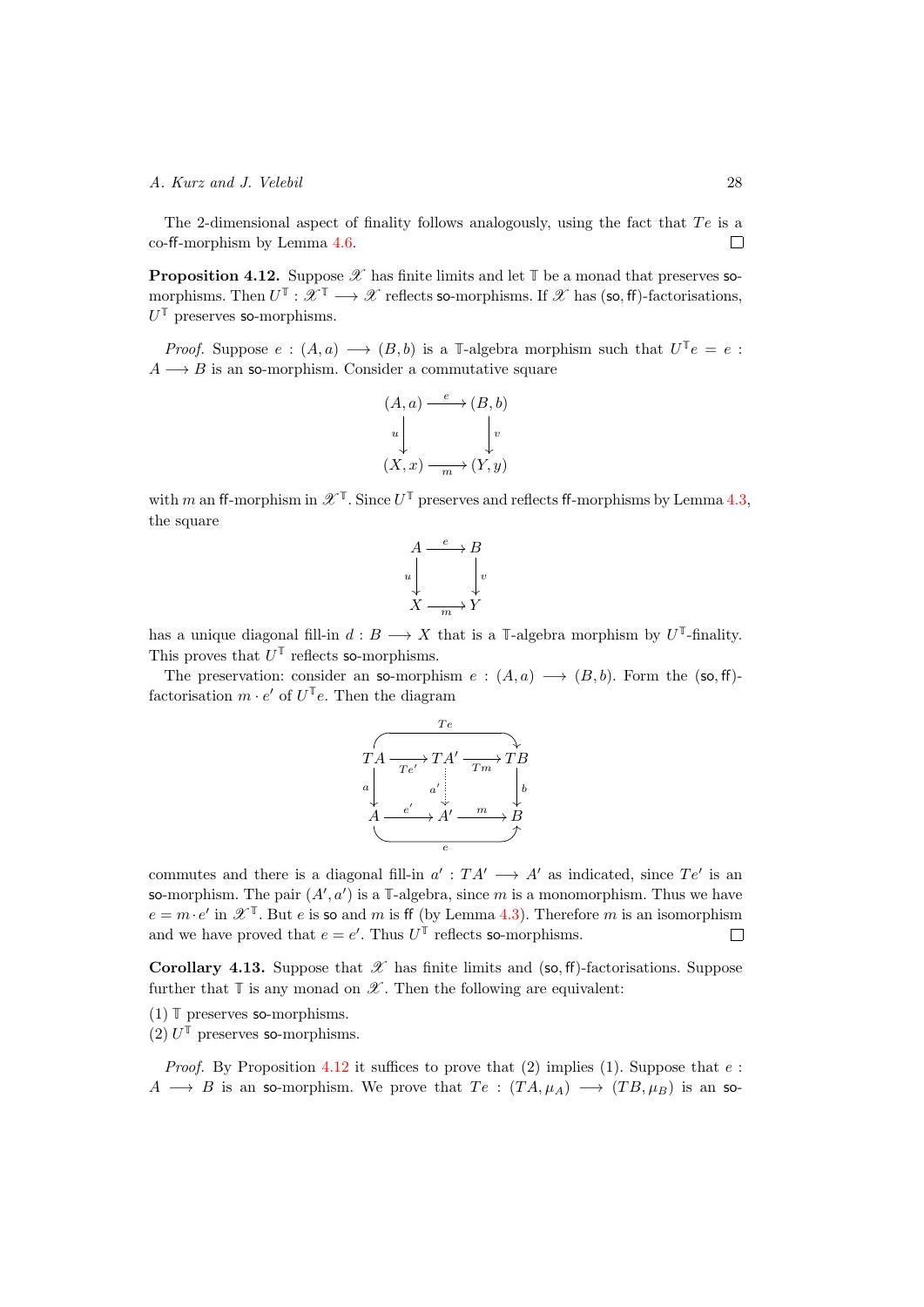morphism in  $\mathscr{X}^{\mathbb{T}}$ . To that end, consider the square

$$
(TA, \mu_A) \xrightarrow{Te} (TB, \mu_B)
$$
  
\n
$$
\downarrow \qquad \qquad \downarrow \qquad \downarrow \qquad \downarrow \qquad \downarrow \qquad \downarrow \qquad \downarrow \qquad \downarrow
$$
  
\n
$$
(X, x) \xrightarrow{m} (Y, y)
$$

with *m* an ff-morphism in  $\mathscr{X}^{\mathbb{T}}$ .

Then the square



commutes in  $\mathscr X$  and the transpose  $d^{\sharp}$  :  $(TB,\mu_B) \longrightarrow (X,x)$  under  $F^{\mathbb T} \dashv U^{\mathbb T}$  of the unique diagonal *d* proves the 1-dimensional aspect of *T e* being an so-morphism. The 2-dimensional aspect is proved analogously.

Since  $Te : (TA, \mu_B) \longrightarrow (TB, \mu_B)$  is an so-morphism in  $\mathscr{X}^{\mathbb{T}}$ , so is  $U^{\mathbb{T}}Te = Te : A \longrightarrow TB$ .  $TA \longrightarrow TB$ .

<span id="page-28-1"></span>**Corollary 4.14.** Suppose  $\mathscr X$  is regular and  $\mathbb T$  is a monad preserving so-morphisms. Then  $\mathscr{X}^{\mathbb{T}}$  is regular.

*Proof.*  $\mathscr{X}^{\mathsf{T}}$  has finite limits since  $\mathscr{X}$  has them and  $U^{\mathsf{T}}$  creates limits. Proposition [4.12](#page-27-0) and Lemma [4.3](#page-21-0) prove that (so, ff)-factorisations exist in  $\mathscr{X}^{\mathbb{T}}$ . Moreover, so-morphisms in  $\mathscr{X}^{\mathbb{T}}$  are pullback stable, since  $U^{\mathbb{T}}$  preserves pullbacks, and preserves and reflects somorphisms.

It remains to be proved that so-morphisms of  $\mathscr{X}^{\mathbb{T}}$  are exactly the quotients of congruences in  $\mathscr{X}^{\mathbb{T}}$ . By Lemma [3.17](#page-15-1) it suffices to prove that every so-morphism in  $\mathscr{X}^{\mathbb{T}}$  is effective.

Consider an so-morphism  $e : (A, a) \longrightarrow (B, b)$  and form its kernel congruence ker(*e*). By Proposition [4.7](#page-22-0)  $U^{\mathbb{T}}$  ker(*e*) is a congruence and it is easy to see that  $U^{\mathbb{T}}$  ker(*e*) =  $\ker(U^{\mathbb{T}}e)$ . Hence  $U^{\mathbb{T}}e$  is a quotient of  $U^{\mathbb{T}}\ker(e)$ , since  $\mathscr X$  is regular. Now use  $U^{\mathbb{T}}$ -finality of  $e : (A, a) \longrightarrow (B, b)$  to conclude that  $e$  is a quotient of ker( $e$ ).  $\Box$ 

#### <span id="page-28-0"></span>5. Quasivarieties and varieties

In this section we prove our main results (Theorems [5.9](#page-31-0) and [5.13](#page-34-0) below) that characterise varieties and quasivarieties of ordered algebras for signatures in the sense of Stephen Bloom and Jesse Wright [\(Bloom and Wright 1983\)](#page-40-2).

We start with precise definitions of signatures and their algebras.

**Definition 5.1.** Let  $\lambda$  be a regular cardinal. Denote by  $|\mathsf{Set}_{\lambda}|$  the discrete category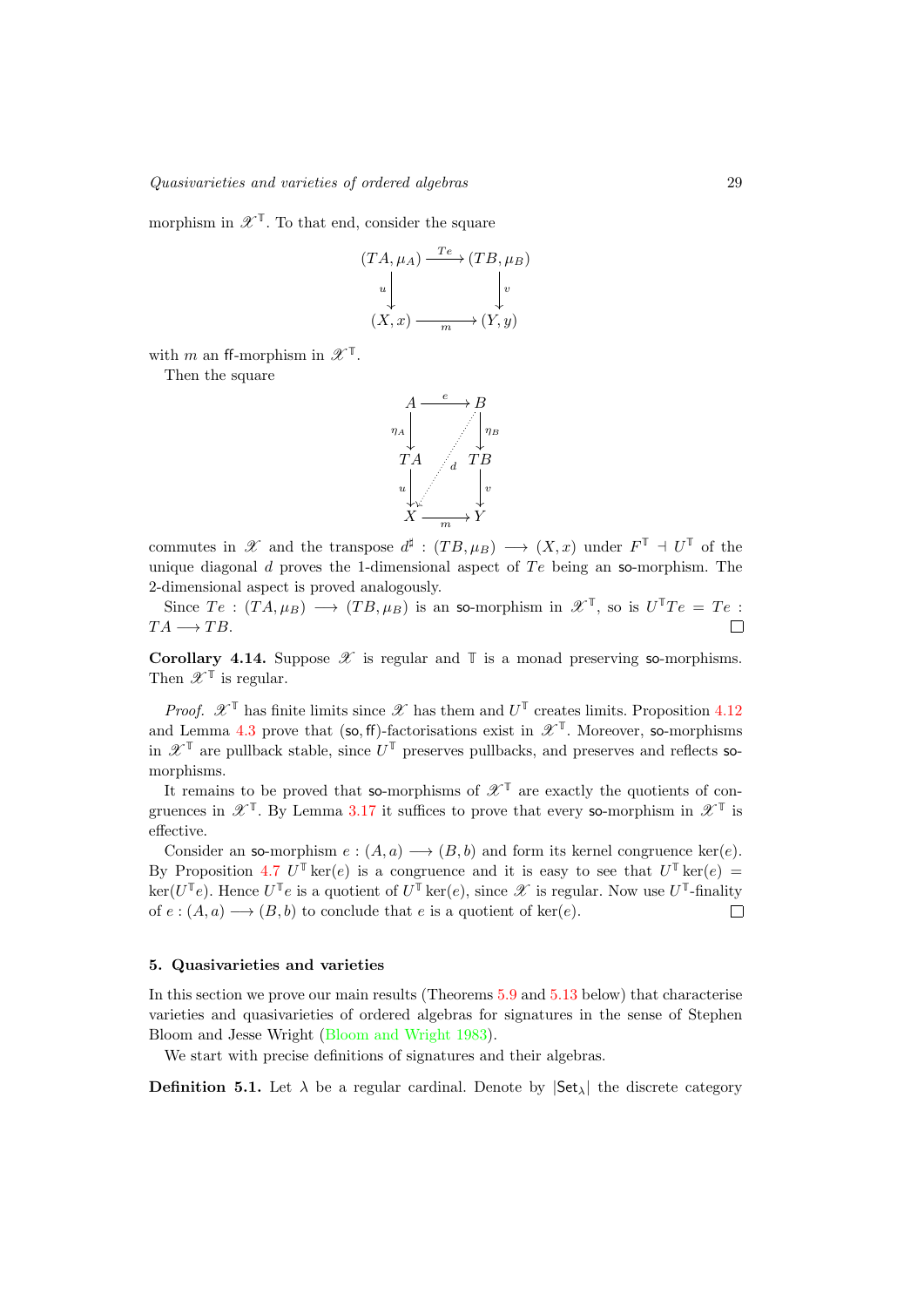having sets of cardinality less than  $\lambda$  as objects. A  $\lambda$ -ary signature  $\Sigma$  is a functor  $\Sigma$ :  $|Set_{\lambda}| \longrightarrow Pos.$ 

Thus, a signature is a collection  $(\Sigma n)_n$  of posets, indexed by sets of cardinalities smaller than  $\lambda$ . The elements of the poset  $\Sigma n$  are called *n-ary operations*.

<span id="page-29-0"></span>**Definition 5.2.** Given a  $\lambda$ -ary signature  $\Sigma$ , we denote by  $H_{\Sigma}$ : Pos  $\longrightarrow$  Pos the corresponding *polynomial functor* , defined by

$$
H_{\Sigma}X = \coprod_{n} X^{n} \bullet \Sigma n
$$

where the coproduct ranges over sets of cardinality less than  $\lambda$ . A category  $\text{Alg}(H_{\Sigma})$  of  $\Sigma$ -algebras and their homomorphisms is the category of algebras for the functor  $H_{\Sigma}$  and algebra homomorphisms.

In more detail, a  $\Sigma$ -algebra is a morphism  $a: H_{\Sigma}X \longrightarrow X$  in Pos. Due to the definition of  $H_{\Sigma}$ , to give *a* amounts to giving a collection  $a_n : X^n \bullet \Sigma n \longrightarrow X$  of monotone maps, indexed by sets *n* of cardinality less than  $\lambda$ . Each  $a_n$  yields, due to the definition of a coproduct, a monotone mapping  $[-]_n^X : \Sigma_n \longrightarrow \text{Pos}(X^n, X)$ . Thus it is convenient to think of a  $\Sigma$ -algebra as of a pair  $(X, \llbracket - \rrbracket_{n}^{X})$  consisting of a poset X and monotone maps  $[\![\sigma]\!]_n^X : X^n \longrightarrow X$  for every  $\sigma$  in  $\Sigma_n$ . If  $\sigma \leq \tau$  in  $\Sigma_n$ , then there is an inequality  $[\![\sigma]\!]_n \leq [\![\tau]\!]_n$  in the poset Pos( $X^n, X$ ). When there is confusion likely, we will omit the indices *n* and *X* in  $[-]_n^X$ .

A homomorphism of algebras is a monotone map *h* making the square



commutative. By reasoning similar to the above, a monotone map  $h: X \longrightarrow Y$  is a homomorphism iff the equality

$$
h(\llbracket \sigma \rrbracket_n^X(x_i)) = \llbracket \sigma \rrbracket_n^Y(hx_i)
$$

holds for all *n* and all *n*-tuples  $(x_i)$  of elements of X.

**Definition 5.3.** Suppose that  $\Sigma$  is a  $\lambda$ -ary signature. We say that

 $(1)$  *A* is a  $\lambda$ -ary *quasivariety* if  $\mathscr A$  is equivalent to a full subcategory of Alg( $H_{\Sigma}$ ), defined by implications of the form

$$
\bigwedge_{i \in I} (s_i'(x_{ij}) \sqsubseteq s_i(x_{ij})) \Rightarrow t'(x_k) \sqsubseteq t(x_k)
$$

where the cardinality of  $I$  is smaller than  $\lambda$ .

(2)  $\mathscr A$  is a  $\lambda$ -ary *variety* if  $\mathscr A$  is equivalent to a full subcategory of  $\mathsf{Alg}(H_\Sigma)$ , defined by inequalities of the form

$$
t'(x_k) \sqsubseteq t(x_k)
$$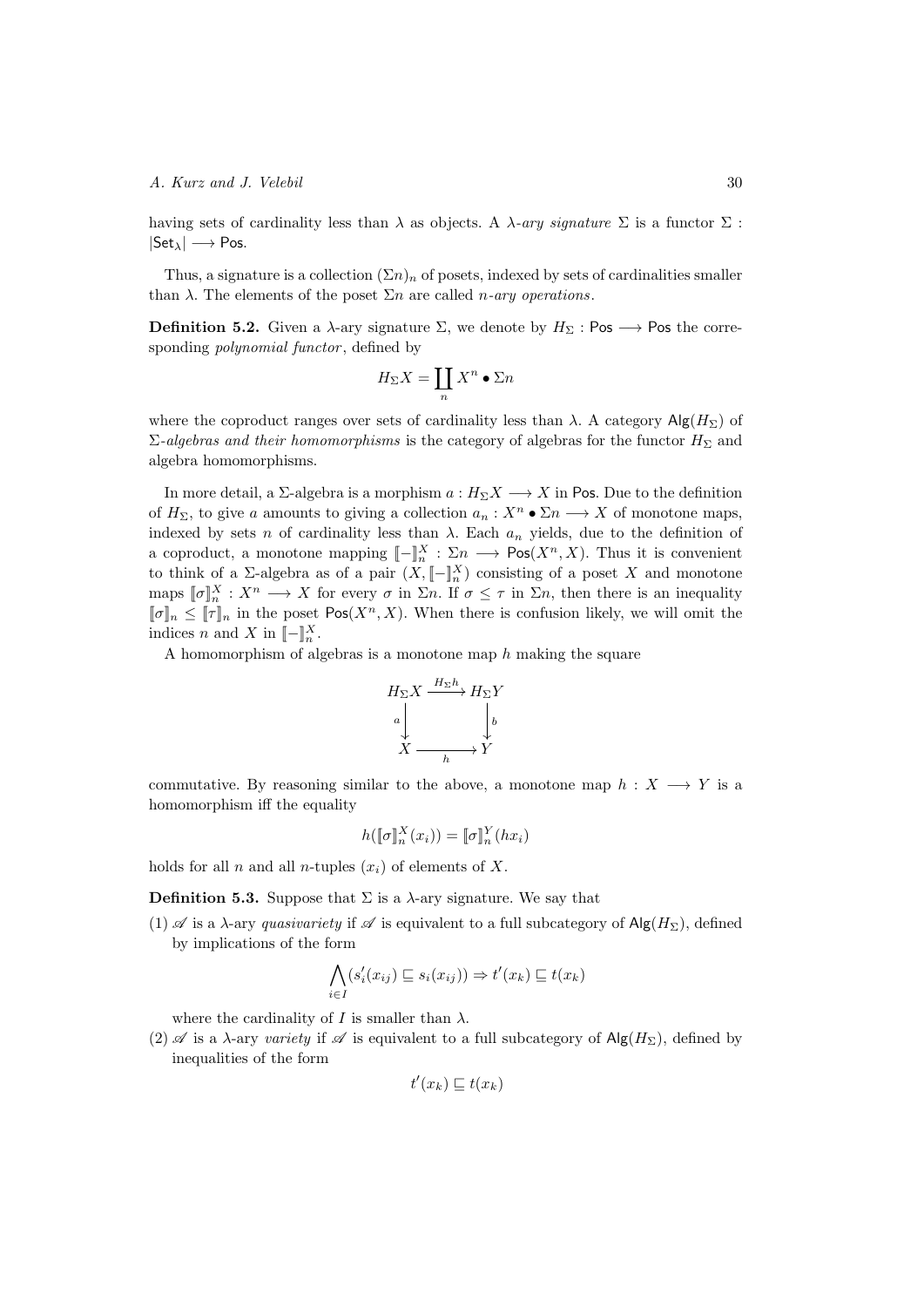**Remark 5.4.** Since we are dealing with  $\lambda$ -ary signatures, one expects that  $\lambda$ -filtered colimits will play a prominent rôle. This is indeed the case: we only stress that all the notions concerning  $\lambda$ -filtered colimits are those that are appropriate for category theory enriched in posets.

We briefly recall the basic notions of the theory of  $\lambda$ -filtered colimits (and specialise them for the enrichment in posets). For details, see Max Kelly's paper [\(Kelly 1982b\)](#page-40-10). Notice that the phrasing and results are the same as in the case of ordinary categories, see [\(Gabriel and Ulmer 1971\)](#page-40-14) or (J. Adámek and J. Rosický 1994).

(1) By a  $\lambda$ -filtered colimit in  $\mathscr X$  we mean a *conical* colimit of an ordinary functor  $D$ :  $\mathscr{D} \longrightarrow \mathscr{X}_o$ , where  $\mathscr{D}$  is a  $\lambda$ -filtered ordinary category and  $\mathscr{X}_o$  denotes the underlying ordinary category of *X* .

Here, by a *conical* colimit of  $D : \mathscr{D} \longrightarrow \mathscr{X}_o$  we understand a colimit weighted by the functor that is constantly the one-element poset.

- (2) A functor  $F : \mathscr{A} \longrightarrow \mathscr{B}$  is called  $\lambda$ -accessible if  $\mathscr{A}$  has  $\lambda$ -filtered colimits and F preserves them.
- (3) An object *X* is called  $\lambda$ -presentable if the hom-functor  $\mathscr{X}(X, -) : \mathscr{X} \longrightarrow \mathsf{Pos}$  is  $\lambda$ -accessible.
- (4) A category  $\mathscr X$  is called *locally*  $\lambda$ -presentable if  $\mathscr X$  is cocomplete and there is a small full dense subcategory  $E: \mathscr{X}_{\lambda} \longrightarrow \mathscr{X}$  representing all  $\lambda$ -presentable objects of  $\mathscr{X}$ .

As examples of locally  $\lambda$ -presentable categories serve: the category Pos, every category of the form  $[\mathscr{A}, \text{Pos}]$  where  $\mathscr{A}$  is small, every category of the form  $\mathscr{X}^T$  where  $\mathscr{X}$  is locally  $\lambda$ -presentable and  $\mathbb T$  is a  $\lambda$ -accessible monad (i.e., one, whose underlying functor *T* is  $\lambda$ -accessible). See [\(Kelly 1982b\)](#page-40-10) and [\(Bird 1984\)](#page-40-16).

Every (quasi)variety  $\mathscr A$  is equipped by a functor  $U : \mathscr A \longrightarrow \mathsf{Pos}$  that arises as the composite of the fully faithful functor  $K : \mathscr{A} \longrightarrow \mathsf{Pos}^{H_{\Sigma}}$  and the  $\lambda$ -accessible monadic functor  $U^{\Sigma}$  : Pos<sup> $H_{\Sigma} \longrightarrow$  Pos.</sup>

**Lemma 5.5.** Let  $\mathscr A$  be a  $\lambda$ -ary quasivariety. Then  $\mathscr A$  has  $\lambda$ -filtered colimits and the full inclusion  $K : \mathscr{A} \longrightarrow \mathsf{Pos}^{H_{\Sigma}}$  preserves them.

*Proof.* It suffices to prove that if  $(C, \llbracket - \rrbracket)$  is a conical  $\lambda$ -filtered colimit of  $\Sigma$ -algebras  $(Dd, \llbracket - \rrbracket^d)$  satisfying an implication

$$
\bigwedge_{i \in I} (s_i'(x_{ij}) \sqsubseteq s_i(x_{ij})) \Rightarrow t'(x_k) \sqsubseteq t(x_k)
$$

then  $(C, \llbracket - \rrbracket)$  satisfies this implication. Suppose therefore that  $\llbracket (s_i'(x_{ij}) \rrbracket \leq \llbracket s_i(x_{ij}) \rrbracket$  holds in  $(C, [-])$ , for all *i*. Since the diagram of  $(Dd, [-]^d)$ 's is  $\lambda$ -filtered and since  $\Sigma$  is a  $\lambda$ -ary signature, there is  $d_0$  such that  $[(s'_i(x_{ij})]^{d_0} \leq [s_i(x_{ij})]^{d_0}$  holds in  $(Dd_0, [[-]^{d_0})$ . Therefore  $t'(x_k) \sqsubseteq t(x_k)$  holds in  $(Dd_0, \llbracket - \rrbracket^{d_0})$ . Using monotonicity of the colimit injections,  $t'(x_k) \sqsubseteq t(x_k)$  holds in  $(C, [\![-]\!])$ .

Thus, we can work with  $\lambda$ -ary (quasi)varieties as categories equipped with a  $\lambda$ -accessible functor into Pos. Using this observation, we can reformulate the main result of [\(Bloom](#page-40-2) [and Wright 1983\)](#page-40-2) as follows: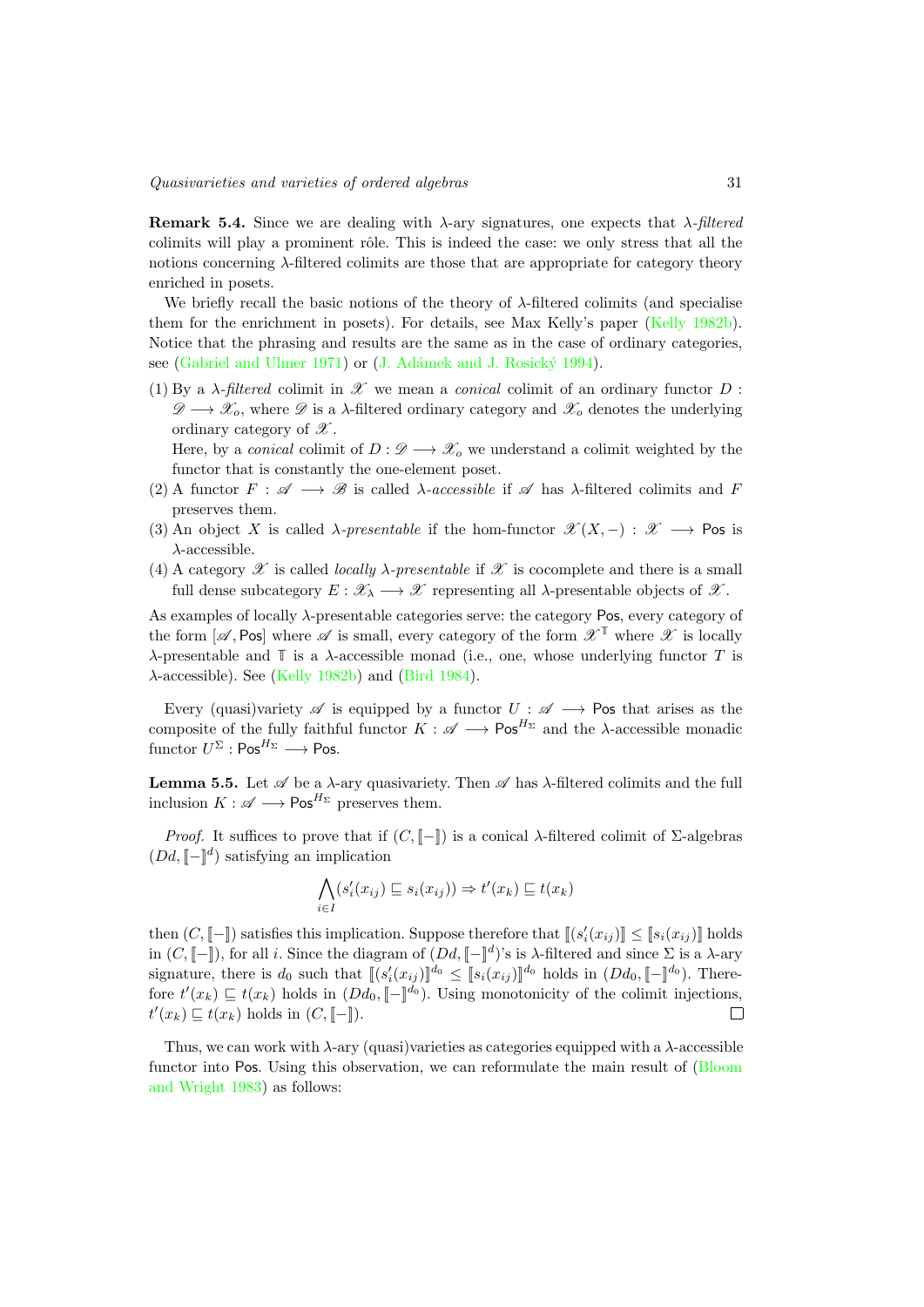Theorem 5.6 (The main theorem of [\(Bloom and Wright 1983\)](#page-40-2)). Suppose *U* :  $\mathscr{A} \longrightarrow$  Pos is a  $\lambda$ -accessible functor. Then *U* exhibits  $\mathscr{A}$  as a  $\lambda$ -ary quasivariety iff the following conditions

 $(Q1)$   $\mathscr A$  has coinserters.

(Q2) The action of *U* on hom-posets is order reflecting.

(Q3) *U* has a left adjoint *F*.

 $(Q4)$  *U* preserves and reflects effective morphisms.

(Q5) *U* reflects isomorphisms.

are satisfied.

The functor *U* exhibits  $\mathscr A$  as a variety for a bounded signature iff, in addition, the condition

 $(V) U$  reflects effective congruences.

holds.

**Definition 5.7.** An object P of a cocomplete category  $\mathscr A$  is called a  $\lambda$ -algebraic gener*ator* , if it satisfies the following three properties:

(1) Tensors  $X \bullet P$  exist for every poset  $X$ .

(2) *P* is a  $\lambda$ -presentable object in  $\mathscr A$ .

(3) *P* is projective w.r.t. so-morphisms.

(4) *P* is an so-generator, i.e., the canonical  $\varepsilon_A : \mathcal{A}(P,A) \bullet P \longrightarrow A$  is an so-morphism.

**Example 5.8.** In any  $\lambda$ -ary quasivariety the free algebra on one generator is a  $\lambda$ algebraic generator. For example, the one-element set 1 is a free algebra on one generator in the finitary quasivariety Set. Thus 1 is a finitary algebraic generator in Set. For a poset *X*, the tensor *X •* 1 is the discrete poset of the connected components of *X*.

Our first intrinsic characterisation concerns varieties of ordered algebras. Compare the phrasing with Corollary 5.13 of [\(Duskin 1969\)](#page-40-12) and Proposition 3.2 of [\(Vitale 1994\)](#page-41-13).

<span id="page-31-0"></span>**Theorem 5.9 (Intrinsic characterisation of**  $\lambda$ **-ary varieties).** For  $\mathscr A$ , the following are equivalent:

(1) There is a  $\lambda$ -accessible functor  $U : \mathscr{A} \longrightarrow \mathsf{Pos}$ , exhibiting  $(\mathscr{A}, U)$  as a  $\lambda$ -ary variety.

(2)  $\mathscr A$  is exact and there is an equivalence  $\mathscr A \simeq \mathsf{Pos}^{\mathbb{T}}$ , for a  $\lambda$ -accessible monad  $\mathbb T$  on Pos.

(3)  $\mathscr A$  is exact, has coinserters, and possesses a  $\lambda$ -algebraic generator.

*Proof.* (1) implies (2). By [\(Bloom and Wright 1983,](#page-40-2) Section 6, Lemma 4),  $U : \mathscr{A} \longrightarrow$ Pos is a  $\lambda$ -accessible monadic functor. Hence  $\mathscr{A} \simeq \mathsf{Pos}^{\mathbb{T}}$  for the  $\lambda$ -accessible monad  $\mathbb{T}$  given by *U*. Since *U* preserves so-morphisms, the category  $\mathscr A$  is regular by Corollary [4.14.](#page-28-1) Since *U* reflects effective congruences,  $\mathscr A$  is exact.

(2) implies (3). Assume  $\mathscr{A} = \mathsf{Pos}^{\mathbb{T}}$ . Then  $\mathscr{A}$  is a locally  $\lambda$ -presentable category by [\(Bird](#page-40-16) [1984,](#page-40-16) Theorem 6.9). Thus  $\mathscr A$  has coinserters.

To conclude the proof, put *P* to be the free algebra *F***1** on the one-element poset. We prove that  $P$  is a  $\lambda$ -algebraic generator.

(a) The tensor  $X \bullet P$  is isomorphic to  $FX$ .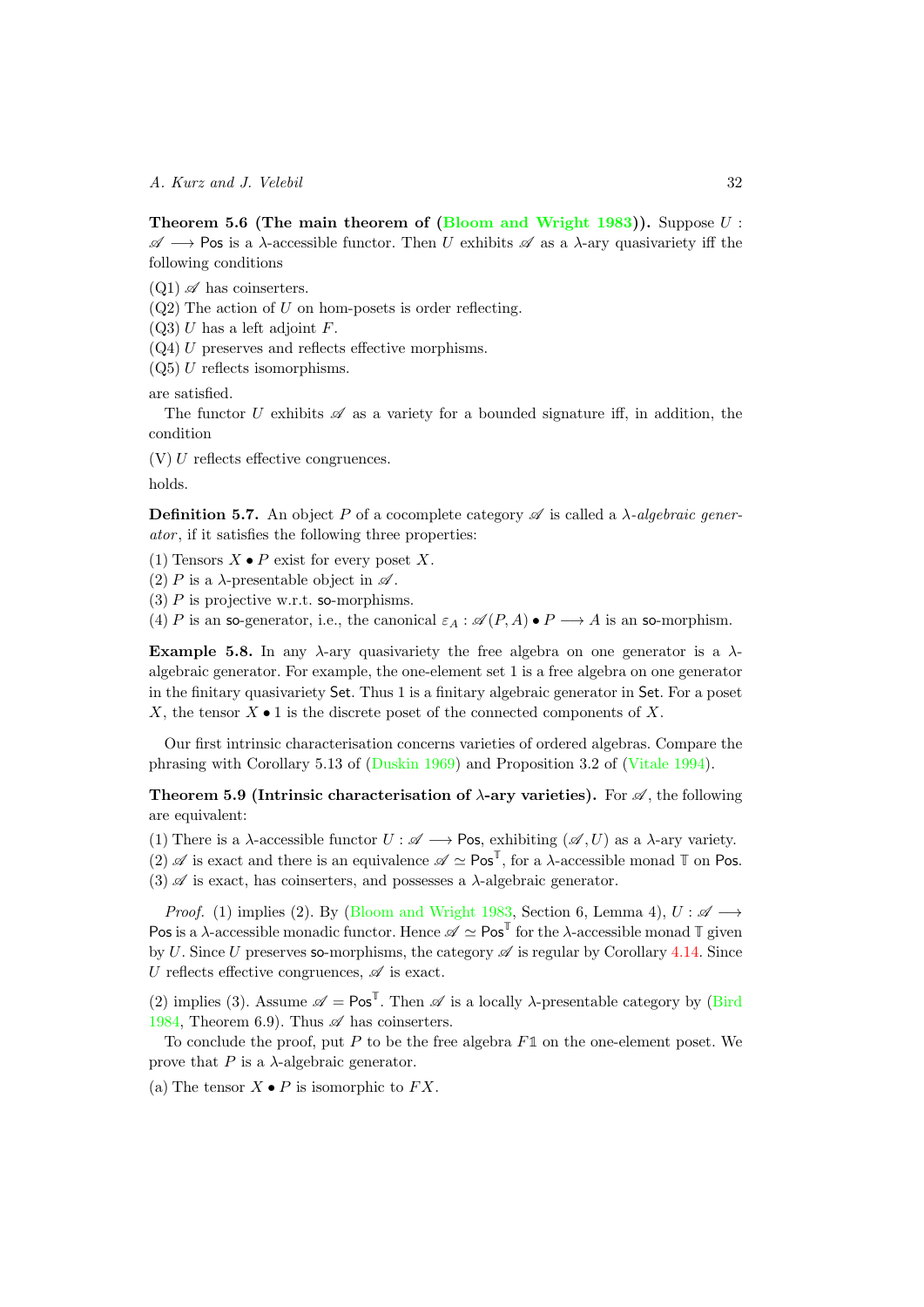- (b) The functor  $U^{\mathbb{T}} \cong \mathscr{A}(P, -)$  is  $\lambda$ -accessible, hence P is  $\lambda$ -presentable.
- (c) Since  $U^{\mathbb{T}} \cong \mathscr{A}(P,-)$  holds,  $\mathscr{A}(P,-)$  preserves so-morphisms by Corollary [4.13.](#page-27-1) This means precisely that *P* is so-projective.
- (d) We only need to show that the counit  $\varepsilon_A$  of  $F \perp U$  is an so-morphism. But this is trivial:  $U \varepsilon_A$  is a split epimorphism, hence an so-morphism in Pos. The monadic functor  $U^{\mathbb{T}}$  : Pos<sup> $\mathbb{T}$ </sup>  $\longrightarrow$  Pos reflects so-morphisms, since  $\mathbb{T}$  preserves so-morphisms by Proposition [4.12.](#page-27-0)

(3) implies (1). Let P denote the  $\lambda$ -algebraic generator. Define  $U = \mathscr{A}(P, -)$ . Then U is  $\lambda$ -accessible, since P is  $\lambda$ -presentable. We verify conditions (Q1)–(Q5) and (V) for the pair  $(\mathscr{A}, U)$ .

 $(Q1)\mathscr{A}$  has coinserters.

Trivial.

 $(Q3)U$  has a left adjoint.

Easy:  $F \cong - \bullet P$ .

 $(Q2)U$  is locally order-reflecting.

Since *P* is an so-generator, the counit  $\varepsilon_A$  of  $F \dashv U$  is an so-morphism. Since  $\mathscr A$  has finite limits (being exact), every so-morphism is a co-ff-morphism, see Lemma  $4.6$ . Thus every  $\mathscr{A}(\varepsilon_{A'}, A) \cong U_{A',A}$  is order-reflecting.

 $(Q4)U$  preserves and reflects effective morphisms.

Every effective morphism in  $\mathscr A$  is an so-morphism. But *U* preserves so-morphisms, since  $P$  is so-projective. And every so-morphism in Pos is effective.

*U* reflects effective morphisms by Proposition [4.7.](#page-22-0)

 $(Q5)U$  reflects isomorphisms.

Suppose  $f: A \longrightarrow B$  is such that  $Uf$  is an isomorphism. Since  $\varepsilon_A: FUA \longrightarrow A$ and  $\varepsilon_B : FUB \longrightarrow B$  are so-morphisms, the naturality square

$$
\begin{array}{c}\nFUA \xrightarrow{FUf} FUB \\
\epsilon_A \downarrow \\
A \xrightarrow{f} B\n\end{array}
$$

tells us that *f* is an so-morphism.

We prove that *f* is an ff-morphism. To that end, consider an inequality  $f \cdot u \leq f \cdot u$ . Since *Uf* is an isomorphism,  $Uu \leq Uv$  holds. And  $u \leq v$  holds by (Q2).

 $(V)$  *U* reflects effective congruences.

Use Proposition [4.7](#page-22-0) and the fact that  $\mathscr A$  is exact.

 $\Box$ 

Next we give a fundamental example of a category which is a quasivariety but not a variety.

<span id="page-32-0"></span>Example 5.10 (The category Set is not a variety of ordered algebras). Recall that from Example [\(1\)](#page-2-2) the finitary monadic discrete-poset functor  $U:$  Set  $\longrightarrow$  Pos. Hence Set  $\simeq$  Pos<sup>T</sup> for a finitary monad T. By Example [3.21,](#page-17-0) the category Set is not exact (in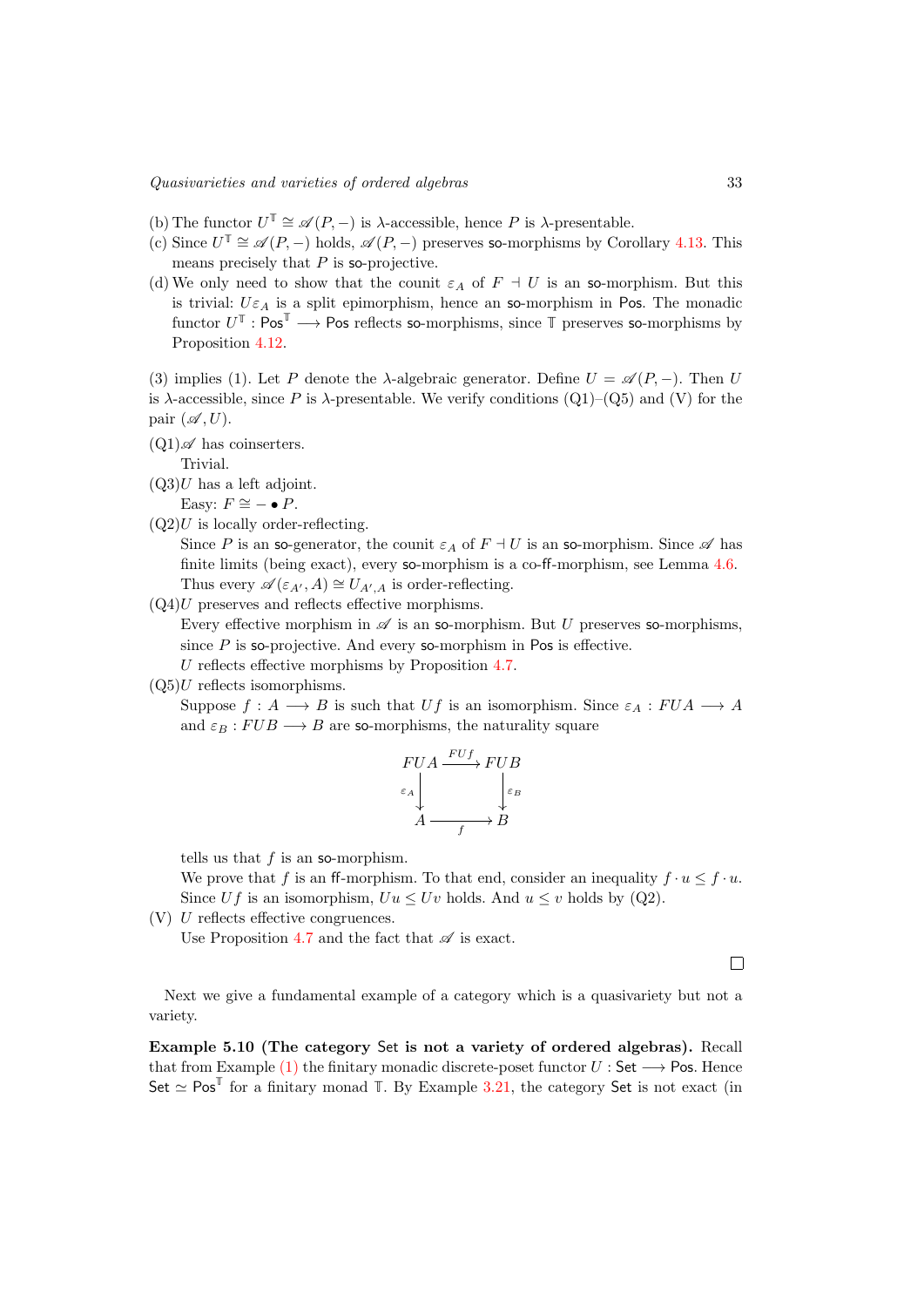the enriched sense). Hence Set is not equivalent to *any* variety of ordered algebras by Theorem [5.9.](#page-31-0) Of course, Set is a quasivariety of ordered algebras, see Example [\(1\).](#page-2-2)

<span id="page-33-0"></span>Remark 5.11. The equivalence of conditions of Theorem [5.9](#page-31-0) can be easily extended to the "many-sorted" case. More in detail: for a category  $\mathscr A$ , the following conditions are equivalent:

- (1)  $\mathscr A$  is an *S*-sorted variety of ordered  $\Sigma$ -algebras for some set *S* and some  $\lambda$ -ary signature  $\Sigma$  of *S*-sorted operations.
- (2)  $\mathscr A$  is exact and there is an equivalence  $\mathscr A \simeq [S, \text{Pos}]^T$ , for a  $\lambda$ -accessible monad  $\mathbb T$  on [*S,* Pos], where *S* is a set, considered as a discrete category.
- $(3)$   $\mathscr A$  is exact, has coinserters, and there is a set *S* and a functor  $P: S^{op} \longrightarrow \mathscr A$  such that:
	- (a) Colimits  $X * P$  exist for every functor  $X : S \longrightarrow \mathsf{Pos}$ .
	- (b)  $P$  is a  $\lambda$ -presentable object in [*S*, Pos].
	- (c) *P* is projective w.r.t. so-morphisms in [*S,* Pos].
	- (d) *P* is an so-generator, i.e., the canonical  $\varepsilon_A$  :  $\mathscr{A}(P-,A)*P \longrightarrow A$  is an somorphism.

Above, by a many-sorted variety we mean the following: given a fixed set *S* of sorts, we define an *S*-sorted  $\lambda$ -ary signature  $\Sigma$  to consist of operation symbols  $\sigma$ :  $(s_i | i < \lambda) \rightarrow s$ . An *S*-sorted algebra for  $\Sigma$  consists of an object  $X = (X_s | s \in S)$  of [*S*, Pos] together with a monotone map  $[\![\sigma]\!]_X : \prod_{i \leq \lambda} X_{s_i} \longrightarrow X_s$  for every operation symbol  $\sigma : (s_i \mid$  $i < \lambda$ )  $\longrightarrow s$  in  $\Sigma$ . Homomorphisms between  $\Sigma$ -algebras are defined in the expected way: they are the morphisms  $(f_s | s \in S) : (X_s | s \in S) \longrightarrow (Y_s | s \in S)$  in  $[S, Pos]$ that preserve the operations specified by  $\Sigma$ . The description of the resulting category  $\text{Alg}(H_{\Sigma})$  of algebras and homomorphisms by means of the corresponding polynomial functor  $H_{\Sigma}$ :  $[S, Pos] \longrightarrow [S, Pos]$  in the manner of Definition [5.2](#page-29-0) can be made. We refer to [\(Kelly and Power 1982\)](#page-41-2) for details.

Given an *S*-sorted signature  $\Sigma$ , an *S*-sorted variety consists of algebras satisfying inequalities of the form

$$
t'(x_k) \sqsubseteq t(x_k)
$$

where  $t'$  and  $t$  are  $S$ -sorted terms of the same sort.

Example [5.10](#page-32-0) exhibited a finitary monad  $\mathbb{T}$  on the category Pos such that  $\text{Pos}^{\mathbb{T}}$  is not a variety of ordered algebras. Next example shows that a category of the form Pos**<sup>T</sup>**, **T** a finitary monad, need not even be a quasivariety of ordered algebras (on the other hand there are also quasivarieties that are not monadic).

<span id="page-33-1"></span>Example 5.12 (Category of the form  $Pos^T$  that is not a quasivariety). Let  $T$  be the monad of the adjunction  $F \dashv U$ : Pos  $\longrightarrow$  Pos with  $UX = [2, X]$  and  $FX = X \cdot 2$ . The adjunction  $F \dashv U$  is *not monadic*, since 2 is not projective w.r.t. so-morphisms. This result is in contrast with the case of ordinary categories. See, e.g. (Métayer 2004) for discussion of monadicity of functors of the form  $[S, -] : \mathscr{C} \longrightarrow \mathscr{C}$  in regular ordinary cartesian closed categories *C* .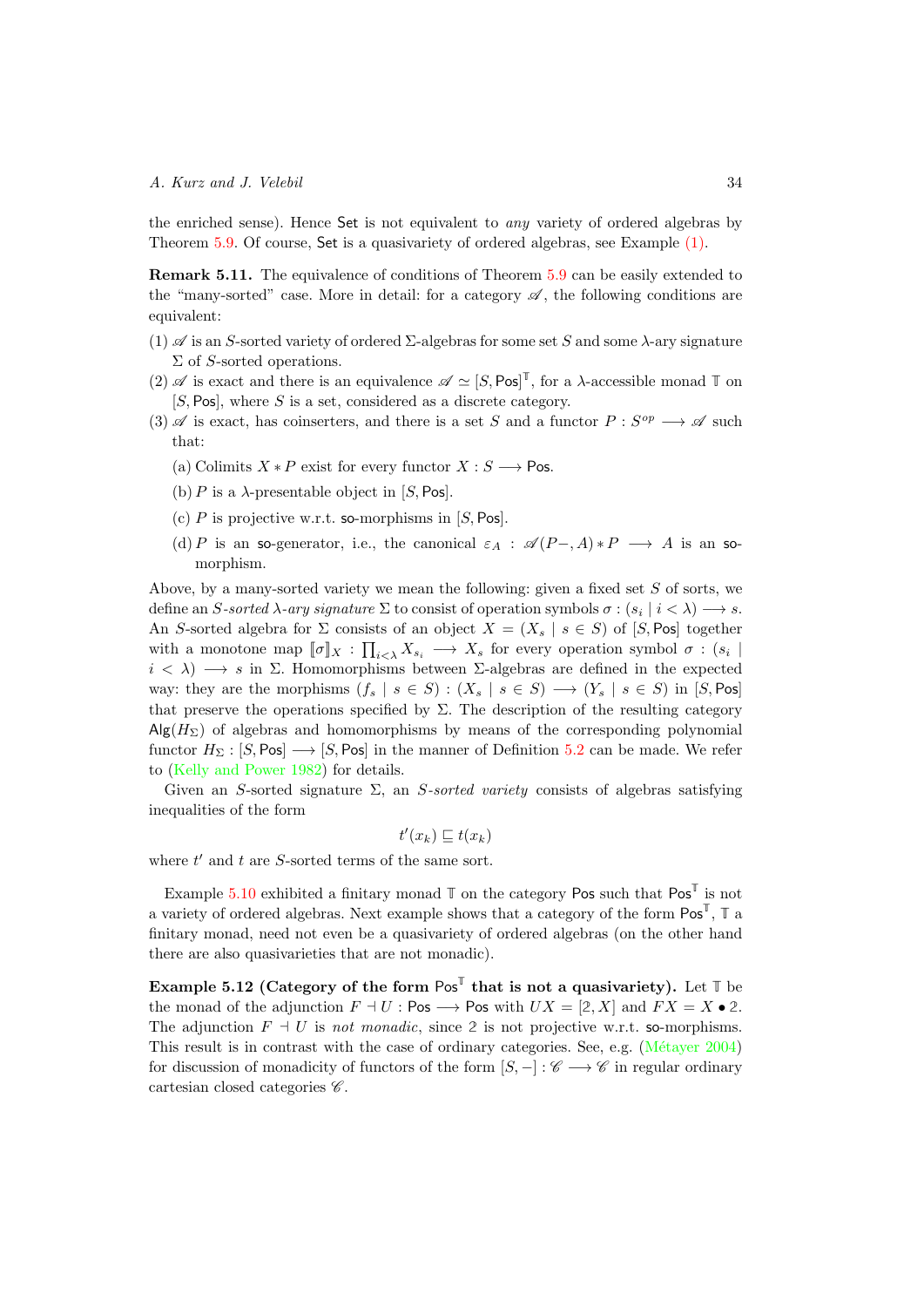Moreover, the monad  $\mathbb{T}$  of  $F \dashv U$  does not preserve so-morphisms, see Example [4.8.](#page-26-0) Therefore the category Pos**<sup>T</sup>** is not a quasivariety by [\(Bloom and Wright 1983,](#page-40-2) Section 7, Proposition 2).

The difference between quasivarieties and varieties of ordered algebras is essentially the difference between regularity and exactness, as the next result shows.

<span id="page-34-0"></span>**Theorem 5.13 (Intrinsic characterisation of quasivarieties).** For  $\mathscr{A}$ , the following are equivalent:

(1) There is a  $\lambda$ -accessible functor  $U : \mathscr{A} \longrightarrow \mathsf{Pos}$  such that  $(\mathscr{A}, U)$  is a  $\lambda$ -ary quasivariety.  $(2)$   $\mathscr A$  is regular, has coinserters, and possesses a  $\lambda$ -algebraic generator.

*Proof.* (1) implies (2). By assumption, there is an adjunction  $F \dashv U$ . Define P as F1. Then *U* is necessarily isomorphic to  $\mathcal{A}(P,-)$  and *F* is isomorphic to  $-\bullet P$ .

We need to prove that  $\mathscr A$  is regular. Observe first that the counit  $\varepsilon_A$  of  $F \dashv U$  is effective. This follows from the fact that  $U\varepsilon_A$  is effective in Pos (being a split epi) and *U* is assumed to reflect effective morphisms. Hence Proposition  $4.7(4)$  $4.7(4)$  can be applied: the comparison functor  $K : \mathscr{A} \longrightarrow \mathsf{Pos}^{\mathbb{T}}$  is fully faithful. Moreover,  $\mathsf{Pos}^{\mathbb{T}}$  is a regular category by Corollary [4.14](#page-28-1) and it is a quasivariety by [\(Bloom and Wright 1983,](#page-40-2) Section 7, Proposition 2).

 $(R1)\mathscr{A}$  has finite limits.

This follows from [\(Bloom and Wright 1983,](#page-40-2) Section 4, Corollary 1).

 $(R2)\mathscr{A}$  has (so, ff)-factorisations.

First of all, *U* preserves and reflects ff-morphisms by Lemma [4.3.](#page-21-0) Moreover,  $\mathscr A$  clearly has (effective,ff)-factorisations. Furthermore *K* preserves effective morphisms, since *U* preserves them and  $U^{\mathbb{T}}$  reflects them (since  $\mathsf{Pos}^{\mathbb{T}}$  is a quasivariety).

Therefore  $K$  preserves (effective, ff)-factorisations, these being (so, ff)-factorisations in the quasivariety  $Pos^{\mathbb{T}}$ . Since *K* is fully faithful, *K* reflects so-morphisms and therefore  $\mathscr A$  has (so, ff)-factorisations.

(R3)so-morphisms are stable under pullbacks.

This follows from the fact that *K* is fully faithful, preserves limits, and  $Pos^T$  is regular.

 $(R4)$ so-morphisms coincide with the effective morphisms.

This follows from the above.

We proved that  $\mathscr A$  is regular. We prove now that P is a  $\lambda$ -algebraic generator.

- (a) Tensors  $X \bullet P$  exist for every poset  $X$ .
	- This is clear:  $X \bullet P \cong FX$ .
- (b) *P* is a  $\lambda$ -presentable object. Clear:  $U = \mathscr{A}(P, -)$  is  $\lambda$ -accessible.
- (c) *P* is projective w.r.t. so-morphisms.

Clear:  $U = \mathcal{A}(P, -)$  is assumed to preserve so-morphisms.

- (d) *P* is an so-generator, i.e., the canonical  $\varepsilon_A : \mathcal{A}(P,A) \bullet P \longrightarrow A$  is an so-morphism. This was proved already.
- (2) implies (1). Let P denote the  $\lambda$ -algebraic generator of  $\mathscr{A}$ . Define  $U = \mathscr{A}(P, -)$ . Then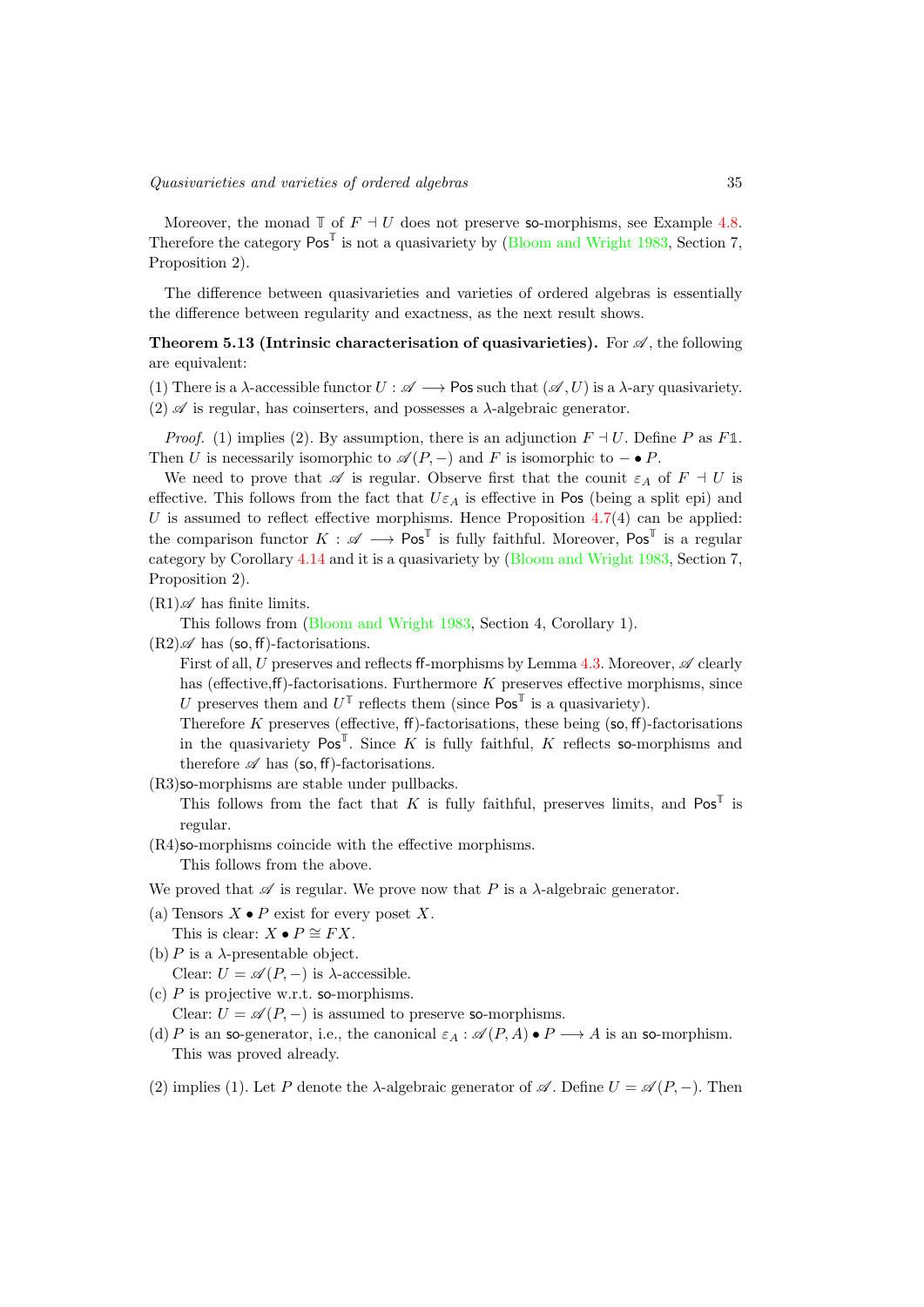*U* is  $\lambda$ -accessible and Conditions (Q1)–(Q5) for ( $\mathscr{A}, U$ ) are verified in the same way as in the proof of Theorem [5.9.](#page-31-0)  $\Box$ 

Remark 5.14. Theorems [5.9](#page-31-0) and [5.13](#page-34-0) above were stated for an abstract category *A* . Similar results can be stated for a pair  $(\mathscr{A}, U)$  consisting of a category  $\mathscr A$  and a functor  $U$ :  $\mathscr{A} \longrightarrow$  Pos, since the properties of the algebraic generator *P* from the above statements reflect the properties of  $U$ . More precisely, the algebraic generator  $P$  is the representing object of *U*.

### <span id="page-35-0"></span>6. Finitary varieties and strongly finitary monads

In case when the signature  $\Sigma$  is *finitary*, i.e., when  $\Sigma$  :  $|\mathsf{Set}_{fp}| \longrightarrow \mathsf{Pos}$ , one can give yet other characterisations of varieties of  $\Sigma$ -algebras.

- (1) The first characterisation involves the notion of *strongly finitary functors* introduced by Max Kelly and Steve Lack in [\(Kelly and Lack 1993\)](#page-41-15). We prove in Theorem [6.9](#page-37-0) below that finitary varieties over Pos are precisely the strongly finitary monadic categories over Pos.
- (2) The notion of strongly finitary functors is closely related to a certain class of weighted colimits, called *sifted*, see e.g. [\(Bourke 2010\)](#page-40-7). We prove in Theorem  $6.12$  that finitary varieties are precisely free cocompletions of their theories under sifted colimits.

**Definition 6.1** [\(Kelly and Lack 1993\)](#page-41-15)). A functor  $H : Pos \longrightarrow Pos$  is *strongly finitary* if it is a left Kan extension of its restriction along the discrete-poset functor  $D:$  Set<sub>fp</sub>  $\longrightarrow$  Pos, where Set<sub>fp</sub> is the category of finite sets with discrete order on homsets.

A monad **T** on Pos is *strongly finitary* if its functor is strongly finitary.

**Remark 6.2.** By definition, a functor  $H : Pos \longrightarrow Pos$  is strongly finitary iff it has a coend expansion

$$
HX = \int^{n:\mathsf{Set}_{fp}} \mathsf{Pos}(Dn, X) \bullet Hn
$$

for every poset *X*.

Since every *Dn* is a finitely presentable object in Pos, every strongly finitary functor *H* is *a fortiori* finitary.

<span id="page-35-1"></span>**Lemma 6.3.** Every strongly finitary functor  $H : Pos \longrightarrow Pos$  preserves so-morphisms.

*Proof.* Consider an so-morphism  $e: A \longrightarrow B$ . Then  $He: HA \longrightarrow HB$  has a coend expansion

$$
\int^{n:\mathsf{Set}_{fp}} \mathsf{Pos}(Dn,e) \bullet Hn: \int^{n:\mathsf{Set}_{fp}} \mathsf{Pos}(Dn,A) \bullet Hn \longrightarrow \int^{n:\mathsf{Set}_{fp}} \mathsf{Pos}(Dn,B) \bullet Hn
$$

Since every  $Pos(Dn, e): Pos(Dn, A) \longrightarrow Pos(Dn, B)$  is surjective, so is every

$$
\mathsf{Pos}(Dn,e) \bullet Hm : \mathsf{Pos}(Dn,A) \bullet Hm \longrightarrow \mathsf{Pos}(Dn,B) \bullet Hm
$$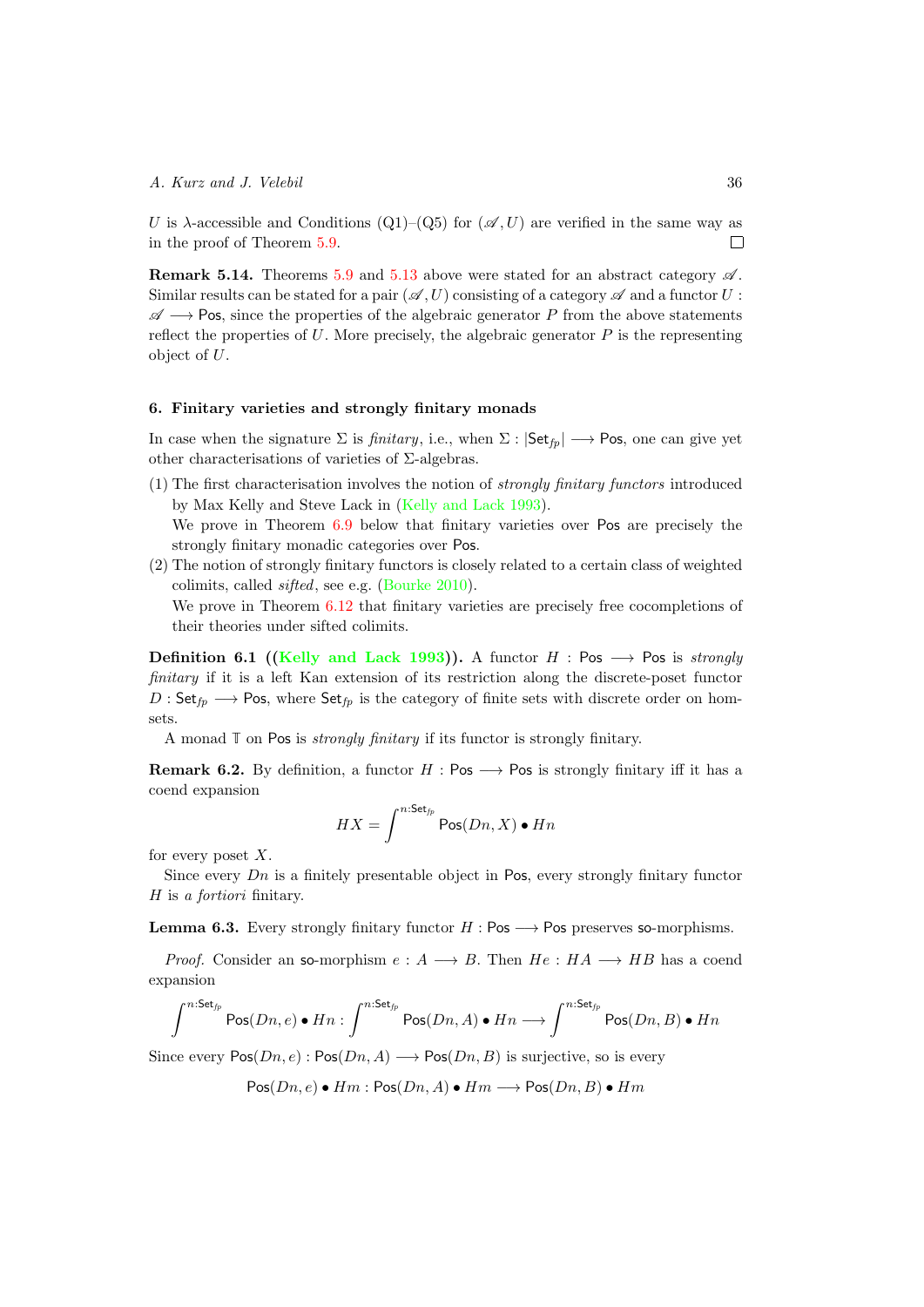Thus *He* is surjective as a colimit of surjections.

**Example 6.4.** None of the implications *strongly finitary*  $\Rightarrow$  *finitary and* so-*preserving*  $\Rightarrow$  *finitary* can be reversed.

- (1) The functor  $T: X \mapsto [2, X \bullet 2]$  is finitary but it does not preserve so-morphisms. This follows from Example [4.8.](#page-26-0)
- (2) Consider the connected-component functor  $\pi_0$ : Pos  $\longrightarrow$  Pos. It preserves so-morphisms and it is finitary. The functor  $\pi_0$  is, however, not strongly finitary. Suppose it were, then

$$
\pi_0(X) = \int^{n:\mathsf{Set}_p} \mathsf{Pos}(Dn, X) \bullet \pi_0 n = \int^{n:\mathsf{Set}_p} \mathsf{Pos}(Dn, X) \bullet n = X
$$

would hold for every poset X: use that  $\pi_0 n = n$  for every discrete poset and, for the last equality, use that the inclusion  $D : \mathsf{Set}_{fp} \longrightarrow \mathsf{Pos}$  is dense. But  $\pi_0(2) = \mathbb{1} \not\cong 2$ .

Incidentally, both *T* and  $\pi_0$  have the structure of a monad: for *T*, consider the adjunction  $\bullet$  2  $\uparrow$  [2, -], and for  $\pi_0$ , consider the (monadic) adjunction  $C \uparrow U$  : Set  $\rightarrow$  Pos, where *U* is the discrete-poset functor and *C* assigns the set of components to a poset.

It can be proved that  $D : \mathsf{Set}_{f_p} \longrightarrow \mathsf{Pos}$  exhibits Pos as a *free cocompletion* of  $\mathsf{Set}_{f_p}$ w.r.t. a certain class of colimits that include filtered colimits and an enriched analogue of reflexive coequalizers, namely *quotients of reflexive coherence data* (see below). This follows by a modification of arguments given in [\(Bourke 2010,](#page-40-7) Section 8.4).

**Definition 6.5 ([\(Bourke 2010\)](#page-40-7)).** Denote by  $\Delta_2$  the full simplicial category truncated at stage two. That is,  $\Delta_2$  is given by the graph

$$
\Delta_2 \equiv \mathbb{1} \xrightarrow{\delta_1^1} \xrightarrow{\delta_0^2} \overbrace{\phantom{\mathcal{L}_1 \rightarrow \mathcal{L}_2 \rightarrow \mathcal{L}_3 \rightarrow \mathcal{L}_4 \rightarrow \mathcal{L}_1 \rightarrow \mathcal{L}_2 \rightarrow \mathcal{L}_3 \rightarrow \mathcal{L}_4}}^{\delta_0^1} \xrightarrow{\delta_1^2} \overbrace{\phantom{\mathcal{L}_2 \rightarrow \mathcal{L}_2 \rightarrow \mathcal{L}_2 \rightarrow \mathcal{L}_2 \rightarrow \mathcal{L}_2 \rightarrow \mathcal{L}_2 \rightarrow \mathcal{L}_2 \rightarrow \mathcal{L}_2 \rightarrow \mathcal{L}_2 \rightarrow \mathcal{L}_2 \rightarrow \mathcal{L}_2 \rightarrow \mathcal{L}_2 \rightarrow \mathcal{L}_2 \rightarrow \mathcal{L}_2 \rightarrow \mathcal{L}_2 \rightarrow \mathcal{L}_2 \rightarrow \mathcal{L}_2 \rightarrow \mathcal{L}_2 \rightarrow \mathcal{L}_2 \rightarrow \mathcal{L}_2 \rightarrow \mathcal{L}_2 \rightarrow \mathcal{L}_2 \rightarrow \mathcal{L}_2 \rightarrow \mathcal{L}_2 \rightarrow \mathcal{L}_2 \rightarrow \mathcal{L}_2 \rightarrow \mathcal{L}_2 \rightarrow \mathcal{L}_2 \rightarrow \mathcal{L}_2 \rightarrow \mathcal{L}_2 \rightarrow \mathcal{L}_2 \rightarrow \mathcal{L}_2 \rightarrow \mathcal{L}_2 \rightarrow \mathcal{L}_2 \rightarrow \mathcal{L}_2 \rightarrow \mathcal{L}_2 \rightarrow \mathcal{L}_2 \rightarrow \mathcal{L}_2 \rightarrow \mathcal{L}_2 \rightarrow \mathcal{L}_2 \rightarrow \mathcal{L}_2 \rightarrow \mathcal{L}_2 \rightarrow \mathcal{L}_2 \rightarrow \mathcal{L}_2 \rightarrow \mathcal{L}_2 \rightarrow \mathcal{L}_2 \rightarrow \mathcal{L}_2 \rightarrow \mathcal{L}_2 \rightarrow \mathcal{L}_2 \rightarrow \mathcal{L}_2 \rightarrow \mathcal{L}_2 \rightarrow \mathcal{L}_2 \rightarrow \mathcal{L}_2 \rightarrow \mathcal{L}_2 \rightarrow \mathcal{L}_2 \rightarrow \mathcal{L}_2 \rightarrow \mathcal{L}_2 \rightarrow \mathcal{L}_2 \rightarrow \mathcal{L}_2 \rightarrow \mathcal{L}_2 \rightarrow \mathcal{L}_2 \rightarrow \mathcal{L}_2 \rightarrow \mathcal{L}_2 \rightarrow \mathcal{L}_2 \rightarrow \mathcal{L}_2 \rightarrow \mathcal{L}_2 \rightarrow \mathcal{L}_2 \rightarrow \mathcal{L}_2 \rightarrow \mathcal{L}_2 \rightarrow \mathcal{L}_
$$

subject to simplicial equalities. See, e.g., [\(Mac Lane 1971\)](#page-41-16).

A *reflexive coherence datum* in  $\mathscr X$  is a diagram  $R: \Delta_2^{\text{op}} \longrightarrow \mathscr X$ . A *quotient* of a reflexive coherence datum  $R: \Delta_2^{\text{op}} \longrightarrow \mathscr{X}$  is a colimit  $J * R$ , where  $J: \Delta_2 \longrightarrow \text{Pos}$ denotes the full inclusion.

**Remark 6.6.** The category  $\Delta_2^-$  introduced in Notation [3.10](#page-14-3) is a subcategory of  $\Delta_2$ . Hence every reflexive coherence datum is a coherence datum (Definition [3.11\)](#page-15-2).

Filtered colimits and quotients of reflexive coherence data form a density presentation in the sense of [\(Kelly 1982a\)](#page-40-9) of the fully faithful dense functor  $D : \mathsf{Set}_{fp} \longrightarrow \mathsf{Pos}.$ 

The *saturation* (the *closure*, in the terminology of [\(Albert and Kelly 1988\)](#page-40-17)) of the class of filtered colimits and quotients of reflexive coherence data is the class of weights, called *sifted*. This is in analogy to the case of ordinary sifted colimits introduced by Christian Lair [\(Lair 1996\)](#page-41-17). More in detail: a weight  $W: \mathcal{D}^{op} \longrightarrow \mathsf{Pos}$  is called *sifted*, if the *n*-fold product functor  $\Pi_n : [n, \text{Pos}] \longrightarrow \text{Pos}$  preserves *W*-colimits, for every finite discrete poset *n*.

 $\Box$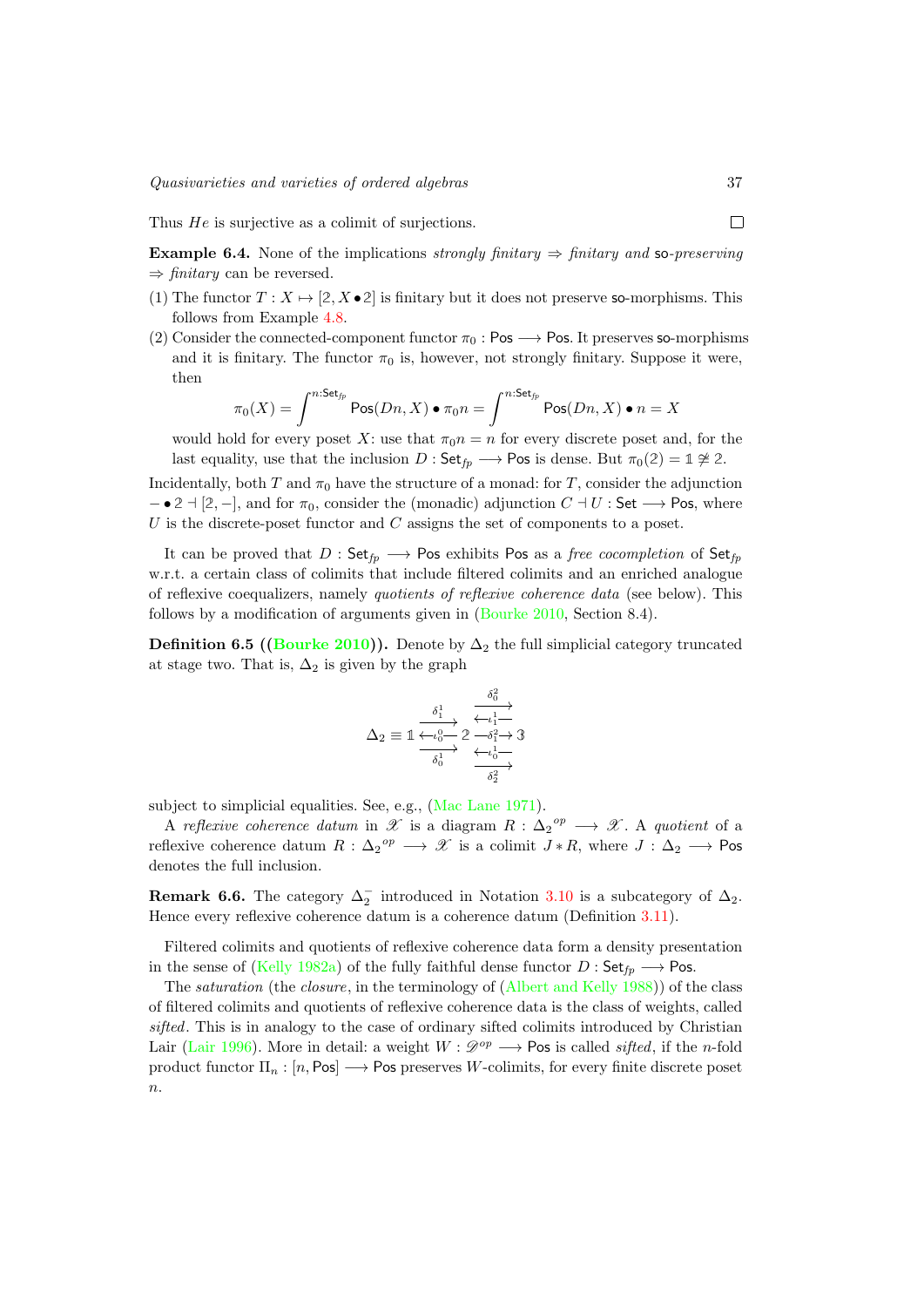Example 6.7. Every filtered colimit and every quotient of a reflexive coherence datum is an example of a sifted colimit. Every reflexive coequaliser is a sifted colimit.

Using various types of sifted colimits, we can give a characterisation of functors preserving sifted colimits. We formulate the result for functors preserving finite limits between exact categories, since this is how we will need it.

<span id="page-37-1"></span>**Proposition 6.8.** Suppose  $H : \mathcal{K} \longrightarrow \mathcal{L}$  preserves finite limits and suppose  $\mathcal{K}$  and  $\mathscr L$  are cocomplete exact categories. Then the following are equivalent:

- (1) *H* preserves sifted colimits.
- (2) *H* preserves filtered colimits and quotients of reflexive coherence data.
- (3) *H* preserves filtered colimits and quotients of congruences.

*Proof.* Clearly, (1) is equivalent to (2). That (2) implies (3) follows from the fact that every congruence is a reflexive coherence datum. For  $(3)$  implies  $(2)$  it suffices to prove that *H* preserves quotients of reflexive coherence data. Consider a reflexive coherence datum

$$
\mathbb{D} \equiv X_2 \xrightarrow{\overbrace{d_1^1 \rightarrow \atop \overbrace{d_1^2 \rightarrow \atop d_0^2}}^{d_2^2} X_1 \xrightarrow{\overbrace{d_1^1 \rightarrow \atop \overbrace{d_0^2}}^{d_1^1} X_0}
$$

and observe that, for the quotient *q* :  $X_0 \longrightarrow X$  of  $\mathbb{D}$ , the congruence ker(*q*) has the same cocones as  $\mathbb{D}$ . cocones as **D**.

We can now formulate the first characterisation of finitary varieties.

<span id="page-37-0"></span>**Theorem 6.9.** For a category  $\mathscr A$ , the following conditions are equivalent:

- $(1)$   $\mathscr A$  is equivalent to a variety of algebras for a finitary signature.
- (2)  $\mathscr A$  is equivalent to  $\mathsf{Pos}^{\mathbb{T}}$  for a strongly finitary monad  $\mathbb T$  on Pos.

*Proof.* (1) implies (2). By Theorem [5.9](#page-31-0) we know that  $\mathscr A$  is an exact category and that  $\mathscr A$  is equivalent to  $\mathsf{Pos}^{\mathbb{T}}$  for a finitary monad  $\mathbb T$  on Pos. Moreover, the monad  $\mathbb T$  is given by the adjunction  $-\bullet P + \mathcal{A}(P,-)$ , where *P* is a free algebra on 1.

To prove that the monad  $\mathbb T$  is strongly finitary, by Proposition [6.8](#page-37-1) it therefore suffices to prove that its functor  $X \mapsto \mathscr{A}(P, X \bullet P)$  preserves quotients of congruences in Pos. The left adjoint  $X \mapsto X \cdot P$  preserves all colimits. And  $\mathscr{A}(P, -)$  does preserve quotients of congruences, since  $\mathscr A$  is a variety.

(2) implies (1). We only need to prove that  $\text{Pos}^{\mathbb{T}}$  is an exact category. Since  $\mathbb{T}$  preserves so-morphisms by Lemma  $6.3$ , the category  $Pos^T$  is regular by Corollary [4.14.](#page-28-1) Thus it remains to be proved that congruences are effective in  $Pos^T$ . To that end, consider a congruence

$$
\sim \equiv (X_2, a_2) \frac{\overrightarrow{d_2} \rightarrow}{\overrightarrow{d_1} \rightarrow} (X_1, a_1) \frac{\overrightarrow{d_1} \rightarrow}{\overrightarrow{d_0} \rightarrow} (X_0, a_0)
$$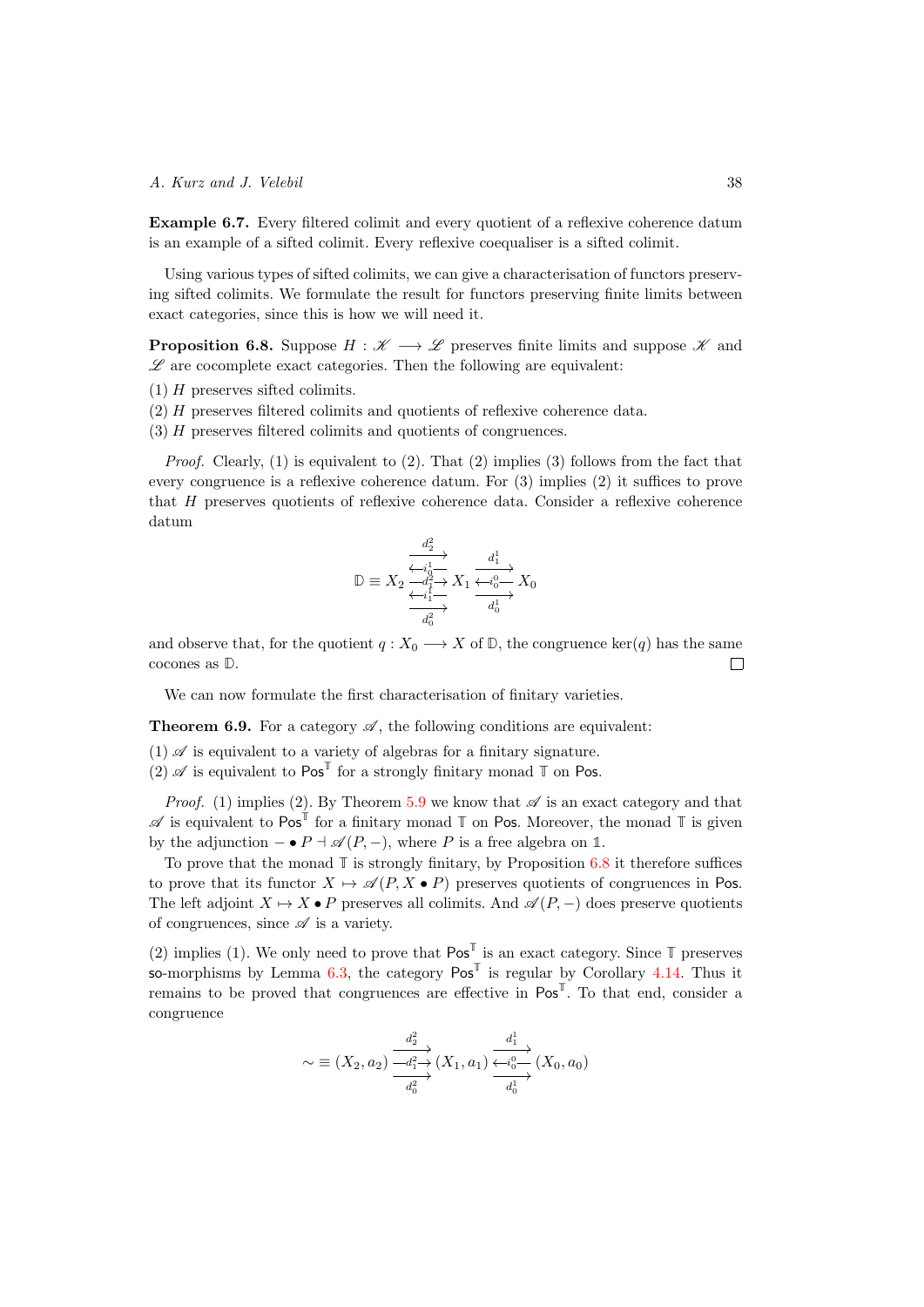in Pos<sup>**T**</sup>. Then there is  $f: X_0 \longrightarrow X$  in Pos such that  $U^{\mathbb{T}}(\sim) = \ker(f)$ . Since *T* preserves quotients of congruences, we can form

$$
TU^{\mathbb{T}}(\sim) \equiv TX_2 \frac{\frac{Td_2^2}{-Td_1^2 \rightarrow} TX_1 \frac{Td_1^1}{\leftarrow Ti_0^0 \rightarrow} TX_0}{Td_0^1}
$$

having  $Tf: TX_0 \longrightarrow TX$  as its quotient. Define  $a: TX \longrightarrow X$  as the unique mediating map:

*T X*<sup>2</sup> *T d*<sup>2</sup> 2 / *T d*<sup>2</sup> 1 / *T d*<sup>2</sup> 0 / *a*<sup>2</sup> ✏✏ *T X*<sup>1</sup> *T d*<sup>1</sup> 1 / *T d*<sup>1</sup> 0 / *a*<sup>1</sup> ✏✏ *T i T X*<sup>0</sup> <sup>0</sup> <sup>0</sup> <sup>o</sup> *T f* / *a*<sup>0</sup> ✏✏ *T X a* ✏✏ *<sup>X</sup>*<sup>2</sup> *d*2 <sup>2</sup> / *d*2 <sup>1</sup> / *d*2 0 / *X*<sup>1</sup> *d*1 <sup>1</sup> / *d*1 0 / *<sup>i</sup> <sup>X</sup>*<sup>0</sup> <sup>0</sup> <sup>0</sup> <sup>o</sup> *<sup>f</sup>* /*X*

It is then easy to see that  $(X, a)$  is a **T**-algebra and  $f$  is a **T**-algebra homomorphism. Moreover,  $\sim = \ker(f)$  in Pos<sup>T</sup>.  $\Box$ 

We prove now that finitary varieties of ordered algebras are free cocompletions of certain small categories under sifted colimits.

**Definition 6.10.** Suppose  $\mathbb{T} = (T, \eta, \mu)$  is a strongly finitary monad on Pos. By Th(T) we denote the full subcategory of  $Pos^{\mathbb{T}}$  spanned by free  $\mathbb{T}$ -algebras on objects of  $Set_{fp}$ . The category Th(**T**) is called the *theory* of **T**.

Remark 6.11. The duals of categories of the form Th(**T**) are discrete (finitary) Lawvere theories in the sense of [\(Hyland and Power 2006\)](#page-40-6).

The following result states that the category of algebras for **T** is the free cocompletion of Th(**T**) under sifted colimits. This is the enriched analogue of the classical result. See, e.g., Theorem 4.13 of (Adámek *et al.* 2011).

<span id="page-38-0"></span>**Theorem 6.12.** Let  $\mathbb{T} = (T, \eta, \mu)$  be a strongly finitary monad on Pos. Then the embedding  $E : \textsf{Th}(\mathbb{T}) \longrightarrow \textsf{Pos}^{\mathbb{T}}$  exhibits  $\textsf{Pos}^{\mathbb{T}}$  as a free cocompletion of  $\textsf{Th}(\mathbb{T})$  under sifted colimits.

*Proof.* We will use Proposition 4.2 of [\(Kelly and Schmitt 2005\)](#page-41-18). Since *E* is fully faithful and  $\text{Pos}^{\mathbb{T}}$  cocomplete, we only need to prove that  $\text{Pos}^{\mathbb{T}}$  is the closure of  $\text{Th}(\mathbb{T})$  under sifted colimits and that every functor  $\text{Pos}^{\mathbb{T}}((T_n,\mu_n),-) : \text{Pos}^{\mathbb{T}} \longrightarrow \text{Pos}$ , where *n* is discrete and finite poset, preserves sifted colimits.

- (1) We prove that every **T**-algebra is an iterated sifted colimit of **T**-algebras free on discrete posets. This is done in three steps:
	- (a) Using quotients of truncated nerves that are reflexive coherence data, one can exhibit every algebra free on a finite poset.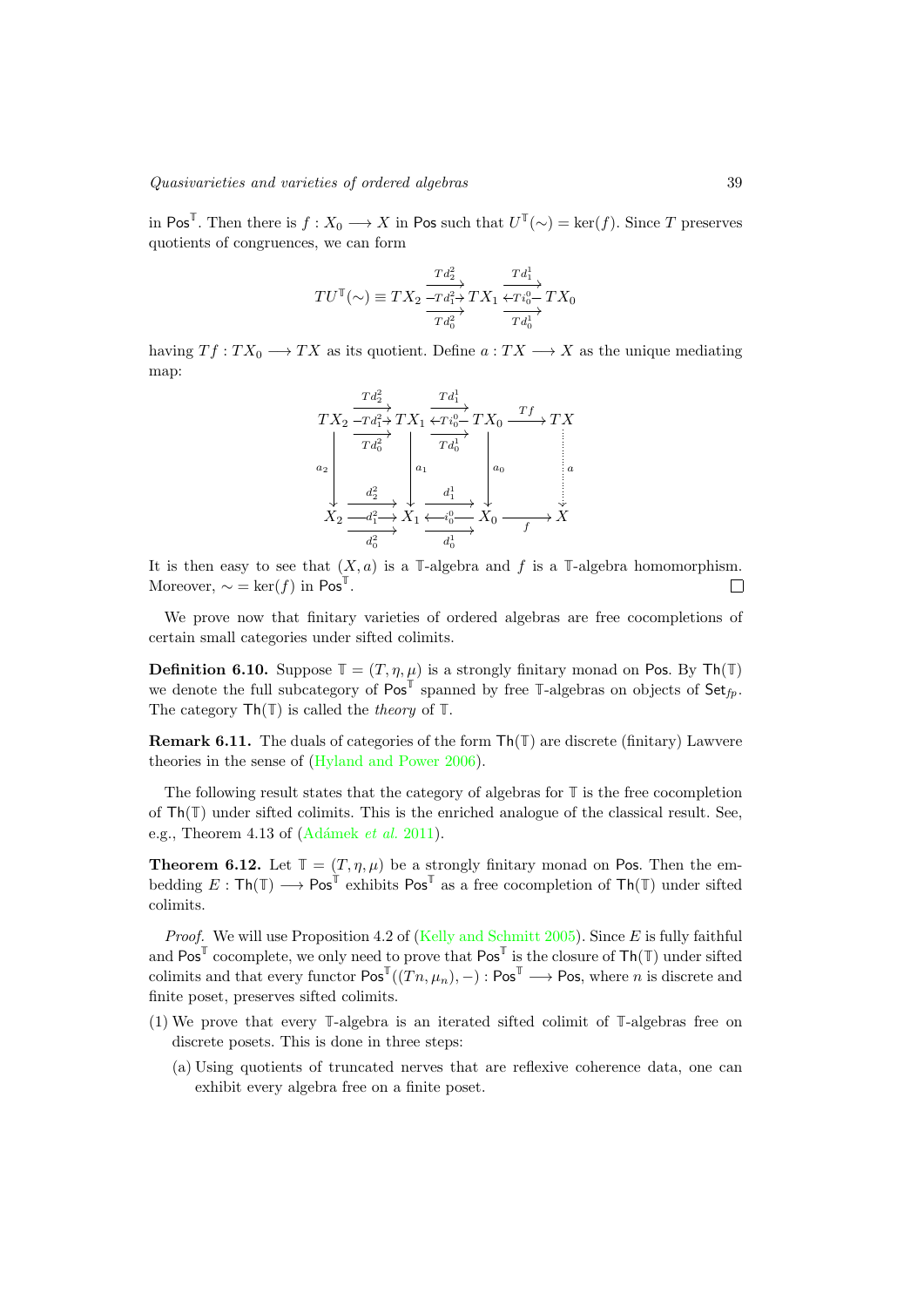More in detail: given a finite poset *P*, exhibit it as a quotient  $q: P_0 \longrightarrow P$  of its truncated nerve

$$
\text{nerve}(P) \equiv P_2 \xrightarrow[d_2^2]{d_2^2} P_1 \xrightarrow[d_0^2]{d_1^1} P_0
$$

in an analogous way as it was done for 2 in Example [3.21.](#page-17-0) Since nerve( $P$ ) can clearly be augmented to form a reflexive coherence datum, we proved that  $F^{\mathbb{T}}P$ arises as a sifted colimit of free algebras on finite discrete posets.

- (b) Further, using filtered colimits, one can exhibit every algebra free on a poset. More in detail: suppose  $X$  is any poset. Then  $X$  can be written as a filtered colimit of finite posets. Hence  $F^{\mathbb{T}}X$  is a filtered (hence, sifted) colimit of algebras of the form  $F^{\mathbb{T}}P$ , where P is a finite poset.
- (c) Finally, using canonical presentations that are reflexive coequalizers, one can exhibit every **T**-algebra.

More in detail, given a  $\mathbb{T}\text{-algebra } (X, a)$ , consider the diagram

$$
(TTX, \mu_{TX}) \xrightarrow{\text{Ta}} (TX, \mu_X) \xrightarrow{a} (X, a)
$$

that is a reflexive coequaliser in  $\text{Pos}^{\mathbb{T}}$ . Hence  $(TX, a)$  is a sifted colimit of free algebras.

 $(2)$  The functor  $\text{Pos}^{\mathbb{T}}((T_n,\mu_n),-)\cong \text{Pos}(n,U^{\mathbb{T}}-) = \text{Pos}(n,-)\cdot U^{\mathbb{T}}$ , preserves sifted colimits, since every  $Pos(n, -)$  does and  $U^{\mathbb{T}}$  preserves filtered colimits and quotients of congruences. Hence, by Proposition [6.8,](#page-37-1)  $U^{\mathbb{T}}$  preserves sifted colimits.

This concludes the proof.

## <span id="page-39-0"></span>7. Conclusions and future work

We gave intrinsic characterisations of categories equivalent to (quasi)varieties of ordered algebras in the sense of Stephen Bloom and Jesse Wright. Namely, we showed that, for the notion of an ordered algebra as a poset equipped with monotone operations of discrete arities, such characterisation theorems are very similar to the classical case of unordered algebras (Adámek *et al.* 2011). The only difference to the classical case is the ubiquitous need for the use of 2-dimensional notions. Hence one can say that ordered universal algebra in the sense of Stephen Bloom and Jesse Wright is the "poset-version" of the classical set-based universal algebra.

We believe that our work is only an opening study in the direction of understanding ordered universal algebra using categorical methods. In fact, much of the results surveyed in (Adámek *et al.* 2011) need to be investigated. Let us mention just a few:

 $(1)$  The rôle of sifted colimits in the enriched sense in the study of generalised varieties, see (J. Adámek and J. Rosický 2001) for the classical case. Also, it is not clear how the non-existence of  $\lambda$ -sifted colimits,  $\lambda$ -uncountable, in the set-based case (see (Adámek *[et al.](#page-40-19)* 2000)) transfers to the enriched setting.

 $\Box$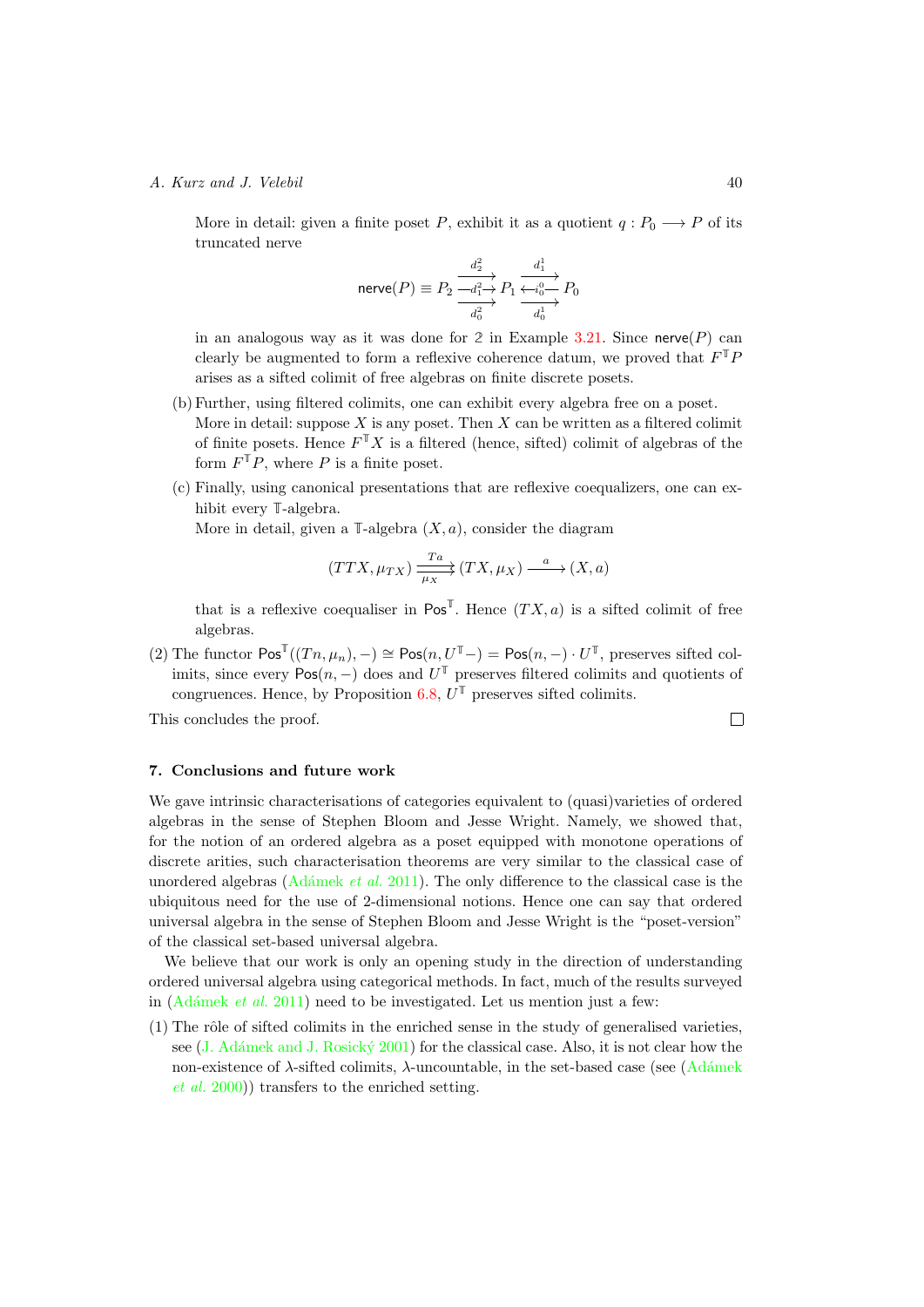- (2) The connection of (quasi)varieties and regular and exact completions of categories enriched over posets. See, e.g., the paper [\(Vitale 1994\)](#page-41-13) for the ordinary case.
- (3) The Morita-type theorems concerning Morita equivalence of ordered theories.

Furthermore, is there a categorical universal algebra of algebras with a basis of monotone *and antitone* operations? This could lead to applications of categorical algebra to orderalgebraizable logics in the sense of James Raftery [\(Raftery 2013\)](#page-41-19).

#### References

- <span id="page-40-19"></span>J. Ad´amek, V. Koubek and J. Velebil, A duality between infinitary varieties and algebraic theories, *Comment. Math. Univ. Carolin.* 41.3 (2000), 529–541.
- <span id="page-40-17"></span>M. H. Albert and G. M. Kelly, The closure of a class of colimits, *J. Pure Appl. Algebra* 51 (1988), 1–17.
- <span id="page-40-15"></span>J. Ad´amek and J. Rosick´y, *Locally presentable and accessible categories*, Cambridge University Press, 1994
- <span id="page-40-18"></span>J. Ad´amek and J. Rosick´y, On sifted colimits and generalized varieties, *Theory Appl. Categ.* 8 (2001), 33–53.
- <span id="page-40-1"></span>J. Ad´amek, J. Rosick´y and E. Vitale, *Algebraic theories*, Cambridge Tracts in Mathematics 184, 2011.
- <span id="page-40-11"></span>M. Barr, P. A. Grillet and D. H. van Osdol, *Exact categories and categories of sheaves*, LNM 236, Springer, 1971.
- <span id="page-40-13"></span>R. El Bashir and J. Velebil, Simultaneously reflective and coreflective subcategories of presheaves, *Theory Appl. Categ.* 10 (2002), 410–423.
- <span id="page-40-16"></span>G. J. Bird, *Limits in 2-categories of locally-presented categories*, PhD Thesis, The University of Sydney, 1984.
- <span id="page-40-4"></span>S. L. Bloom, Varieties of ordered algebras, *J. Comput. System Sci.* 13.2 (1976), 200–212.
- <span id="page-40-2"></span>S. L. Bloom and J. B. Wright, P-varieties — A signature independent characterization of varieties of ordered algebras, *J. Pure Appl. Algebra* 29 (1983), 13–58.
- <span id="page-40-7"></span>J. Bourke, *Codescent objects in 2-dimensional universal algebra*, PhD Thesis, University of Sydney, August 2010.
- <span id="page-40-8"></span>J. Bourke and R. Garner, Two-dimensional regularity and exactness, arXiv:math.CT/1304.5275.
- <span id="page-40-3"></span>P. Cohn, *Universal algebra*, Springer 1981.
- <span id="page-40-12"></span>J. Duskin, Variations on Beck's tripleability criterion, LNM 106, Springer-Verlag, 1969, 74–129.
- <span id="page-40-14"></span>P. Gabriel and F. Ulmer, *Lokal präsentierbare Kategorien*, Lecture Notes in Mathematics 221, Springer 1971.
- <span id="page-40-5"></span>J. Goguen, J. Thatcher, E. Wagner, and J. Wright, Initial algebra semantics and continuous algebras. *J. ACM* 24(1):68–95, 1977.
- <span id="page-40-6"></span>M. Hyland and J. Power, Discrete Lawvere theories and computational effects. *Theoret. Comput. Sci.* 366 (2006), 144–162.
- <span id="page-40-0"></span>J. Isbell, Subobjects, adequacy, completeness and categories of algebras, *Rozprawy Math.* XXXVI (1964), 1–33.
- <span id="page-40-9"></span>G. M. Kelly, *Basic concepts of enriched category theory*, London Math. Soc. Lecture Notes Series 64, Cambridge Univ. Press, 1982, also available as *Repr. Theory Appl. Categ.* 10 (2005).
- <span id="page-40-10"></span>G. M. Kelly, Structures defined by finite limits in the enriched context I, *Cahiers de Top. et Géom. Diff.* XXIII.1 (1982), 3-42.